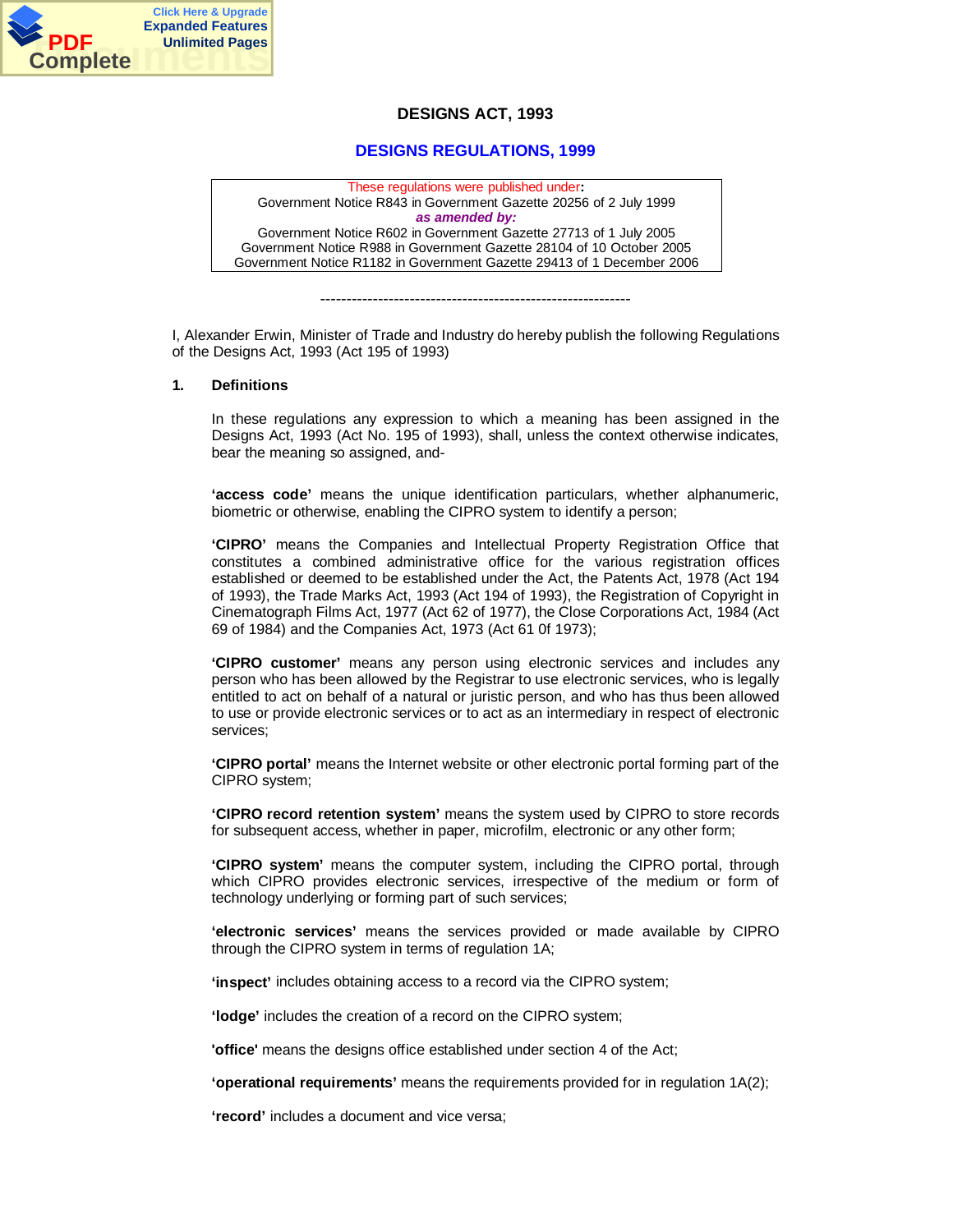

**'specimen'** means an article with a design applied to it; and

**'the Act'** means the Designs Act, 1993 (Act 195 of 1993).

#### **1A. Electronic services**

- (1) The Registrar may direct by notice in the Gazette that any requirement under the Act or these regulations, including requirements in respect of information, records and payment, may or must be satisfied in electronic form, subject to the provisions of the operational requirements.
- (2) The Registrar must publish operational requirements on the CIPRO portal setting out the requirements, processes and procedures in respect of all or certain electronic services, including -
	- (a) registration procedures;
	- (b) identification, authentication and verification;
	- (c) form and format of records;
	- (d) manner and form of payment;
	- (e) information security requirements; and
	- (f) record retention requirements.
- (3) The operational requirements may be published in different forms over different parts of the CIPRO portal.
- (4) Unless another form of electronic signature is specified in the operating requirements, any signature requirement under the Act or these regulations in respect of a record to be accessed from or lodged with CIPRO is satisfied by the CIPRO user entering his access code on the CIPRO system and any record lodged after the CIPRO user having entered the access code shall be deemed to have been duly signed by the person whose signature is required under the Act or these regulations for purposes of such record.
- (5) Where any form under the Act or regulations makes provision for a signature and such form is deemed to be signed as provided for in sub-regulation (4), it shall not be necessary to have recorded on such form that it had been signed.
- (6) Unless CIPRO receives prior written notification from the holder of an access code to disable such access code, CIPRO shall be entitled to accept that the person using electronic services is the person to whom the access code was issued or such person's duly authorized representative acting within the scope of such person's authority.
- (7) CIPRO may suspend or terminate electronic services at any time without incurring any liability for doing so: Provided that proper notice of such suspension or termination shall be given and that such suspension or termination will not effect existing rights of any person who has been using such electronic services.".

#### **2. Office hours**

- (1) The office shall be open to the public from Mondays to Fridays from 08:00 to 15:00, except on the following days:
	- (a) All days proclaimed public holidays in terms of any law; and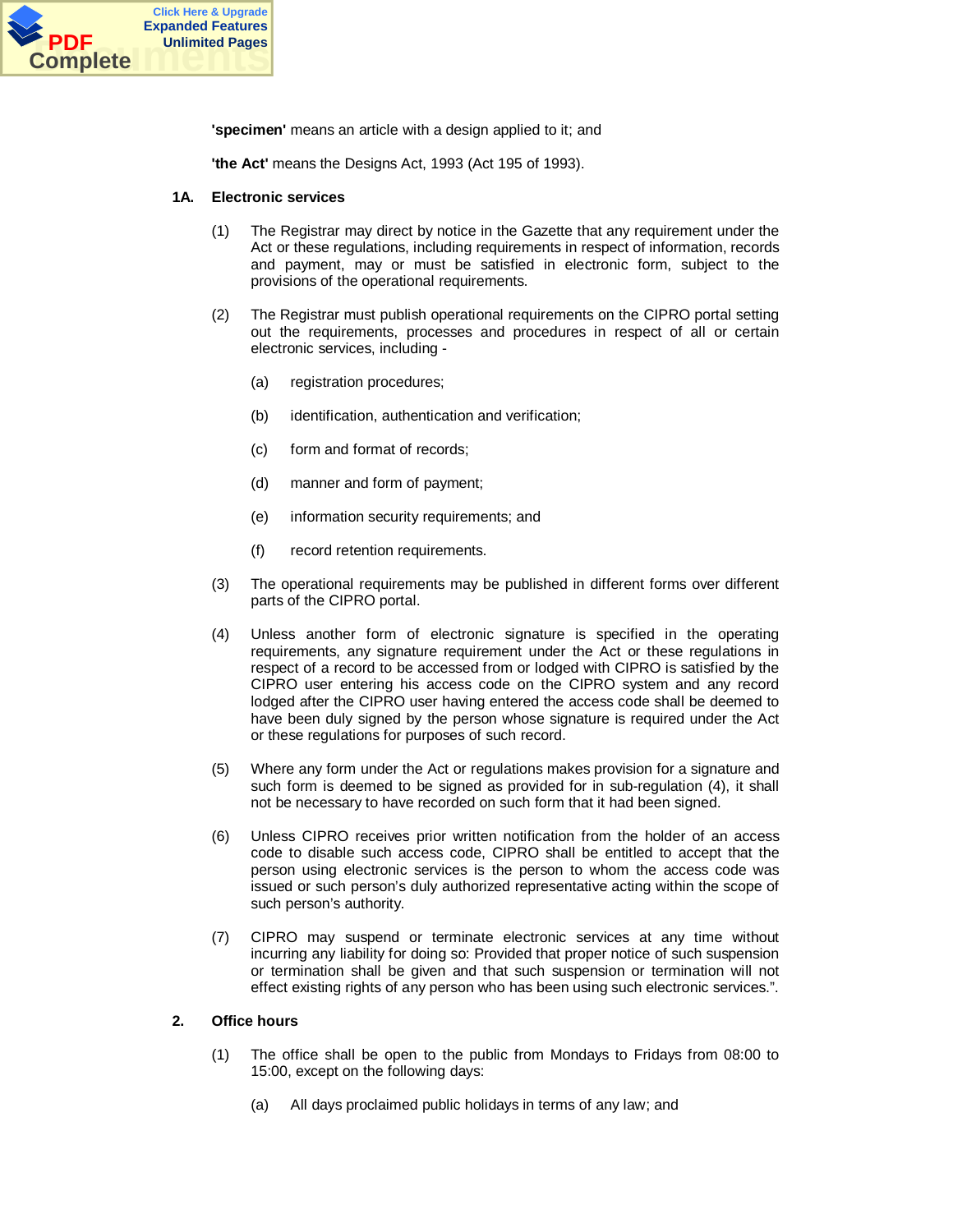

- (b) days which may from time to time be notified by the registrar in the journal or by the displaying of a notice in a conspicuous place at the office.
- (2) Whenever the last day fixed by the Act or by these regulations for doing anything falls on a day when the office is not open to the public, it shall be lawful to do any such thing on the next day on which the office is open to the public.

# **3. Fees**

- (1) The fees to be paid in terms of the Act shall be the fees specified in Schedule 1 hereto, and shall be payable in such manner as the registrar may direct.
- (2) …………………… [*Subregulation (2) deleted by GN No.R.602 of 1 July 2005]*

# **4. Forms**

The forms referred to in these regulations are the forms contained in Schedule 2 hereto, and such forms whether in paper form or in any electronic form authorised by the registrar for electronic services, shall be used substantially in the manner prescribed for those cases to which they are applicable, but they may be modified or amended with the approval of the registrar and to the extent necessary to meet the requirements of other cases.

## **5. Appointment of agent**

- (1) An application for registration and all other communications with the registrar, may be made by or through an agent duly authorised to the satisfaction of the registrar.
- (2) If a person (hereinafter referred to as 'the principal') appoints an agent, service upon such agent of any document relating to the design shall be deemed to be service upon the principal, and all communications to be directed to the principal in respect of the design may be addressed to such agent.
- (3) Any agent appointed to act on behalf of a principal shall file a power of attorney authorising such agent to act on behalf of the principal.
- (4) On termination of the authority of an agent referred to in subregulation (3), the principal concerned may act on his own behalf or may appoint any other agent to act for him.
- (5) Where the authority of an agent is terminated as envisaged in subregulation (4) the principal concerned shall, within one month of the date of such termination or such further period as the registrar may allow, furnish the registrar with a new address for service and request the registrar to change the previous address for service in terms of section 51 of the Act by lodging Form D4.
- (6) The registration of an assignment shall not revoke a power of attorney previously given, unless the assignee appoints another agent who files a power of attorney in terms of subregulation (3).
- (7) An agent who withdraws from proceedings under the Act may do so on notice to the registrar. Upon withdrawal of an agent the provisions of subregulation (4) shall apply.

## **6. Address and address for service**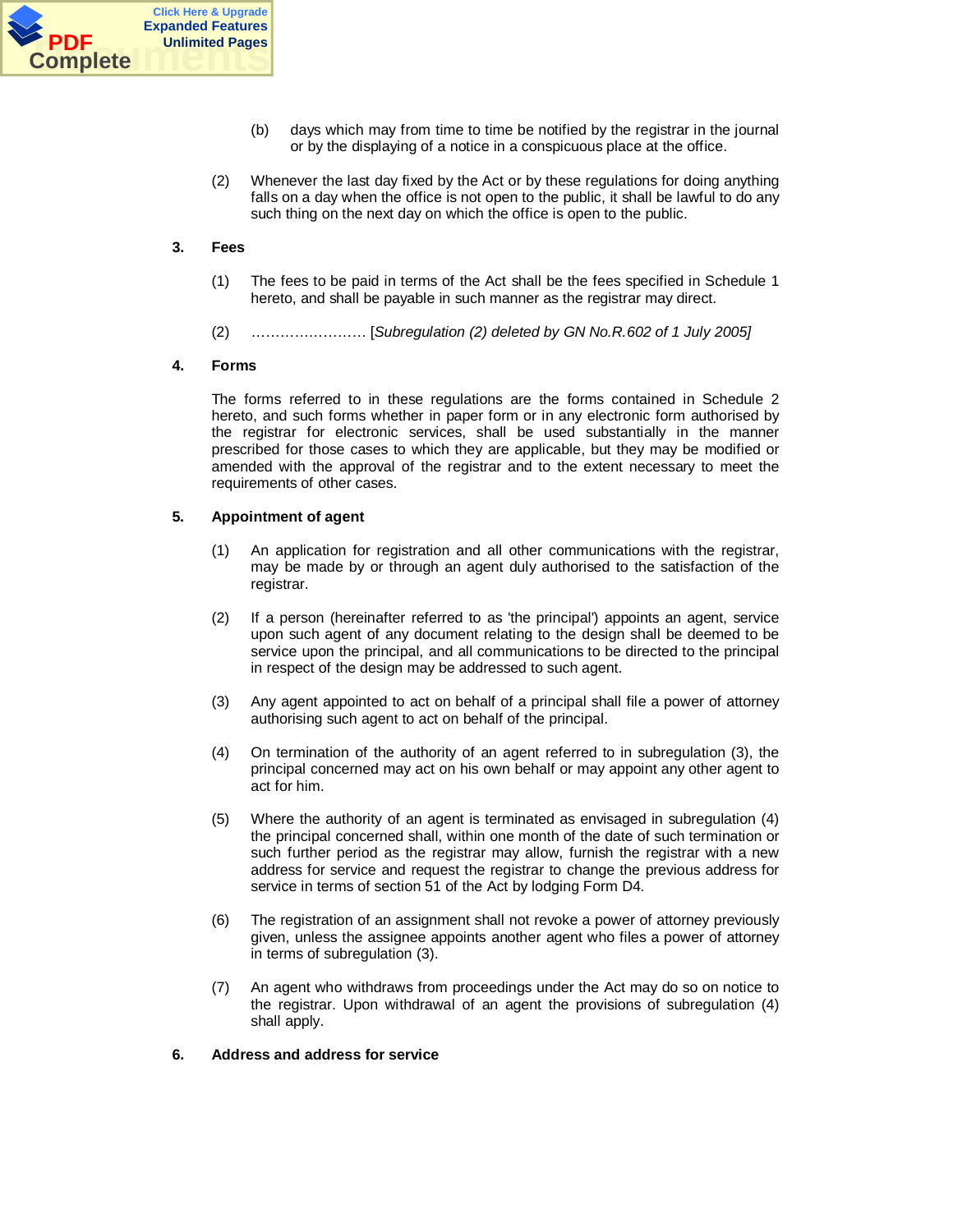

- (1) On all documents lodged in terms of the Act and these regulations there shall, where required, be stated the address for service of the person by or on behalf of whom the document has been lodged.
- (2) An address for service shall in all cases be in the Republic.
- (3) Any change of address or address for service shall be made by lodging Form D4. lf a person who changes his address or address for service is a party to any proceedings under the Act or these regulations, he shall give notice of such change of address or address for service to every other person who is a party to the proceedings.
- (4) Where the address of an agent has been used as the address for service on any document and such address changes, the agent shall lodge a request to the registrar on Form D4 for the change of address to be published in the journal. Such publication shall be deemed to effect a change of the address on all such documents.
- **7.** Where any person is required by the Act or by these regulations to furnish the registrar with an address or an address for service, the following provisions shall apply:
	- (a) The address given shall be an address to which mail is delivered, and if such an address is a street address it shall be as complete as possible in order to make it possible to locate the address.
	- (b) If the address given is not a street address, a street address shall also be provided which shall be as complete as possible in order to make it possible to locate the address.
	- (c) An address or an address for service may, in addition, include a facsimile transmission number and an e-mail address.

## **8. The register and indexes**

- (1) On receipt of an application for a design registration, the registrar shall allocate to the application an official application number which shall include the symbol 'A' or 'F', as the case may be, as part thereof in terms of subregulation (7).
- (2) The registrar shall cause to be entered in the register the particulars called for in Form D2, which particulars shall include the official application number, the name, address and address for service of the applicant and the date of application, the part of the register in which the application is filed, the class in which the application is filed, the articles to which the design is to be applied, and particulars of a convention application (if any).
- (3) When the design is registered there shall be entered in the register the date of registration, the date of publication of the application in the journal, subsequent notifications of assignments, licences, hypothecs, amendments, and such other matters as may be determined by the registrar.
- (4) The registrar shall maintain a record containing a representation or representations or a specimen or specimens of the design which has been registered, in such form as the registrar may deem necessary.
- (5) The registrar shall maintain an alphabetical index of the names of all applicants for and all proprietors of design registrations on the register, and an alphabetical index of the names of all assignees of design applications and design registrations, and the registrar may also maintain an alphabetical index of the names of all registered licensees, all hypothec holders and all persons who caused an attachment to be entered.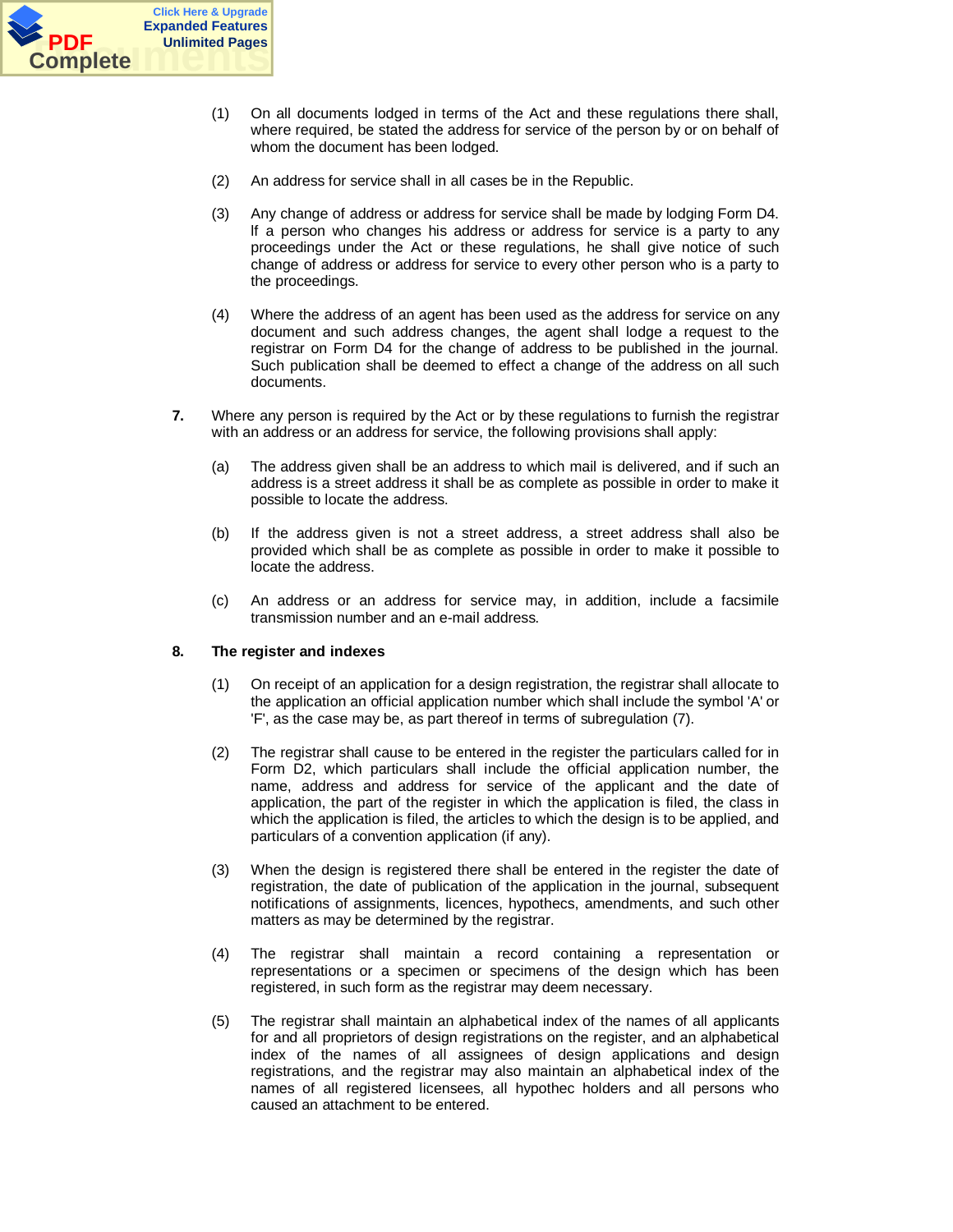

- (6) The registrar shall maintain an index of all registered designs according to their classification, based on the publication particulars as published in the journal in accordance with regulation 31.
- (7) The registrar shall cause the entries in respect of registrations in Part A of the register and those in respect of registrations in Part F of the register to be clearly identified as such.

# **9. Classification**

- (1) For the purposes of the registration of aesthetic and functional designs in accordance with the Act and these regulations, articles to which designs may be applied shall be classified in accordance with the classification in Schedule 3 hereto, and such classification shall determine the class or classes in which an application for the registration of a design to be applied to particular articles is to be filed.
- (2) In the case of doubt as to the class or classes to which any particular article or description of articles belong and in which an application for the registration of a design to be applied to such article or articles is to be filed, the registrar shall determine such class or classes. A request for such determination as to class shall be lodged on Form D9.
- (3) For the purposes of classifying articles in accordance with Schedule 3 hereto and of interpreting this Schedule, reference shall be had to the International Classification of Industrial Designs, originally adopted by the Locarno Union in 1971, as subsequently amended and put into force on 1 January 1989 including the explanatory notes and the lists of articles and goods contained therein.
- (4) In the event of the International Classification of Industrial Designs being further amended at any future time, the registrar shall decide if such amendment is to be applicable for the purposes of subregulation (3) above, and shall in that case, to the extent that such amendment may necessitate an amendment of Schedule 3 hereto, so amend Schedule 3.

## **10. Documents**

- (1) Subject to any directions that may be given by the registrar all documents, other than representations and priority documents, required by the Act or by these regulations to be filed with the registrar shall be in one of the official languages of the Republic.
- (2) All such documents shall be so presented as to permit reproduction by photography, reprography or electronic means of an unlimited number of copies. Where paper forms are used, only one side of a sheet shall be used, except where otherwise specified.
- (3) Save as specifically provided otherwise, all documents shall be on A4 paper, which shall be strong, pliable and durable or in such electronic form as authorised by the registrar for electronic services. Each sheet shall be used with its short sides at the top and bottom (except where inappropriate in the case of representations).
- (4) Except for representations and priority documents lodged in terms of regulation 17 (2), the minimum margins (which shall be kept completely blank) shall be as follows:

Top: 20 mm Left side: 25 mm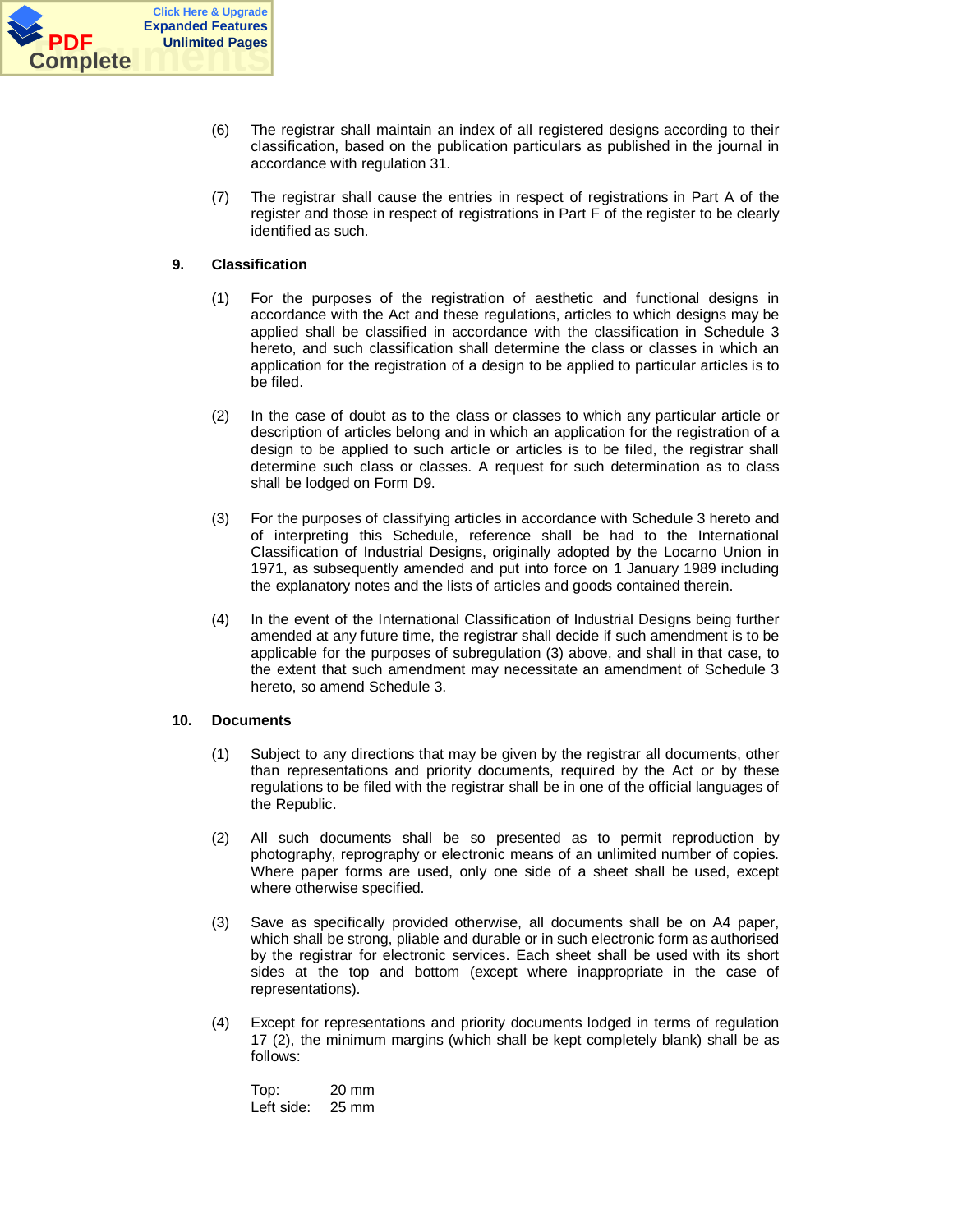

Right side: 15 mm Bottom: 10 mm

- (5) In all typed or printed documents the letters shall be of readily legible size. All documents except representations shall be in typescript or lithographed or printed in dark, durable colour.
- (6) In all documents units of measure shall be expressed in terms of the SI System. If a different system is used, units of measure shall be expressed also in terms of the SI System. In general, use shall be made of technical terms, signs and symbols generally accepted in the field in question, where such terms, signs or symbols are used.
- (7) All documents, including representations, shall be reasonably free from erasures and from alterations, overwritings and interlineations and shall in all cases be legible.

# **11. Completion and signature of documents**

- (1) If application for the registration of a design, or for the recording of an assignment or a licence or any other right in respect of a design registration is made by a firm or partnership, it shall not be necessary for the names of all the members or partners to be given on the relevant document.
- (2) A document lodged by a firm or partnership may be signed in the name of the firm or partnership and for and on behalf of the firm or partnership by any one or more of the members or partners thereof. A document lodged by a body corporate shall be signed by an authorised officer of such body corporate or by another authorised person.

## **12. Application for registration**

- (1) An application for the registration of a design shall be made on Form D1 and shall be accompanied by the following documents:
	- (a) Form D1, in duplicate, one copy of which shall be returned to the applicant as proof of document;
	- (b) Form D2 in duplicate;
	- (c) Form D3, which shall include a declaration by the applicant that he is the proprietor of the design, and a power of attorney in the case where an agent is appointed;
	- (d) a representation or representations, in the prescribed form;
	- (e) a definitive statement on Form D6, in duplicate, as prescribed; and
	- (f) publication particulars on Form D8, with an attached publication representation, all in duplicate, for purposes of publication.
- (2) An application for registration of a design shall be signed by the applicants) or his (their) agent.
- (3) Where the applicant has acquired the design and the right to apply from a predecessor in title as envisaged in section  $1(1)(\dot{X}X)(d)$  of the Act, the registrar may call for an assignment or other proof, to the satisfaction of the registrar, of the right of the applicant to apply.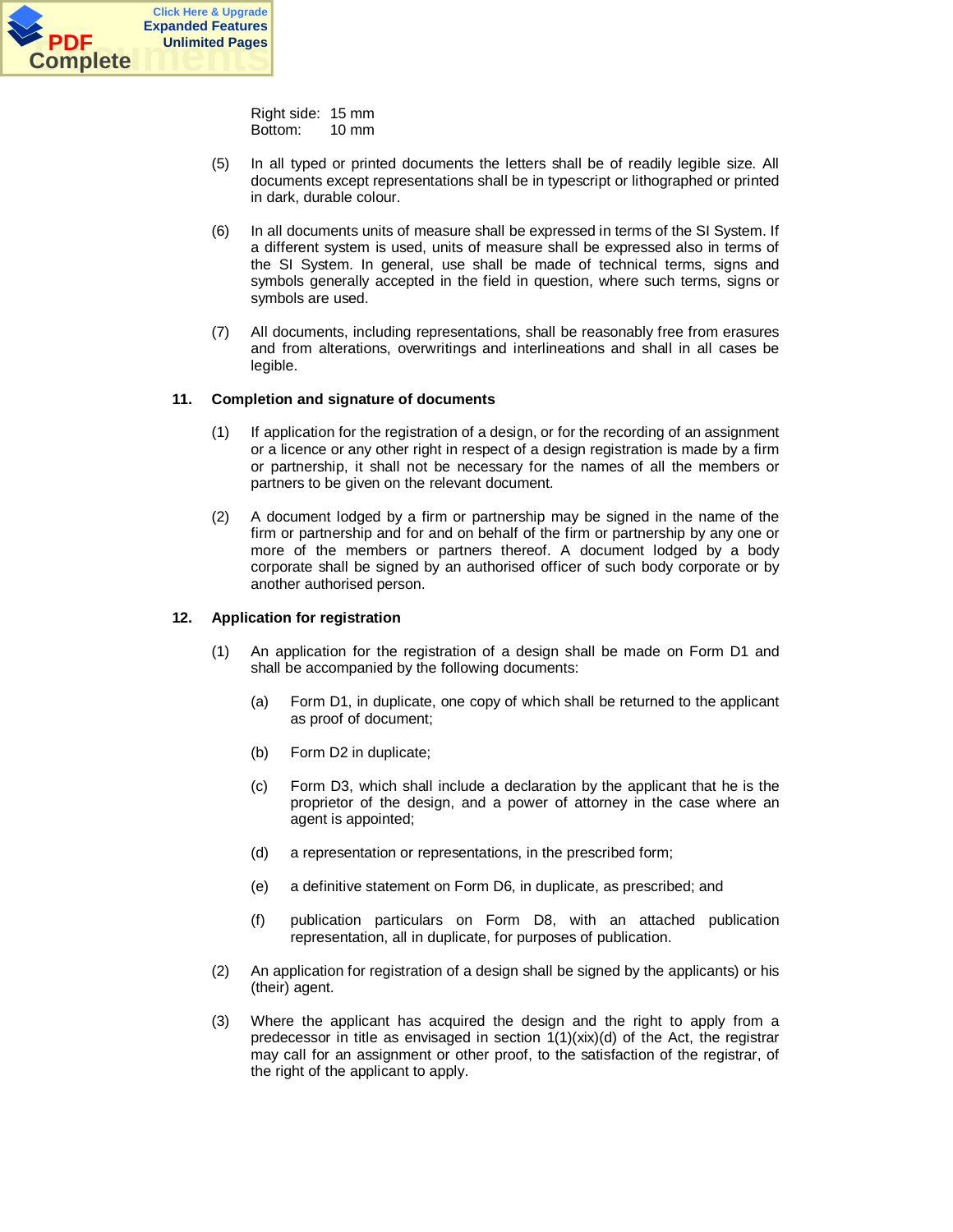

- (4) Having regard to the requirement of sections 14(1) and 16 of the Act that an application is to be filed in the prescribed manner, read with subregulation (1) and regulation 23, an application shall be accorded a lodging date by the registrar provided it is accompanied by-
	- (a) the prescribed fee;
	- (b) Form D1 signed either by the applicant or his or her agent;
	- (c) Form D2 in duplicate;
	- (d) Form D6 containing the definitive statement;
	- (e) one copy of the representations, notwithstanding that they are not in the prescribed form; and
	- (f) information on the Form D1 whether the application is to be filed in Part A or Part F of the register.
- (5) The provisions of paragraphs (d) and (e) of subregulation 4 shall be deemed to have been complied with, in the case of an application in terms of section 44 of the Act, by the inclusion in the Form D1 of the country, number and date of the application in a convention country, on the strength of which a priority right is claimed, and the articles to which the design is to be applied, if the Form D6 containing the definitive statement and the representations are lodged within 14 days of the date on which the application was lodged.
- (6) The provisions of subregulation (4) (f) shall be deemed to be complied with if the information whether the application is to be filed in Part A or Part F of the register is supplied within 14 days of the date on which the application was lodged.
- 13. An application shall state whether it is to be filed in Part A or Part F of the register, and the class in which the design is to be registered. Where it is desired to register the same design in both Part A and Part F of the register and/or in more than one class, a separate application shall be made in each case, and each such separate application shall be numbered separately and shall be treated as a separate and distinct application.
- 14. An application shall state the article or articles to which the design is to be applied, and where the registrar so requires, the applicant shall state also for what purpose the article(s) to which the design is to be applied will be used.
- 15. (1) An application shall contain, on Form D6, a definitive statement setting out the features of the design for which protection is claimed. The definitive statement shall be used to interpret the scope of the protection afforded by the design registration. In the definitive statement reference may be made to reference symbols appearing in or on the representations.
	- (2) In the case of an application for the registration of an aesthetic design and of a functional design which is not an integrated circuit topography, a mask work or a series of mask works, the definitive statement may be accompanied, on Form D6, by an explanatory statement relating to the design, which explanatory statement may refer to features of the article(s) to which the design is to be applied including the function and/or the method or principle of construction of the article(s).
	- (3) In the case of an application for the registration of a functional design for an integrated circuit topography, a mask work or a series of mask works, the definitive statement shall be accompanied, on Form D6, by an explanatory statement as envisaged in subregulation (2) above, which explanatory statement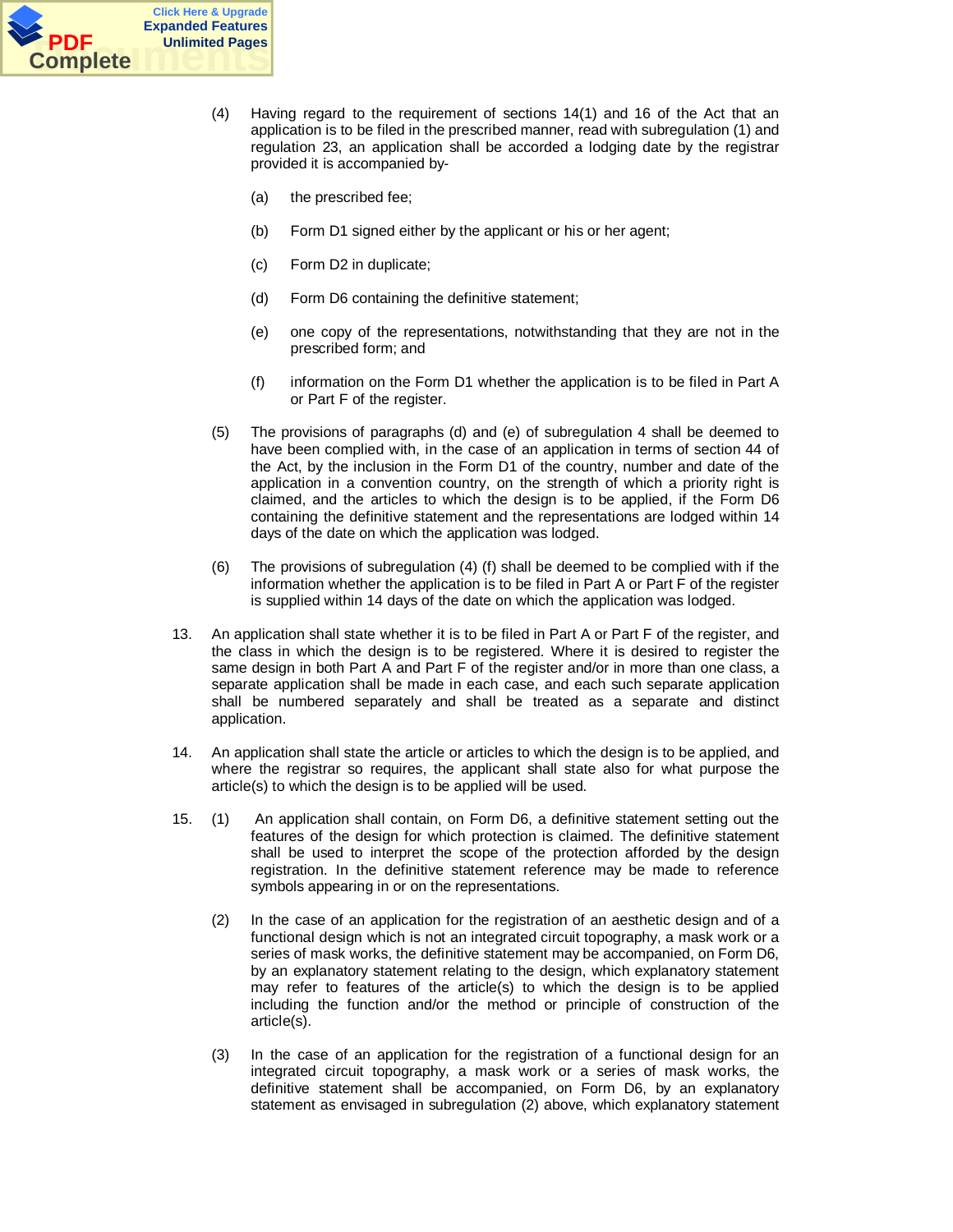

shall refer to the function and operation of the integrated circuit topography, mask work or series of mask works.

- (4) The explanatory statement may be used to assist in interpreting the scope of the protection afforded by the design registration.
- 16. (1) An application shall include publication particulars, on Form D8, which shall include a brief statement of the features of the design, to the satisfaction of the registrar, but which shall not be used to interpret the scope of the definitive statement. The brief statement of features shall be in narrative form and generally limited to a single paragraph of not more than 150 words. The statement shall refer to the article or articles to which the design is to be applied. The publication particulars shall be published in the journal.
	- (2) Save as provided for in subregulation (3), the publication particulars shall be accompanied by a single representation of the design in a form suitable for publication in the journal. Features mentioned in the brief statement of features and illustrated and identified by reference symbols in the accompanying representation may be identified by the relevant reference symbols in the statement of features.
	- (3) In the case of an application for the registration of a design for an integrated circuit topography, a mask work or a series of mask works, the publication particulars need not be accompanied by a representation of the design for publication in the journal where the representations as lodged in terms of regulations 12 and 18, by reason of size or for other reasons, are not suitable to form the basis of a representation for publication in the journal.

## **17. Applications in terms of section 44 of the Act**

- (1) Where an application for registration of a design is made pursuant to an application in a convention country in terms of section 44 of the Act (hereinafter referred to as a 'convention application'), the Form D1 lodged in support of the convention application shall state the name of the convention country, the official date of the application in the convention country and the official filing number allocated to such application.
- (2) In addition to the documents required under regulation 12 (1), the applicant in a convention application shall furnish the registrar with a certificate by the registering authority of the convention country verifying, to the satisfaction of the registrar, the application made in the convention country. If the certificate is in a language other than an official language of the Republic, it shall be accompanied by a translation into one of the official languages, which translation shall be verified to the satisfaction of the registrar.
- (3) The certificate referred to in subregulation (2) shall be lodged within six months of the lodging of the convention application or within such further period as the registrar may on request allow.
- (4) A convention application, if not made by the applicant in the convention country, shall contain also an assignment or other proof, to the satisfaction of the registrar, of the applicant's right to file the convention application.
- (5) If after an application for registration of a design has been lodged, the applicant desires to insert a claim to a priority right or to a further priority right by inserting on the Form D1 the appropriate information as provided for in subregulation (1), a request on Form D4 shall be lodged with payment of the prescribed fee within two months from the date on which the application for registration was lodged.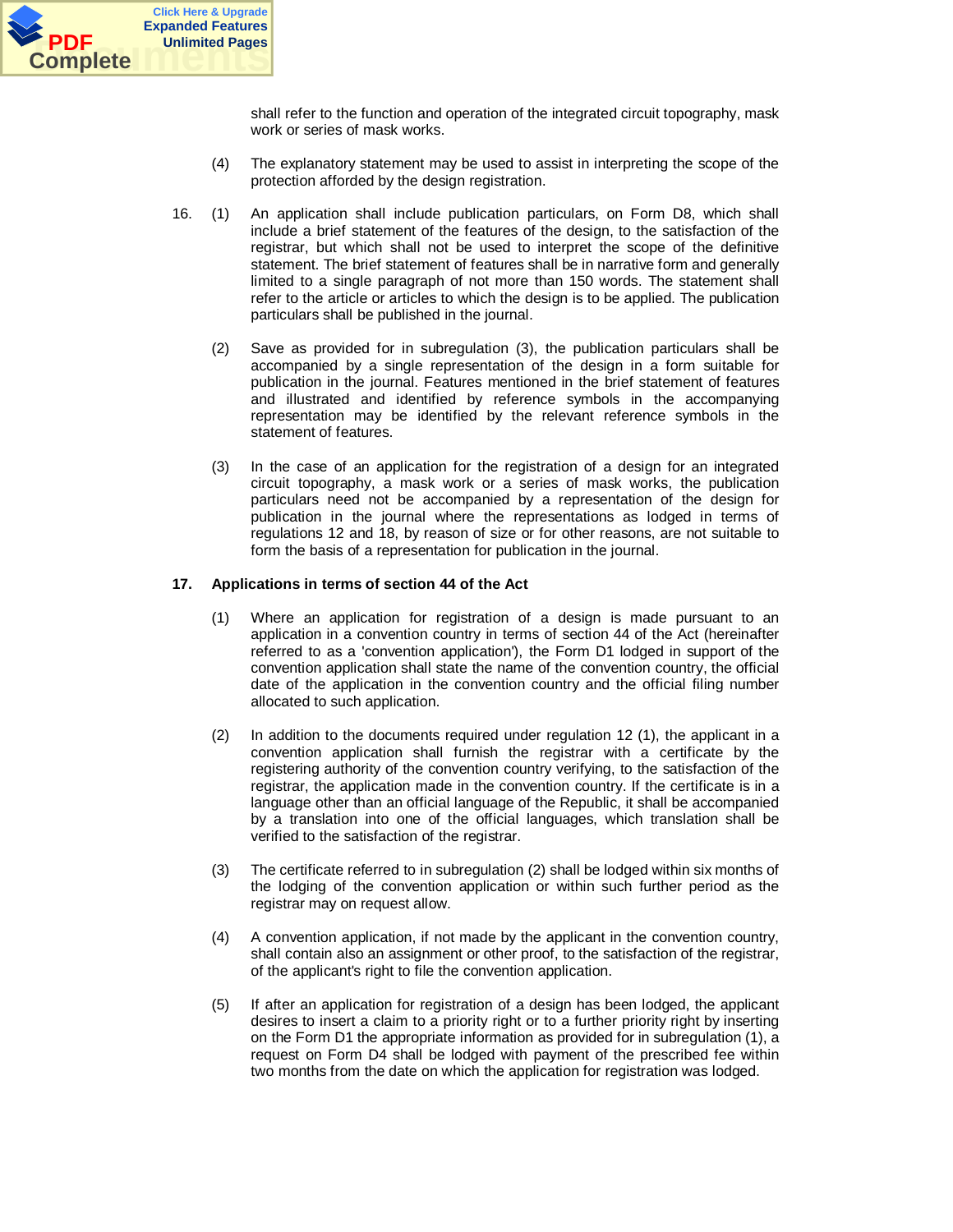

(6) Where a certificate referred to in subregulation (2) has been lodged by an applicant in support of a convention application, and a certificate of the same application in a convention country is required to be lodged by the same applicant in support of another convention application, the registrar shall accept in lieu of such a certificate for the other convention application a request on Form D4 that the first-mentioned certificate lodged in support of the first-mentioned convention application is to be recognised also for the other convention application.

# **18. Representations**

There shall be furnished in connection with an application for the registration of a design to be applied to an article, four identical representations or sets of representations (when more than one figure is used), which may be in the form of drawings or photographs, or in the form of specimens or other records where the registrar so directs.

- **19.** (1) Save as provided for in subregulations (5) and (6), each representation in the form of a drawing or a photograph of the design shall be executed upon or mounted on paper of A4 size. When more than one figure is shown, these shall as far as possible be on one and the same sheet, and the view of each shall be designated on the sheet (e.g. front view, side view).
	- (2) The minimum margins for sheets containing drawings or photographs shall be the same as those set out in regulation 10 (4), except that below the top margin there shall be a space clear of any drawing matter for the name of the applicant, the application number and the numbering of the sheets, and at the bottom righthand corner there shall be a space within the margin clear of any drawing matter for the signature of the applicant or his agent.
	- (3) Drawings shall be executed without colouring in durable, black, sufficiently dense and dark, uniformly thick and well-defined lines and strokes to permit of satisfactory reproduction. All reference symbols appearing in or on the drawings shall be simple and clear.
	- (4) Where words, letters, or numerals are not part of the design or do not serve as reference symbols as envisaged in regulation 15, they shall be disclaimed or be removed from the representations.
	- (5) In the case of an application for the registration of a design for an integrated circuit topography, a mask work or a series of mask works, the representations may exceed A4 size, and shall be of such dimensions that the features of the integrated circuit topography, mask work or series of mask works are clearly visible to the naked eye.
	- (6) In the case of an application for the registration of a design for an integrated circuit topography, a mask work or a series of mask works, drawings not in A4 size shall be folded in A4 size.
- 20. (1) Where representations of the design in the form of drawings or photographs are furnished, they shall be signed by the applicant or his agent.
	- (2) Where representations in the form of drawings or photographs are supplied, the registrar shall be supplied also, if in any case he so requires, with a specimen or another recorded version of the design.
- 21. (1) Each representation of a design which consists of a repeating surface pattern shall show the complete pattern and a sufficient portion of the repeat in length and width to disclose adequately the design, and such representation shall be of a size not less than A5.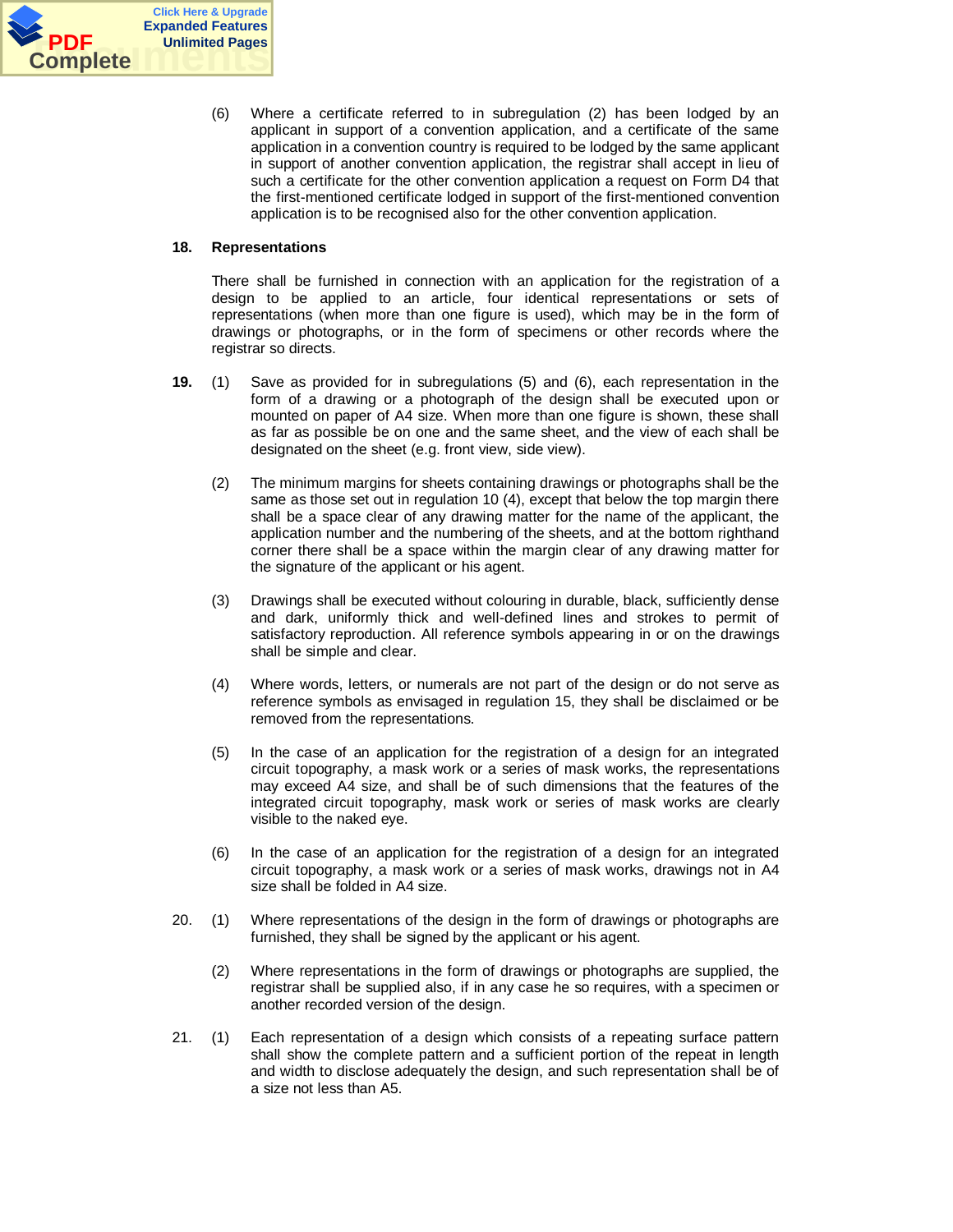

- (2) In a case where the repeating surface pattern is to be applied to a twodimensional article, the representation may be in the form of a specimen.
- 22. (1) Where the name or representation of a living person appears in a design, the registrar shall, if he so requires, be furnished with a consent from such person before proceeding to register the design.
	- (2) Where the name or representation of a deceased person appears in a design, the registrar shall, if he so requires, be furnished with a consent from the legal representative or next of kin of such person before proceeding with the registration of the design.

## **23. Late lodging of documents**

A document which did not accompany an application in terms of regulation 12 (1) or 17 (2) shall be lodged on Form D5 within six months of the date on which the application was lodged.

# **24. Requests and applications to the registrar**

Unless otherwise provided, any request or application to the registrar shall be made on Form D4, in duplicate, quoting the section of the Act or the regulation or both under which the request or application is made, and setting out the relief sought. The duplicate of the form shall be returned to the applicant or his agent to inform the applicant or his agent of the decision of the registrar.

# **25. Procedure on receipt of application**

On receipt of an application for the registration of a design, the registrar shall furnish the applicant with an acknowledgement thereof, by returning to the applicant the copy of the Form D1 with the official application number and filing date entered thereon.

- 26. (1) An application for the registration of a design shall be examined by the registrar to ensure that the documents lodged are legible and capable of reproduction and comply with prescribed requirements as to form, and that the design is classified, and if in his opinion there is no objection to the registration of the design, and subject to subregulation (2), he shall register it.
	- (2) If the applicant has lodged a request on Form D4 that examination of the design be delayed to a date not later than the date by which the application has to be finalised in terms of regulation 32, the registrar shall, if the requirements as set out in subregulation (1) have been complied with and in his opinion there is no objection to the registration of the design, register the design on the date to which registration has been delayed.
	- (3) Where the applicant has lodged a request for the registration of a design to be delayed as contemplated in subregulation (2), and the application is not in a form ready for registration by the date by which the application has to be finalised in terms of regulation 32, the application shall be dealt with in the manner as provided in regulation 32.
- 27. If after consideration of the application the registrar has any objections, a statement of those objections shall be sent to the applicant in writing and unless, within six months or such further period as the registrar may on request allow, the applicant rectifies any defect, or applies for a hearing, or makes written representations, he shall be deemed to have withdrawn his application. The decision of the registrar at such hearing or on such written representation shall be communicated, in writing, to the applicant.
- 28. If, in any hearing before the registrar, a party does not agree with a decision of the registrar, he may, should he consider it necessary for the purpose of appeal, within one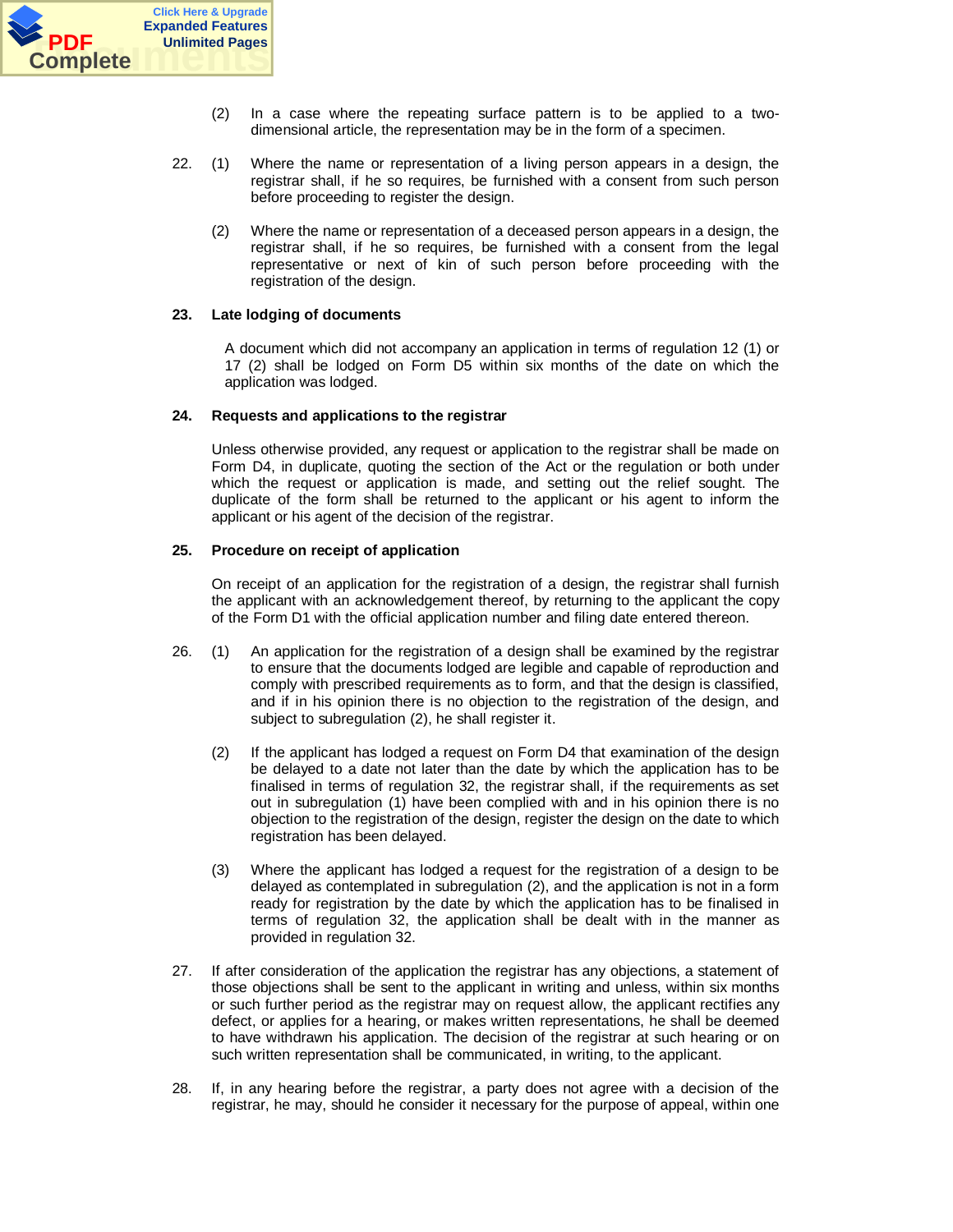

month from the decision by the registrar, or such further period as the registrar may on request allow, apply upon Form D17 requiring the registrar to state, in writing, the grounds for his decision and also the facts relied upon in arriving at such a decision.

29. Upon receipt of the Form D17 referred to in regulation 28 the registrar shall send to the applicant a statement, in writing, of the grounds for his decision, and the date on which such statement is sent shall be deemed to be the date of the registrar's decision for purposes of appeal, and an appeal may be lodged within three months from the date of such decision, or within such further period as the registrar may, on good cause shown, allow.

## **30. Registration and notice of registration**

Upon registration of the application by the registrar in terms of regulation 26, the registrar shall give written notice of such registration to the applicant or his agent, which notice shall be accompanied by the duplicate copy of Form D8.

# **31. Publication of registration**

- (1) When notification of the registration of a design has been issued by the registrar to an applicant, the applicant shall advertise the notice of registration by publishing the publication particulars as contained in Form D8 in the journal within three months of the issuance of such notice of registration, or within such further time as the registrar may, on request on Form D4, allow.
- (2) Once publication as contemplated in subregulation (1) has taken place, the registrar shall issue a certificate of registration to the applicant.

# **32. Non-finalisation**

- (1) Where an application for the registration of a design has not been finalised by reason of default on the part of the applicant within 12 months from the date of lodging the application or within 6 months (or such further period as allowed by the registrar) from the date of a statement of objection as envisaged in regulation 27, whichever is the later, the registrar shall give notice to the applicant or his agent, in writing of such non-finalisation.
- (2) If after one month from the date on which such notice was sent, the application has not been finalised, the application shall be deemed to have been withdrawn, but the registrar may, on good cause shown, grant an extension of time for the finalisation of such application.

## **33. Death of applicant or owner**

In the event of the death of any applicant in an application for the registration of a design, or of the registered proprietor of a design registration, the registrar may, on request being lodged on Form D4 and on being satisfied of the death of the applicant or proprietor and the title of the person claiming to be entitled to the design, enter in the register, in place of the name of such deceased applicant or owner, the name, address and description of the person who has become entitled to the design.

## **34. Renewal**

- (1) If-
	- (a) in the case of a design registered under the repealed Act, it is desired at the expiration of the last year of a first or second period of five years for which the design registration endured in terms of section 14 of that Act; or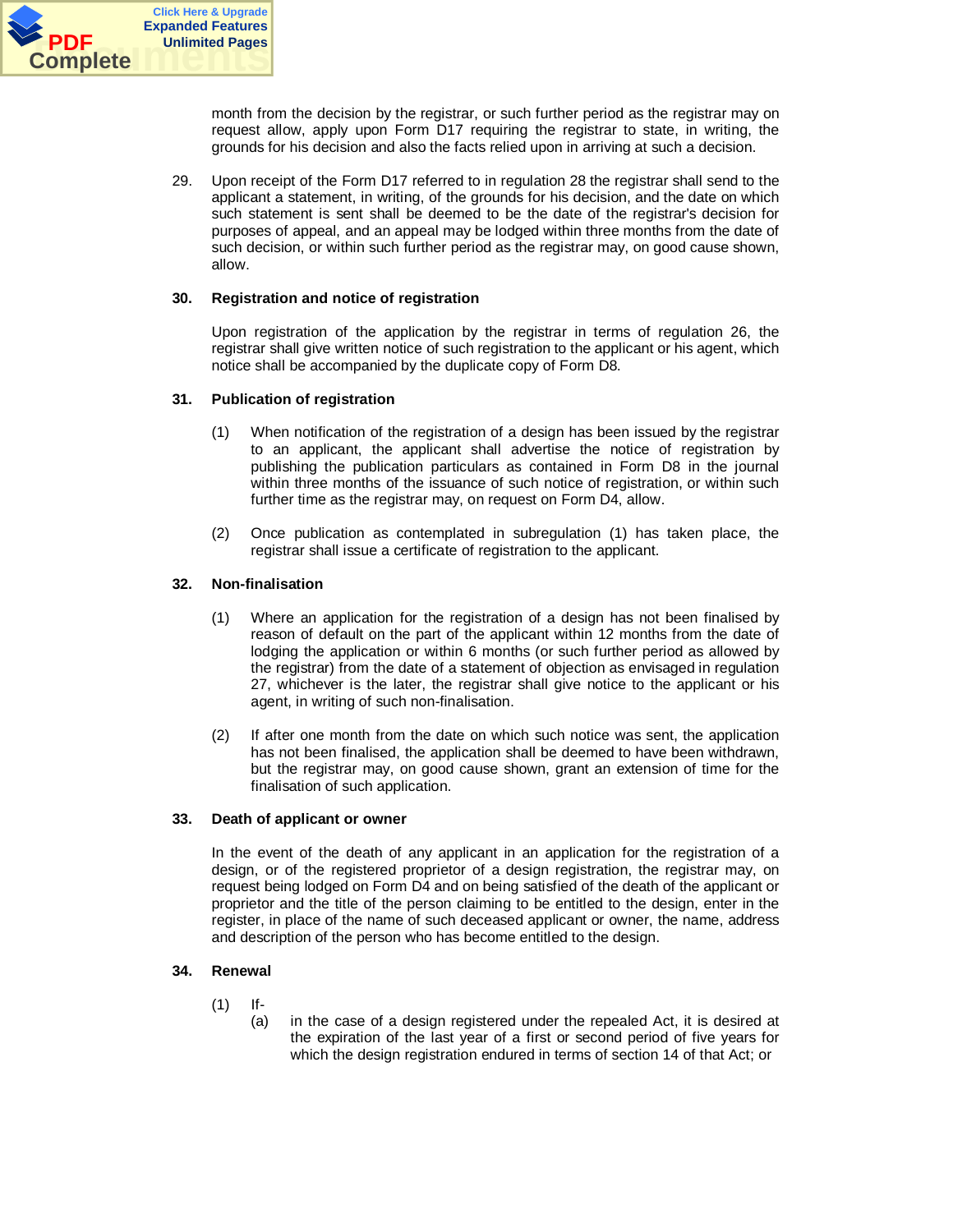

- (b) in the case of a design registered under the Act, it is desired at the expiration of the third year from the date referred to in section 22 (1) of the Act; or
- (c) in either of the above cases, it is desired at the expiration of any succeeding year during the term of the design registration,

to keep the registration in force, the renewal fees set out in the appropriate item of Schedule 1 shall be paid by lodging Form D10, in duplicate, before the expiration of that year.

- (2) All or any of the renewal fees may be paid in advance.
- (3) An application for extension of time for payment of any renewal fee shall be made on Form D10.
- (4) On receipt of Form D10, and provided the terms of this regulation are complied with, the registrar shall make an entry in the register to signify that the renewal has been effected, and shall furnish the applicant with a confirmation that the renewal has been effected by returning to the applicant the copy of the Form D10 after the official stamp of the registrar has been applied thereto.

## **35. Restoration**

- (1) An application under section 23 of the Act for the restoration of a design registration which has lapsed through non-payment of renewal fees shall be made on Form D18 and shall be accompanied by an affidavit setting out the circumstances under which the design registration lapsed and the grounds on which restoration is requested.
- (2) If the registrar is satisfied that a prima facie case has been made out, he shall advertise the application once in the journal.
- (3) At any time within two months of the date of the advertisement of the application any person (hereinafter referred to as 'the objector') may oppose the restoration of the design registration, in accordance with the procedure set out in regulation 36.
- (4) If no opposition is entered, or if the registrar at the conclusion of the hearing is satisfied that restoration is appropriate, he shall issue an order that the registration be restored, and the registrar shall, subject to compliance with section 23 (5) of the Act, cause an entry to be made in the register to that effect.

## **36. Procedure on opposition**

- (1) (a) An opposition by any person (hereinafter referred to as 'the opponent') in any matter in which opposition is allowed under the Act shall be brought by way of notice of opposition on Form D11 or in a form as nearly as possible in accordance with Form D11, and shall be supported by an affidavit as to the facts upon which the opponent relies for relief.
	- (b) A copy of such notice, and all annexures to it, shall be served upon every interested party.
	- (c) In such notice the opponent shall appoint an address for service in terms of regulations 6 and 7 at which he shall accept notice and service of all documents in the proceedings, and shall set forth a day, being not less than one month after service of the notice on an interested party, on or before which such interested party shall be required to notify the opponent and the registrar, in writing, whether he intends to contest such opposition.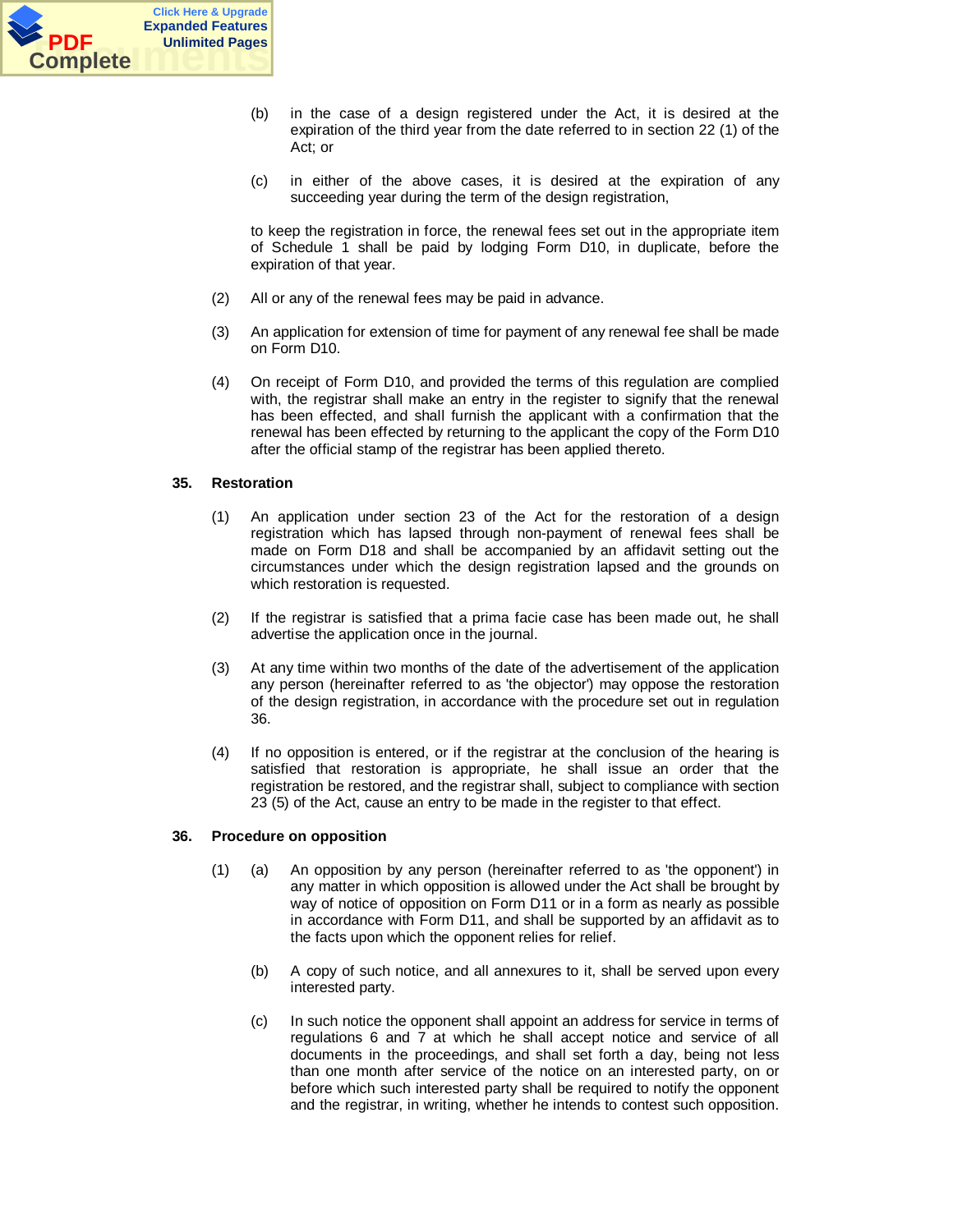

The notice shall further state that if no such notification by an interested party is given, the matter shall be set down for hearing on a stated date, being not less than ten days after expiry of the one-month period referred to above.

- (d) If an interested party does not, on or before the day mentioned for that purpose in the notice, notify the opponent and the registrar of his intention to contest the opposition, the opponent may set the matter on the roll for hearing by giving the registrar notice of set down before noon on the court day but one preceding the day upon which the matter is to be heard.
- (e) Any interested party intending to contest the granting of an order sought (hereinafter referred to as 'the respondent') shall-
	- (i) within the time stated in the said notice, notify the opponent and the registrar in writing that he intends to contest the opposition;
	- (ii) appoint an address for service in terms of regulations 6 and 7 at which he shall accept notice and service of all documents;
	- (iii) within two months of notifying the opponent of his intention to contest the opposition, deliver his answering affidavit and supporting documents, if any; and
	- (iv) if he intends to raise any question of law only, deliver notice of his intention to do so, within the time stated in subparagraph (iii), setting forth such question.
- (f) Within one month of the service upon him of the answering affidavit and documents referred to in paragraph (e) (iii), the opponent may deliver a replying affidavit. The registrar may in his discretion permit the filing of further affidavits.
- (g) Where no answering affidavit or notice in terms of paragraph (e) (iv) is delivered within the period referred to in paragraph (e) (iii), the opponent may within ten court days of the expiry of the said period apply to the registrar to allocate a date for the hearing of the matter.
- (h) Where an answering affidavit is delivered, the opponent may apply for such allocation within ten court days of the delivery of his replying affidavit or, if no replying affidavit is delivered, within ten court days of the expiry of the period referred to in paragraph (f).
- (i) Where a notice in terms of paragraph (e) (iv) is delivered, the opponent may apply for the allocation of a date for the hearing within ten court days after delivery of such notice.
- (j) If the opponent fails to apply to the registrar to allocate a date within the appropriate period, the respondent may do so immediately upon the expiry of such period. Notice of set down in writing of the date allocated by the registrar shall be given forthwith by the opponent or respondent, as the case may be, to the opposite party.
- (k) Were an opposition cannot properly be decided on affidavit, the registrar may refer the matter to the Supreme Court or make such order as to him seems meet with a view to ensuring a just and expeditious decision.
- (l) In the case of an application to strike out, which shall be brought by way of notice, the registrar may order to be struck out from any affidavit any matter which is scandalous, vexatious or irrelevant, with an appropriate order as to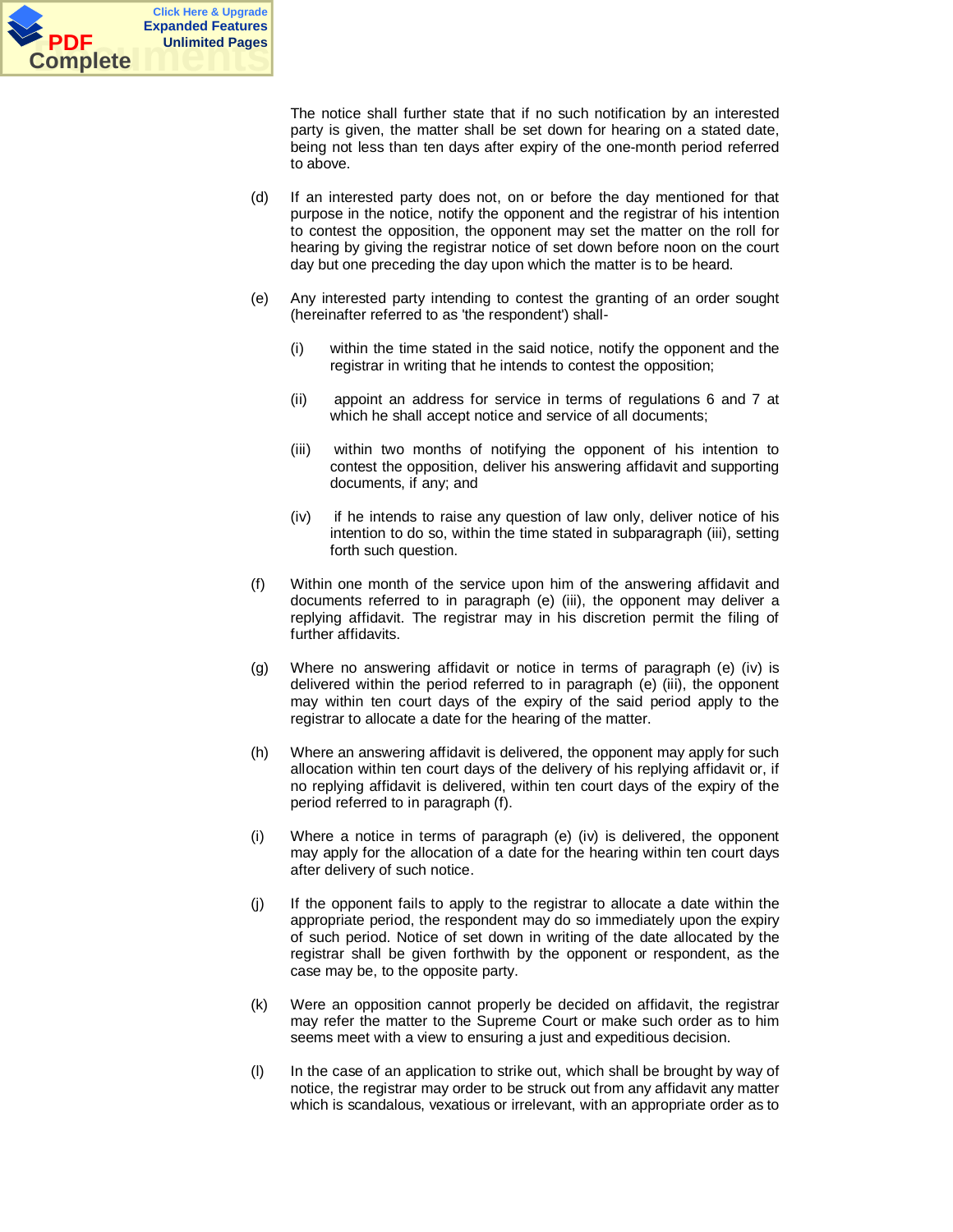

costs, including costs as between attorney and client. The registrar shall not grant an order unless he is satisfied that the applicant will be prejudiced in his case should it not be granted.

- (2) (a) Notwithstanding the foregoing, an interlocutory or other application incidental to pending proceedings or a pending application, including an application for an extension of time and condonation, may be brought on notice supported by such affidavits as the case may require and may be set down at a time assigned by the registrar.
	- (b) If the applicant in such an application wishes to rely on particular facts not apparent from the official record, an affidavit must be filed at the office at least ten court days before the hearing. In the event that the applicant does not file an affidavit, it shall be presumed that he intends to rely on those facts which are properly before the registrar. At any time within the period allowed for the filing of such an affidavit by the applicant, he may give written notification to the other party and to the registrar that he intends to rely on the facts which are properly before the registrar.
	- (c) After the applicant has filed his affidavit, the other party may file an answering affidavit at least seven court days before the hearing. In the event that the applicant does not file an affidavit in support of his application, the other party may file an affidavit at least seven court days before the hearing, setting out such facts as he may consider relevant.
	- (d) At least four court days before the hearing, the applicant may file an affidavit replying to any facts set out in the answering affidavit.
	- (e) A copy of any affidavit filed with the registrar in accordance with the foregoing shall be delivered to the other party to the proceedings at its appointed address for service.
	- (f) A notice of setdown shall be served upon every party to whom such notice is to be given at least ten court days prior to the hearing.
	- (g) Failure to comply with these provisions shall result in the matter being struck off the roll, and an appropriate award of costs shall be made by the registrar.
- (3) (a) In any opposed proceedings before the registrar in terms of this regulation which result in a hearing before the registrar, both parties to the matter shall file heads of argument at the office of the registrar not later than two court days before the date which has been set down for the hearing.
	- (b) Such heads of argument shall consist of a concise and succinct statement of the main points (without elaboration) intended to be argued. A list of authorities relied upon in support of each point shall also be supplied.

## **37. Title to and interest in design applications and registrations**

- (1) An application for the recording of an assignment shall be made in duplicate on Form D7, accompanied by proof of title of such assignment.
- (2) Any such application shall be made within six months of the event entitling the applicant to request a recording: Provided that the registrar may extend this time limit if so requested on Form D4, and on payment of the appropriate fee prescribed in Schedule 1.
- 38. (1) A warrant or writ of execution or an attachment order in respect of a design application or registration shall be served on the applicant or the registered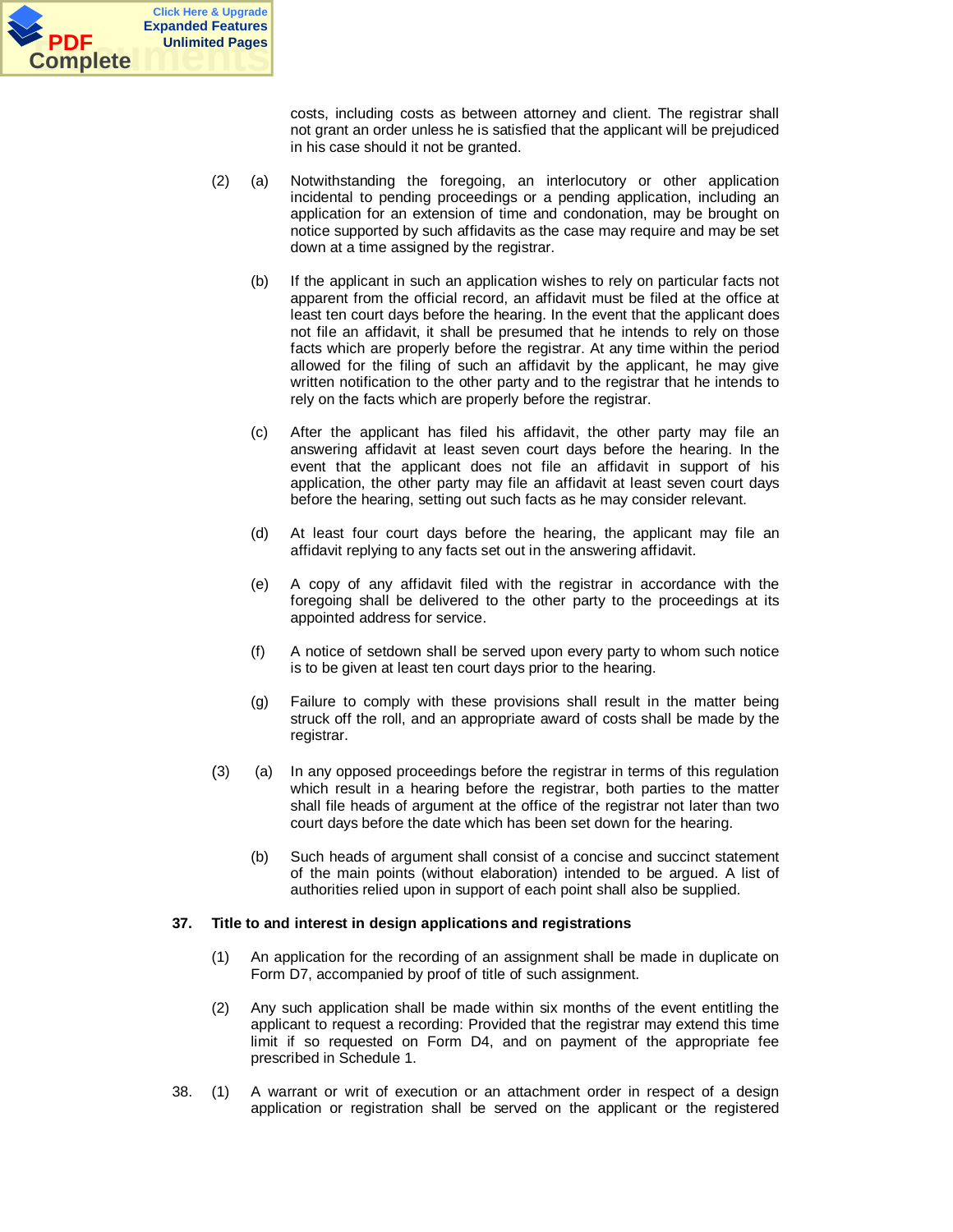

proprietor, as the case may be, and a copy of such writ or order, together with proof of service, shall be lodged with the registrar on Form D7 for recording in the register.

- (2) An entry of any attachment may be removed from the register on request being made to the registrar on Form D4.
- 39. (1) An application for the recording of a licence against a design application or registration shall be made on Form D7 within six months of the event entitling the recording of such licence: Provided that the registrar may extend this time limit on application on Form D4 and on payment of the appropriate fee prescribed in Schedule 1.
	- (2) The recording of a licence may be cancelled on request being made to the registrar on Form D4 accompanied by proof, to the satisfaction of the registrar, that the licence has been cancelled or otherwise terminated.
- 40. (1) The hypothecation of a design application or registration shall be recorded in the register on application on Form D7 accompanied by the deed of hypothecation.
	- (2) The application for recording shall be served also on the applicant or the registered proprietor, as the case may be, and on any other person recorded in the register as having an interest in the design application or registration, and proof of service shall be furnished to the satisfaction of the registrar.
	- (3) The recording of the hypothecation may be removed from the register on application to the registrar on Form D4, accompanied by such proof of the termination of the hypothecation as the registrar may require.

## **41. Alteration, correction and rectification, and amendment**

- (1) An applicant for or a registered proprietor of a design registration who changes his address or changes his name may apply to the registrar on Form D4 for the change to be recorded, and the registrar shall alter the register accordingly.
- (2) An applicant for or a registered proprietor of a design registration who changes his address for service shall apply to the registrar on Form D4 in terms of regulation 5 (5) for the change to be recorded, and the registrar shall change the register accordingly.
- (3) An application for the correction of any clerical error or error in translation or other amendment in terms of section 26 of the Act shall be made on Form D12 and shall be accompanied by a copy/copies of the relevant document(s) showing the desired correction, and a clean copy/copies of the document(s) in corrected or amended form.
- (4) An application to amend a design application or a design registration in terms of section 27 of the Act shall be made on Form D12 and shall be accompanied by a copy/copies of the relevant document(s) showing the desired amendment, and a clean copy/copies of the document(s) in amended form.
- (5) If, in the case of an application on Form D12, the registrar is satisfied that a correction or amendment in terms of section 26 of the Act is required to be published in terms of section 26 (4), or an amendment in terms of section 27 is in compliance with the Act, he shall direct the applicant for or the registered proprietor of the design registration to advertise the correction or the amendment, as the case may be, once in the journal.
- (6) In the case where the design application to be corrected or amended is not yet open for public inspection, the particulars to be published shall be those set out in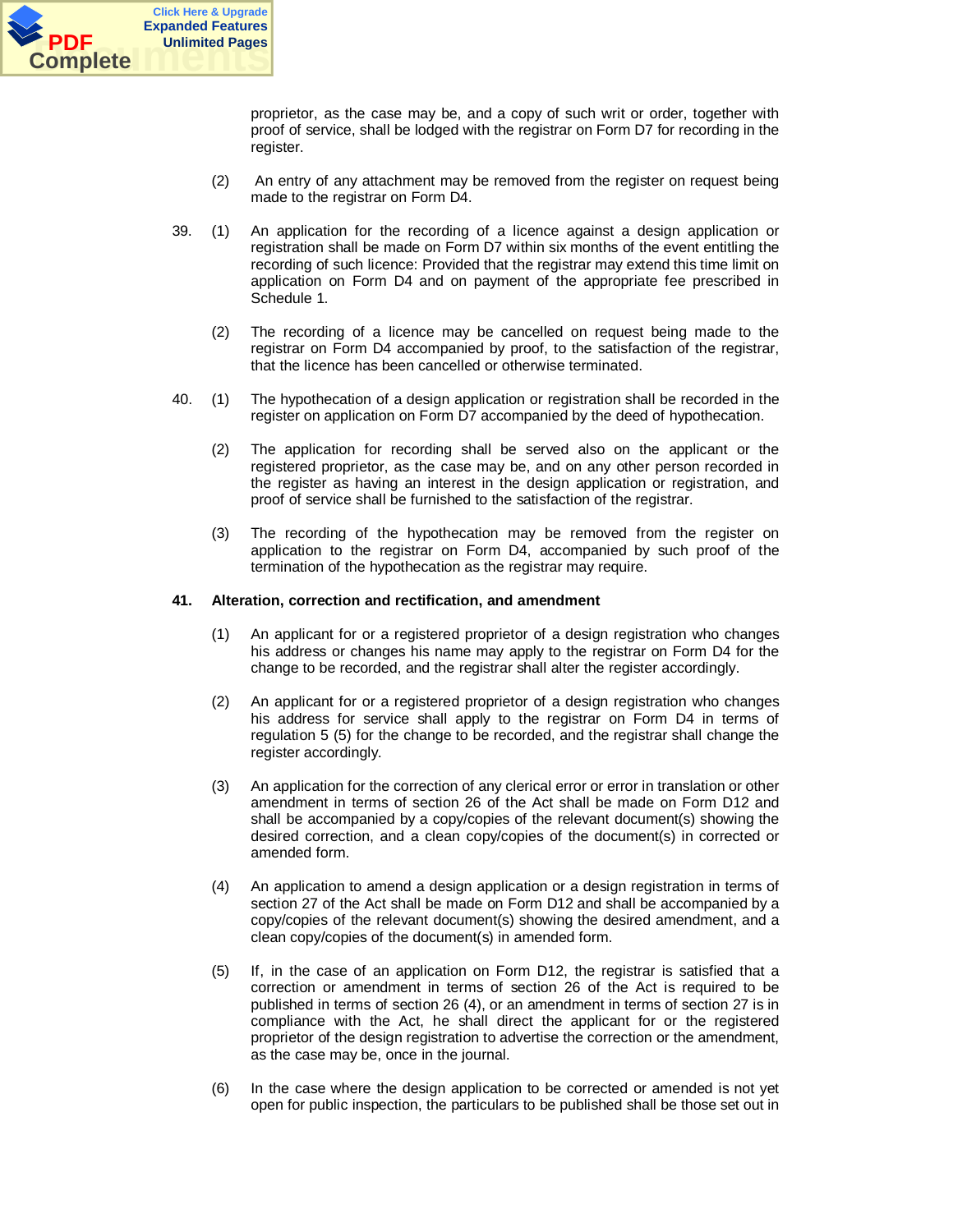

Part I of Form D12. An application for correction or amendment so published may not be inspected and may not be opposed.

- (7) In the case where the design registration to be corrected or amended is open for public inspection, the particulars to be published shall be those set out in Parts I and II of Form D12. An application for correction or amendment so published may be inspected and may be opposed within two months of the date of such publication, in accordance with regulation 36.
- (8) In the case of a correction or amendment as envisaged in subregulation (6), the registrar shall cause an entry to be made in the register to the effect that the correction or amendment is allowed.
- (9) If in the case of a correction or amendment as envisaged in subregulation (7) no opposition is entered, or if the registrar at the conclusion of the hearing determines that the correction or amendment ought to be allowed, the registrar shall cause an entry to be made in the register to that effect.
- (10) A request for the rectification of the register in terms of section 28 of the Act shall be made on Form D4.

## **42. Voluntary surrender**

- (1) A notice by a registered proprietor of a design registration in terms of section 34 of the Act for the surrender of the design shall be lodged on Form D13.
- (2) On receipt of a notification to surrender a design, an interested party may lodge an objection to the surrender, in accordance with regulation 36.
- (3) If no opposition is entered, or if the registrar at the conclusion of the hearing concludes that the design ought to be surrendered, the registrar shall cause an entry to be made in the register to that effect.
- (4) A request by an applicant to withdraw an application for the registration of a design shall be made on Form D4.

## **43. Application for revocation**

- (1) An application for revocation in terms of section 31 of the Act shall be brought by way of notice of revocation on Form D14 or in a form as nearly as possible in accordance with Form D14, and shall set out the ground or grounds on which the revocation is based, and shall be supported by an affidavit as to the facts upon which the applicant relies for relief.
- (2) The notice, and all annexures to it, shall be duty lodged at the court, and a copy of such notice, and all annexures to it, shall be lodged with the registrar and shall be served on the registered proprietor and on any other person recorded in the register as having an interest in the design registration.
- 44. The provisions of regulation 36 shall, mutatis mutandis, apply to an application for revocation in terms of section 31 of the Act and regulation 43. and the application shall be proceeded with in a manner as nearly as possible in accordance with the procedure provided for in regulation 36.

## **45. Application for compulsory licence**

An application for a compulsory licence under section 21 of the Act shall be brought by way of notice of motion and shall be served on the registered proprietor and on any other person recorded in the register as having an interest in the design registration.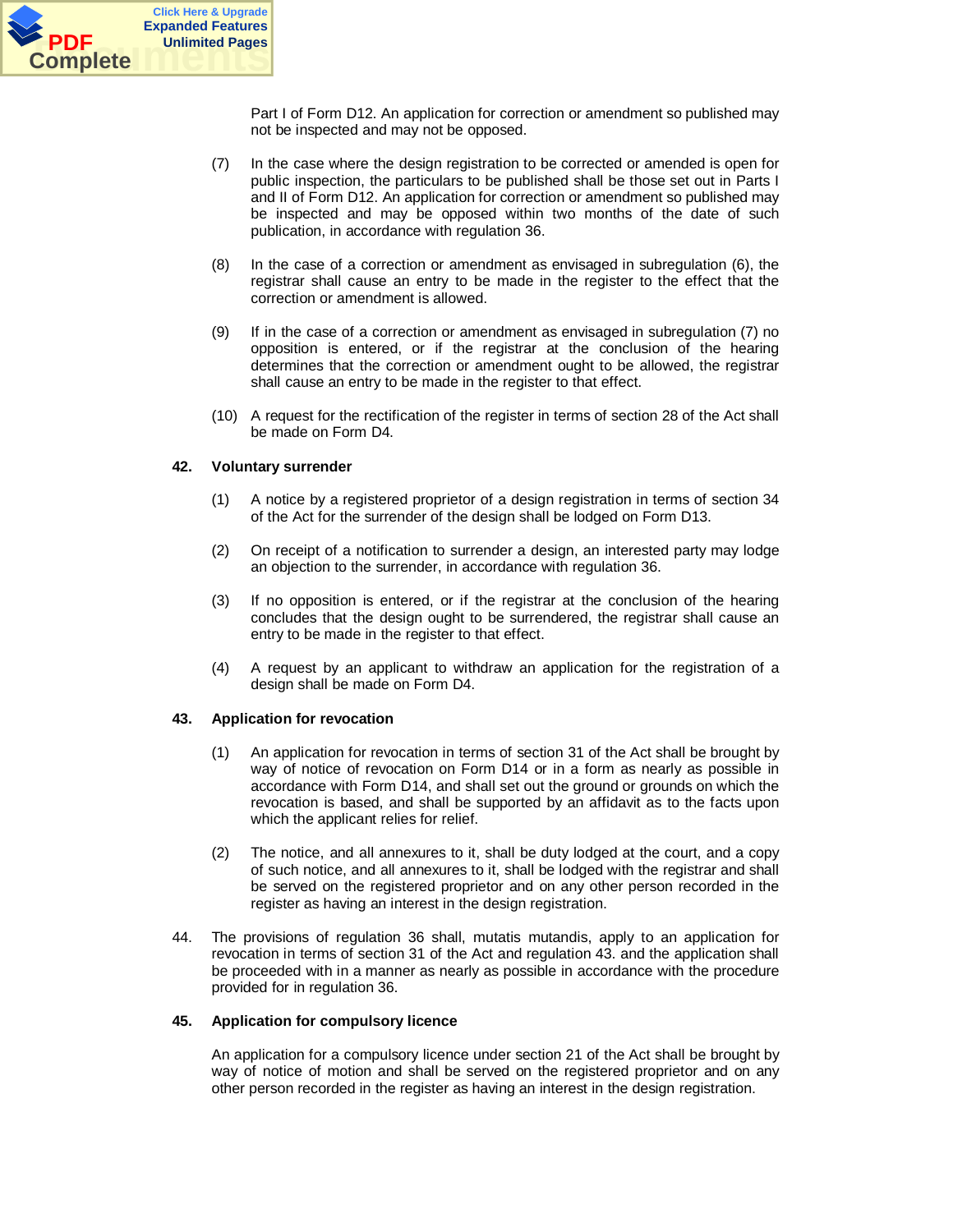

#### **46. Discretionary power**

- (1) Before any discretionary power given to the registrar by the Act or these regulations is exercised to the detriment of any person, the registrar shall give the person who will be affected by the exercise of such power an opportunity to be heard.
- (2) Any application for a hearing shall be made within one month from the date on which the registrar gives such person the opportunity to be heard.
- (3) Upon receiving such application, the registrar shall give the applicant one month's notice of the time when the applicant or his agent may be heard.
- (4) Within 14 days from the date on which such notice would normally be delivered by post, the person applying shall notify the registrar whether or not he intends to be heard in regard to the matter.
- (5) The decision of the registrar in the exercise of any such discretionary power shall be conveyed, in writing, to the person affected.

#### **47. Extension of time**

Whenever any period is specified within which any act is to be performed the registrar may, save where expressly provided otherwise, extend such period either before or after its expiry.

#### **48. Certificates**

Where a certificate is required for any purpose in terms of section 40 of the Act, in regard to any entry, matter, or thing which the registrar is authorised by the Act or these regulations to make or do, or where a copy or certificate is required in terms of section 9, the registrar shall, on lodgement of Form D15, furnish such a certificate or copy.

#### **49. Inspection**

An inspection in terms of section 8 of the Act shall be permitted by the registrar on lodgement of Form D16.

## **50. Repeal of Regulations**

The following Government Notices are hereby repealed: Government Notice R361 dated 29 December 1967 Government Notice R2120 dated 29 December 1967 Government Notice R587 dated 28 April 1995 Government Notice R53 dated 19 January 1996 Government Notice R312 dated 28 February 1997 Government Notice R313 dated 28 February 1997.

#### **51. Commencement**

These regulations shall be called the Designs Regulations, 1999, and shall come into operation on the date of publication hereof.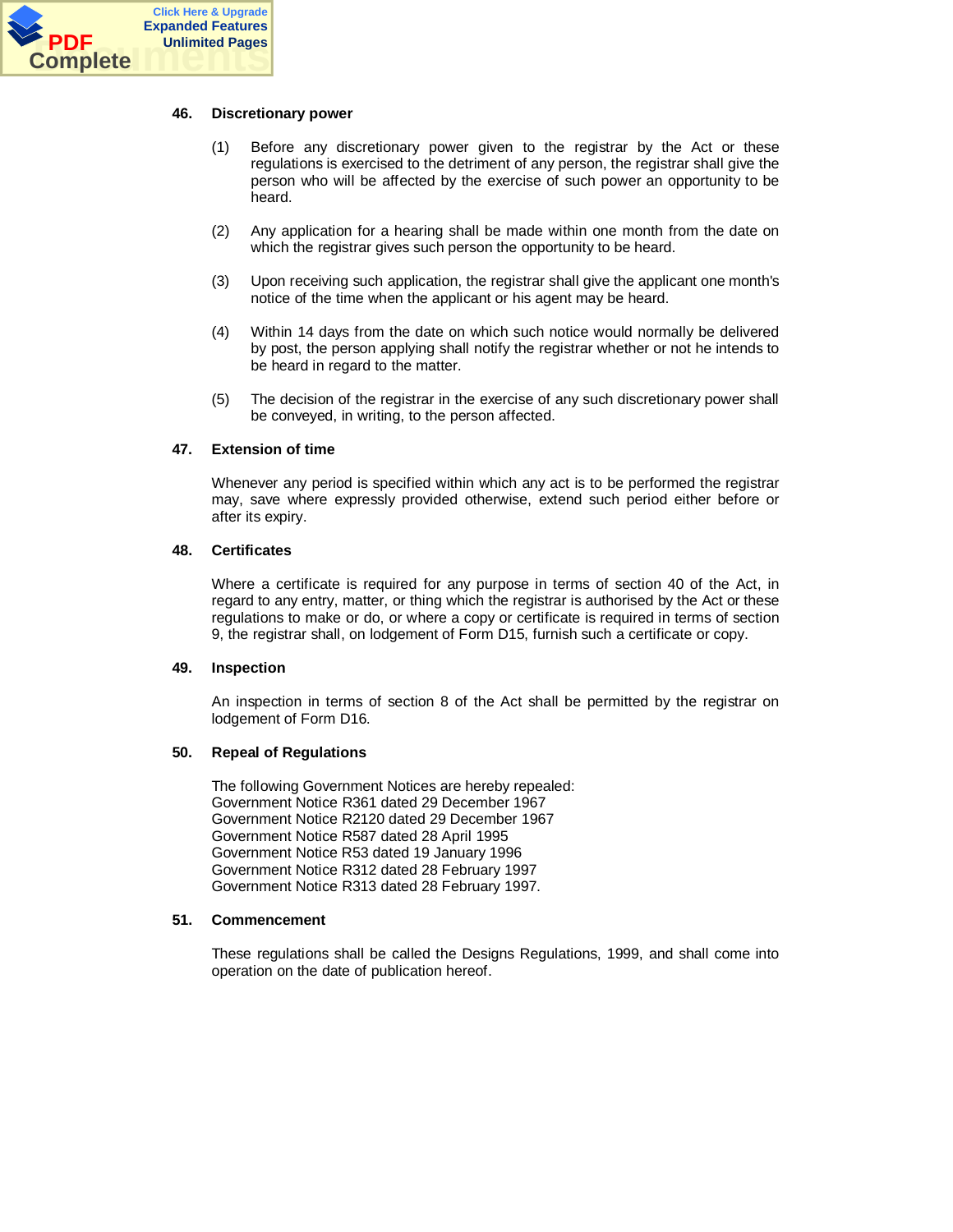

# **Schedule 1 FEES**

| Item No |                                                                                                                                                                                                       | <b>Form</b><br>concerned<br>No. | <b>Amount</b><br>R |
|---------|-------------------------------------------------------------------------------------------------------------------------------------------------------------------------------------------------------|---------------------------------|--------------------|
| 1.      | On application for registration of a design for each<br>application                                                                                                                                   | 1                               | 240                |
| 2.      | On application to registrar for statement of grounds for<br>decision in terms of regulation 28                                                                                                        | 17                              | 202                |
| 3.      | Late lodgement of documents in terms of regulation 23                                                                                                                                                 | 5                               | 44                 |
| 4.      | To the registrar:<br>Request to inspect the register and documents in<br>(a)<br>terms of sections 8 and 19, regulation 49                                                                             | 16                              | 3                  |
|         | (b)<br>Application to claim priority in terms of section 44<br>after an application for registration of a design<br>has been filed, regulation 17 (5)                                                 | 4                               | 44                 |
|         | Application for revocation of a registered design<br>(c)<br>in terms of section 31, regulations 43 and 44                                                                                             | 14                              | 82                 |
|         | (d)<br>Application to rectify register in terms of section<br>28, regulation 41 (10)                                                                                                                  | 4                               | 82                 |
|         | Application for recording change of address for<br>(e)<br>service in terms of section 51 (2), regulation 41<br>(2)                                                                                    | 4                               | 17                 |
|         | (f)<br>Application to remove recording of hypothecation<br>in terms of regulation 40 (3)                                                                                                              | 4                               | 44                 |
|         | Request for classification in terms of section 15,<br>(g)<br>regulation 9                                                                                                                             | 9                               | 220                |
|         | (h)<br>Application for restoration in terms of section 23<br>$(1)$ , regulation 35 $(1)$                                                                                                              | 18                              | 260                |
|         | (i)<br>Any other request not provided for                                                                                                                                                             | 4                               | 60                 |
|         | (j)<br>Application for copy or original design registration<br>certificate                                                                                                                            | 4                               | 33                 |
|         | (k)<br>Request for recognition in another convention<br>application of a certificate lodged in respect of a<br>first convention application, regulation 17 (6)                                        | 4                               | 44                 |
|         | (1)<br>Request for copies to be supplied of documents<br>or particulars of the register in terms of sections 9<br>and 40, per page                                                                    | 15                              | 1                  |
| 5.      | Application of the extension of the period for payment of<br>renewal fees in terms of section 22, regulation 34, for the<br>first month<br>Thereafter, for each month or part thereof (not exceeding  | 10                              | 82                 |
|         | five months)                                                                                                                                                                                          | 10                              | 44                 |
| 6.      | Renewal fees in terms of section 22 (1), regulation 34:<br>Before expiration of the third year<br>(i)<br>Before expiration of the fourth year<br>(ii)<br>Before expiration of the fifth year<br>(iii) | 10<br>10<br>10                  | 120<br>120<br>120  |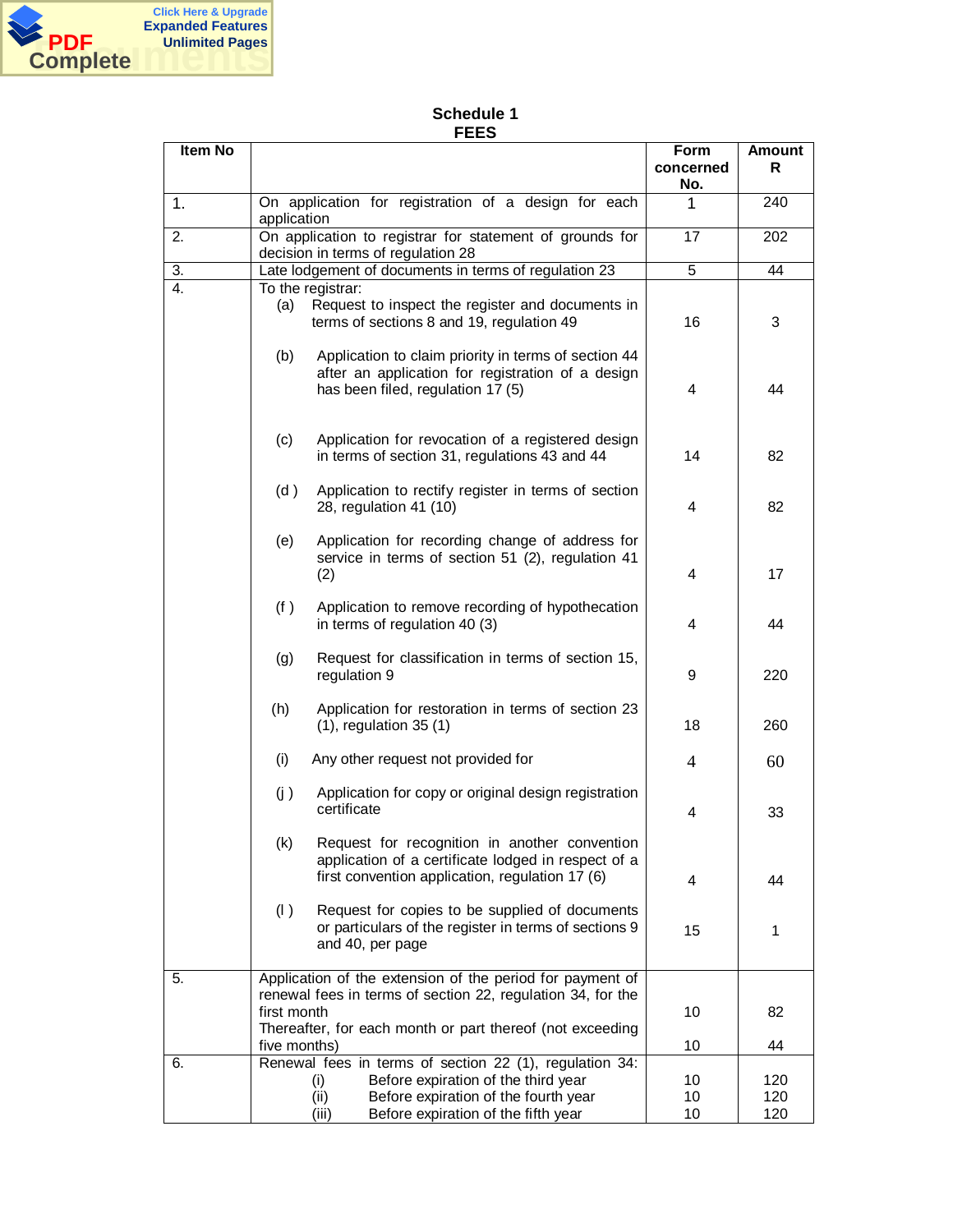

|     | Before expiration of the sixth year<br>(iv)                                                                                                | 10                | 77  |
|-----|--------------------------------------------------------------------------------------------------------------------------------------------|-------------------|-----|
|     | Before expiration of the seventh year<br>(v)                                                                                               | 10                | 77  |
|     | Before expiration of the eighth year<br>(vi)                                                                                               | 10                | 90  |
|     | Before expiration of the ninth year<br>(vii)                                                                                               | 10                | 90  |
|     | Before expiration of the tenth year<br>(viii)                                                                                              | 10                | 110 |
|     | Before expiration of the eleventh year<br>(ix)                                                                                             | 10                | 110 |
|     | Before expiration of the twelfth year<br>(x)                                                                                               | 10                | 132 |
|     | Before expiration of the thirteenth year<br>(xi)                                                                                           | 10                | 132 |
|     | Before expiration of the fourteenth year<br>(xii)                                                                                          | 10                | 149 |
| 7.  | Application for the correction of clerical errors and<br>amendment of documents in terms of section 26 and 27,<br>regulation 41            | $12 \overline{ }$ | 82  |
| 8.  | Application to record a transaction affecting the rights in a<br>design application or registered design in terms of section<br>29 and 30: |                   |     |
|     | For the first application<br>(a)                                                                                                           | 7                 | 75  |
|     | For each subsequent application<br>(b)                                                                                                     | 7                 | 24  |
| 9.  | Application for the voluntary surrender of a registered<br>design in terms of section 34, regulation 42                                    | 13                | 42  |
| 10. | Certification of reprographic extracts from register or<br>documents in terms of section 9, regulations 40 and 48                          | 15                | 22  |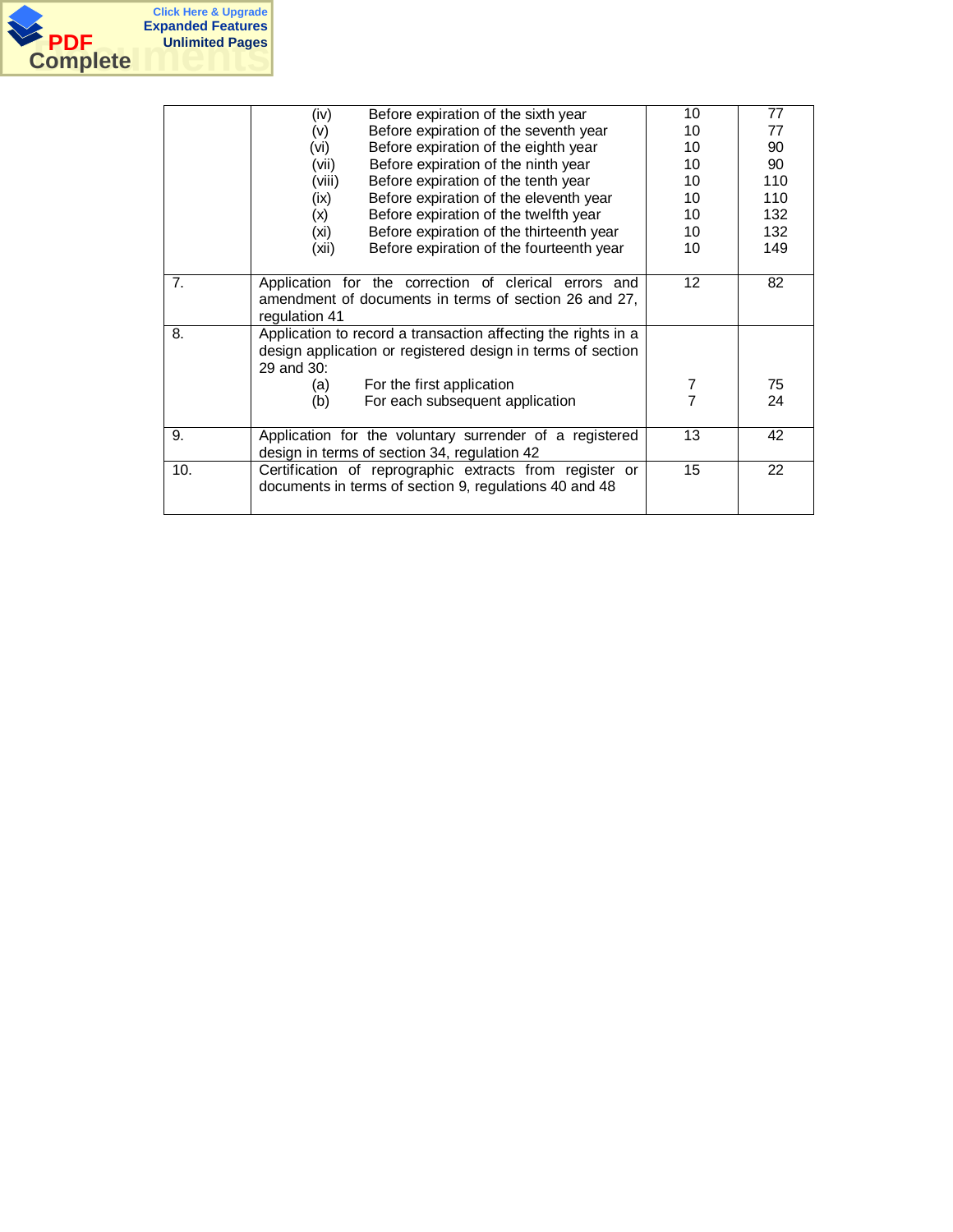

# **Schedule 2**

# **FORMS**

**Form D1**

# **Application and acknowledgement**

(Lodge in duplicate)

THE GRANT OF A DESIGN REGISTRATION IS HEREBY REQUESTED BY THE UNDERMENTIONED APPLICANT ON THE BASIS OF THE PRESENT APPLICATION

Articles to which design is to be applied:

| Type of design | Part A | Part F |
|----------------|--------|--------|
|                |        |        |

Class: Release date (if applicable):

| $\cdots$<br>≙ ∿IME<br>RК<br>`<br>ж | INI<br>ы | --<br>. JMB⊢′<br>NΙ<br>יו∟ש | λΑ |
|------------------------------------|----------|-----------------------------|----|
|                                    |          |                             |    |

THIS APPLICATION IS ACCOMPANIED BY THE FOLLOWING:

- 1. Register sheet on Form D2 (in duplicate)
- 2. Declaration and power of attorney on Form D3
- 3. Representations: Sheets: Copies:
- 4. Publication particulars on Form D8 (in duplicate)
- 5. Representation for publication
- 6. Certified priority document(s)
	- 7. Translation of priority document(s)
- 8. Assignment of priority rights
	- 9. Request for classification on Form D9 (in duplicate)
		- 10. Definitive statement and explanatory statement

Date:

…………………………………………… APPLICANT/APPLICANT'S AGENT AND ADDRESS for service:

Official date stamps

Received: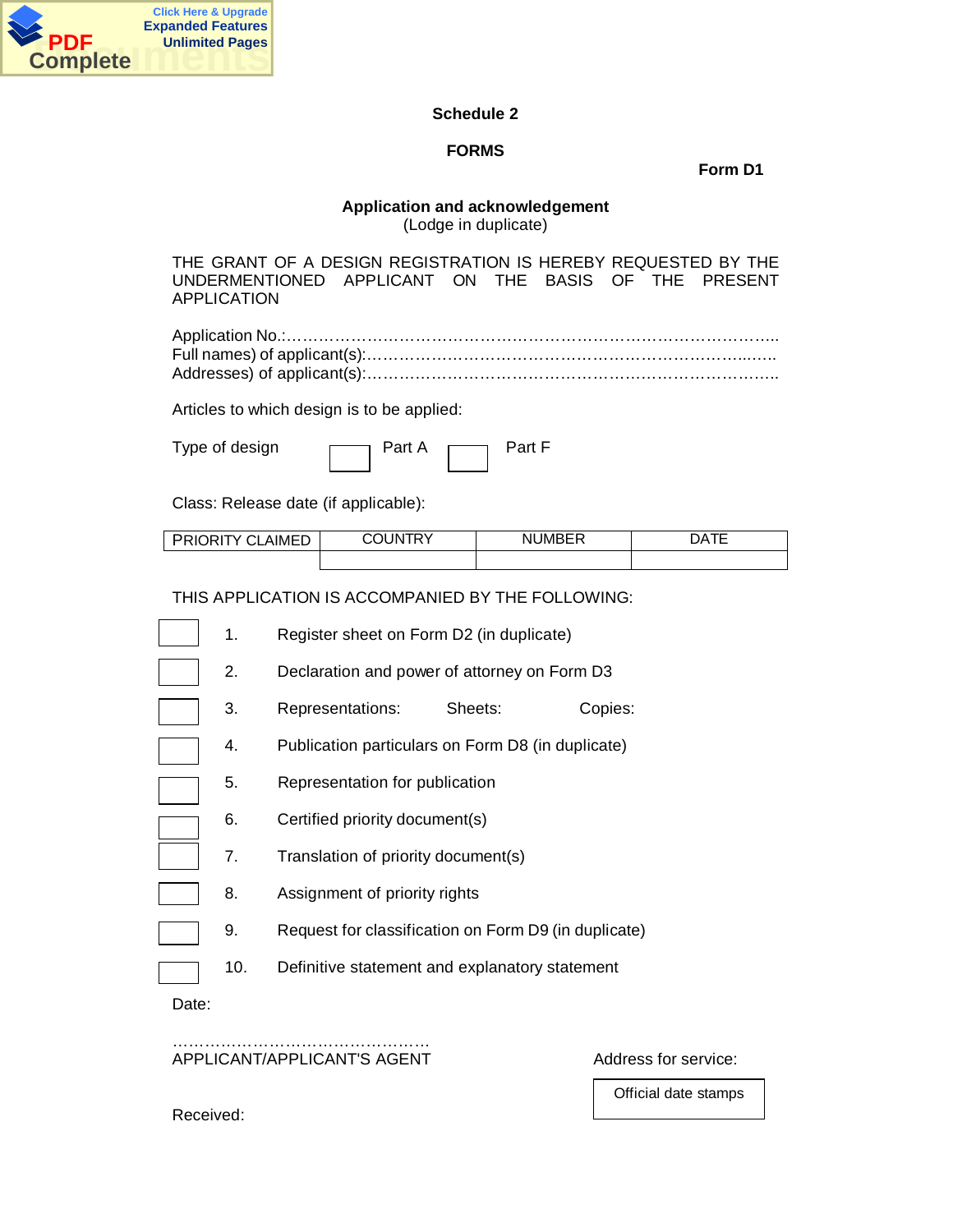

# **Register of designs**

(Lodge in duplicate)

| Application No.:              |                |                      | Date of lodgement: |
|-------------------------------|----------------|----------------------|--------------------|
| Date of registration:         |                | Date of publication: | Classification:    |
|                               |                |                      |                    |
| Full names) of applicant(s):  |                |                      |                    |
| Address(es) of applicant(s):  |                |                      |                    |
|                               |                |                      |                    |
| Type of design                | Part A         | Part F               |                    |
| Release date (if applicable): |                |                      |                    |
| Applicant substituted:        |                |                      | Date registered:   |
| Assignee(s):                  |                |                      | Date registered:   |
| PRIORITY CLAIMED              | <b>COUNTRY</b> | <b>NUMBER</b>        | <b>DATE</b>        |

Articles to which design is to be applied:

# Address for service:

| Renewals |           |         |         |  |
|----------|-----------|---------|---------|--|
| Year     | Date paid | Receipt | Penalty |  |
|          |           |         |         |  |
|          |           |         |         |  |
|          |           |         |         |  |
|          |           |         |         |  |
|          |           |         |         |  |
|          |           |         |         |  |
|          |           |         |         |  |
|          |           |         |         |  |
|          |           |         |         |  |
|          |           |         |         |  |

|                  | Restoration |         |             |                     |  |  |
|------------------|-------------|---------|-------------|---------------------|--|--|
| Date applied for | Advertised  | Opposed | Restored by | Date<br>restoration |  |  |
|                  |             |         |             |                     |  |  |
|                  |             |         |             |                     |  |  |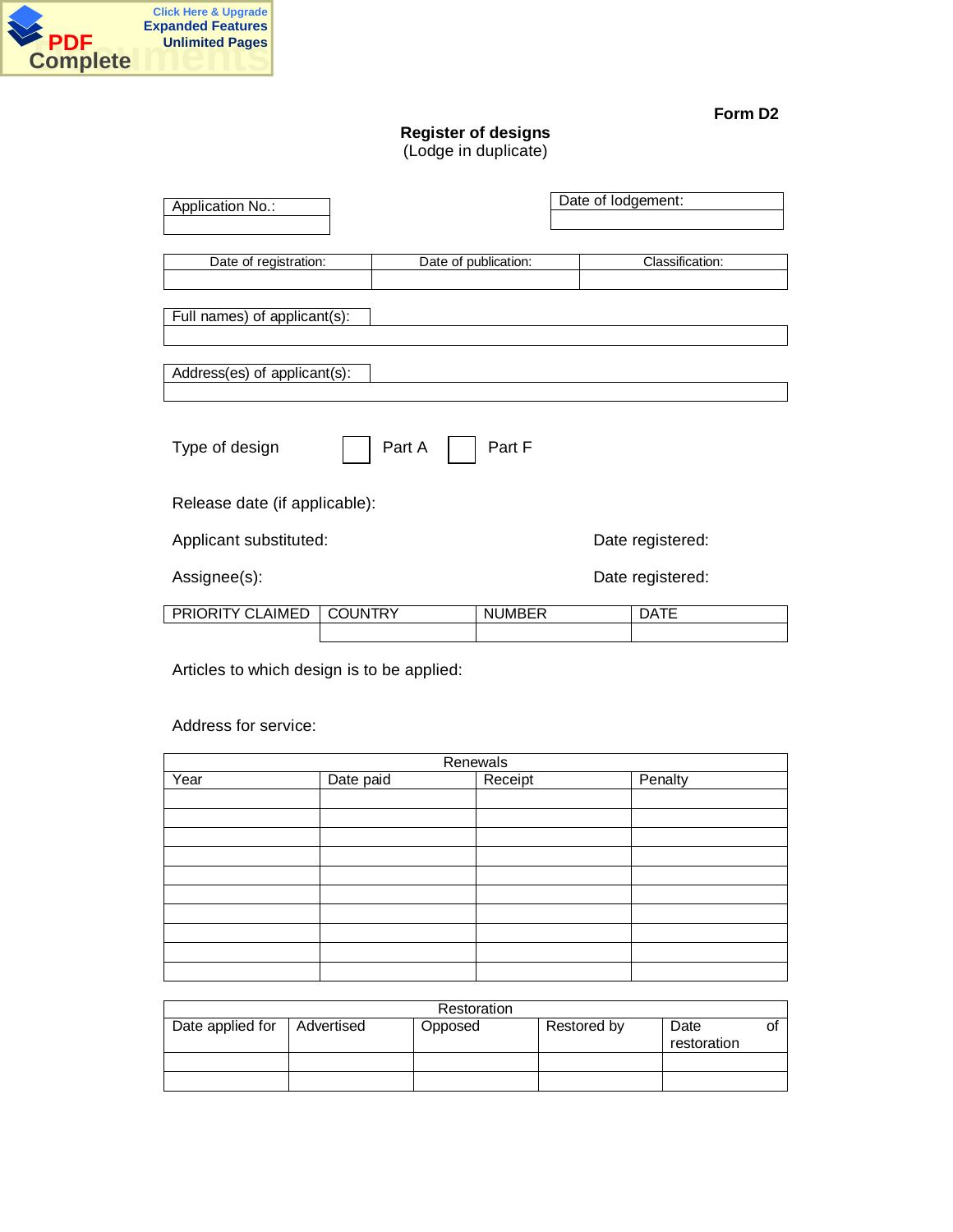

| Amendments and rectifications, etc. |      |                                    |      |                       |      |
|-------------------------------------|------|------------------------------------|------|-----------------------|------|
| Document                            | Date | Advertisement   Opposition<br>date | date | Allowance/<br>refusal | Date |
|                                     |      |                                    |      |                       |      |
|                                     |      |                                    |      |                       |      |
|                                     |      |                                    |      |                       |      |

| Licences, assignments, attachments, etc. |              |                    |                |  |  |
|------------------------------------------|--------------|--------------------|----------------|--|--|
| Nature                                   | In favour of | Date<br>registered | Date cancelled |  |  |
|                                          |              |                    |                |  |  |
|                                          |              |                    |                |  |  |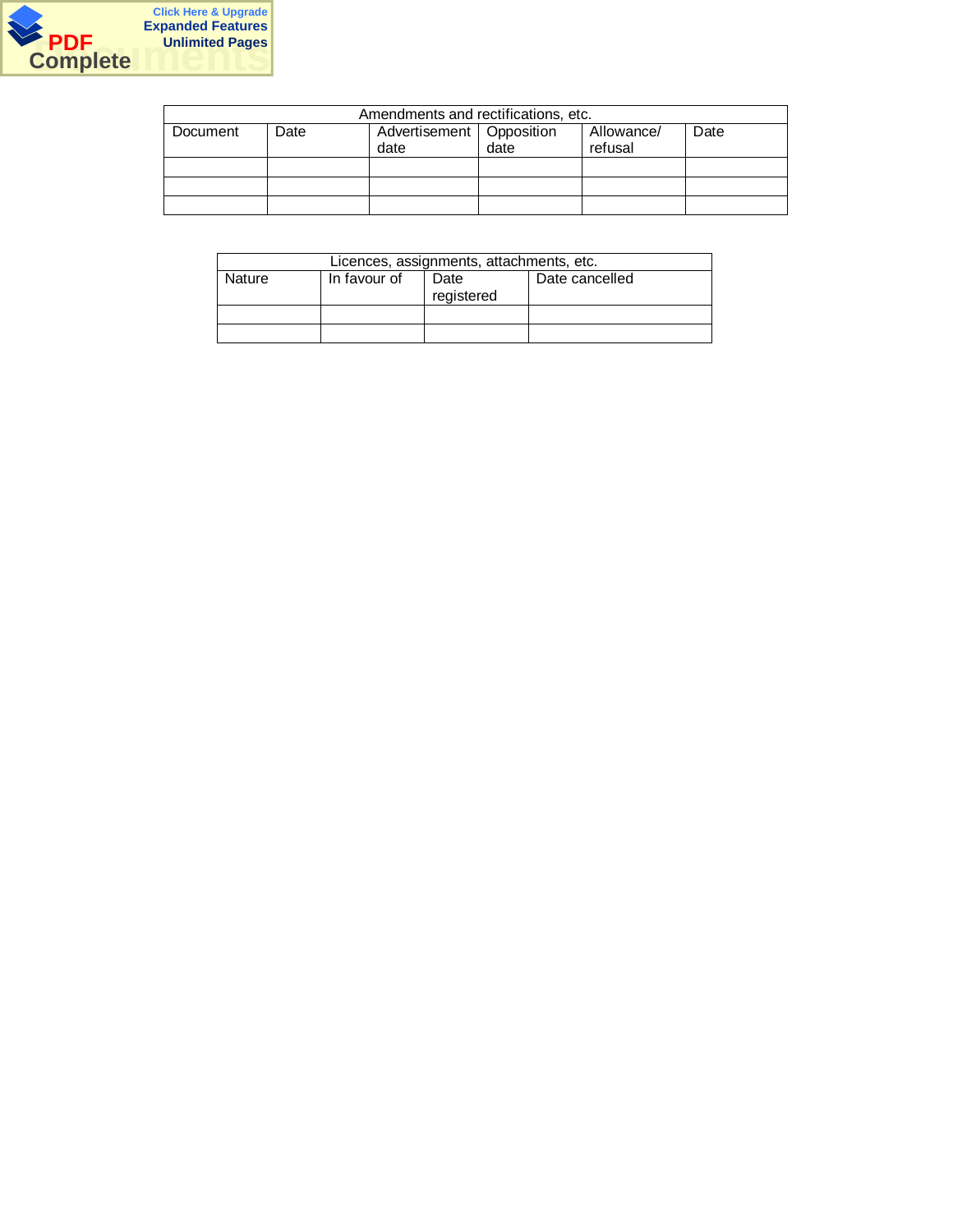

# **Declaration and power of attorney**

(Section 14 - Regulation 12)

| Application No.:                                                                                                                        |    |                      | Date of lodgement:                                                                                                                                                                                                                                                           |
|-----------------------------------------------------------------------------------------------------------------------------------------|----|----------------------|------------------------------------------------------------------------------------------------------------------------------------------------------------------------------------------------------------------------------------------------------------------------------|
| Date of registration:                                                                                                                   |    | Date of publication: | Classification:                                                                                                                                                                                                                                                              |
|                                                                                                                                         |    |                      |                                                                                                                                                                                                                                                                              |
| Full names) of applicant(s):                                                                                                            |    |                      |                                                                                                                                                                                                                                                                              |
| Address(es) of applicant(s):                                                                                                            |    |                      |                                                                                                                                                                                                                                                                              |
|                                                                                                                                         |    |                      |                                                                                                                                                                                                                                                                              |
| PRIORITY CLAIMED<br><b>COUNTRY</b>                                                                                                      |    | <b>NUMBER</b>        | <b>DATE</b>                                                                                                                                                                                                                                                                  |
|                                                                                                                                         |    |                      |                                                                                                                                                                                                                                                                              |
| Articles to which design is to be applied:                                                                                              |    |                      |                                                                                                                                                                                                                                                                              |
| P<br>Type of design                                                                                                                     | P. |                      |                                                                                                                                                                                                                                                                              |
| Release date (if applicable):                                                                                                           |    |                      |                                                                                                                                                                                                                                                                              |
| Classification:                                                                                                                         |    |                      |                                                                                                                                                                                                                                                                              |
| $I/We$<br>1.                                                                                                                            |    |                      | I/We am/are the applicant(s) mentioned and have knowledge of the facts herein                                                                                                                                                                                                |
| stated.<br>2.<br>applicant(s).                                                                                                          |    |                      | I/We have been authorised by the applicants) to make this declaration and have                                                                                                                                                                                               |
| The applicants) claims/claim to be the proprietor(s) of the design.<br>3.                                                               |    |                      |                                                                                                                                                                                                                                                                              |
| 4.<br>5.                                                                                                                                |    |                      | The design was first made available to the public on the release date stated above.<br>To the best of my/our knowledge and belief, if a design registration is granted on the<br>application there will be no lawful ground for the revocation of the design registration.   |
| 6.                                                                                                                                      |    |                      | This is a convention application and the earliest application from which priority is<br>claimed as set out above is the first application in a convention country in respect of                                                                                              |
| the design.<br>7.                                                                                                                       |    |                      | The partners and qualified staff of the firm of<br>patent                                                                                                                                                                                                                    |
|                                                                                                                                         |    |                      | attorneys/attorneys, are authorised, jointly and severally, with powers of substitution<br>and revocation, to represent the applicants) in this application and to be the address<br>for service of the applicants) while the application is pending and after a. design has |
| been registered.                                                                                                                        |    |                      |                                                                                                                                                                                                                                                                              |
| Date:<br>Place:<br><u> 1989 - Johann John Harry Harry Harry Harry Harry Harry Harry Harry Harry Harry Harry Harry Harry Harry Harry</u> |    |                      |                                                                                                                                                                                                                                                                              |
|                                                                                                                                         |    |                      |                                                                                                                                                                                                                                                                              |

SIGNATURE(S)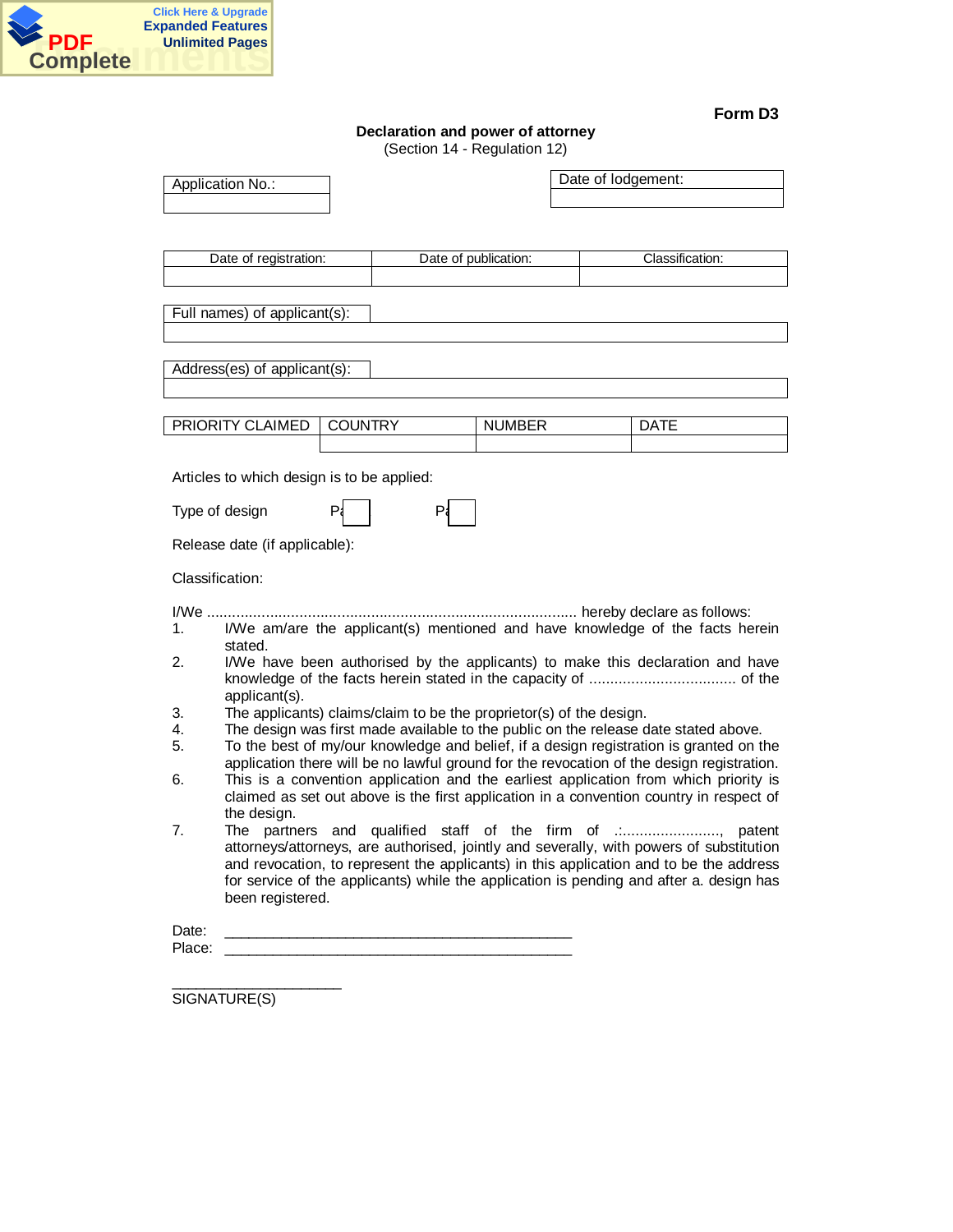

# **Application or request to the Registrar** (Regulation 24)

(Lodge in duplicate)

Application No.:

Date of lodgement:

Full names) of applicant(s):

In terms of the following sections and regulations:

- (a) section
- (b) regulation

the applicant hereby requests the following:

Documents, if any, lodged in support of the request:

Date:

\_\_\_\_\_\_\_\_\_\_\_\_\_\_\_\_\_\_\_\_\_\_\_\_\_\_\_\_\_\_\_\_\_ APPLICANT/APPLICANT'S AGENT Address for service:

FOR OFFICIAL USE ONLY

Official date stamp ……………………

The above application or request is hereby allowed / refused Reasons for refusal or conditions of allowance, if any: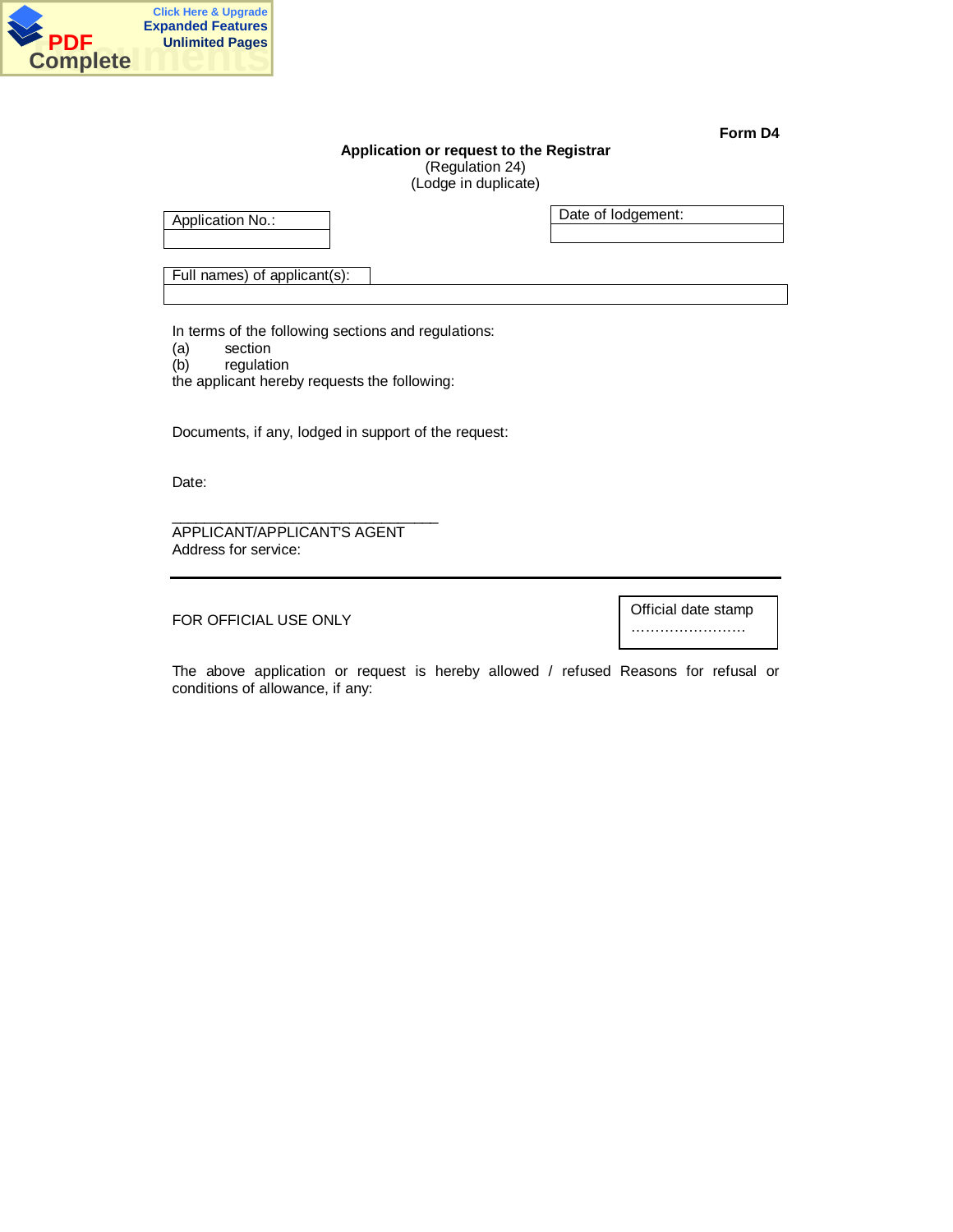

**Late lodging of documents** (Regulation 23) (Lodge in duplicate)

| Application No.: |                                                   |         | Date of Iodgement:                                                                    |  |
|------------------|---------------------------------------------------|---------|---------------------------------------------------------------------------------------|--|
|                  | Full names) of applicant(s):                      |         |                                                                                       |  |
|                  | Registrar are hereby submitted:                   |         | The following documents not accompanying the application as lodged or required by the |  |
| 1.               | Representations:                                  | Sheets: | Copies:                                                                               |  |
| 2.               | Publication particulars on Form D8 (in duplicate) |         |                                                                                       |  |
| 3.               | Representation for publication                    |         |                                                                                       |  |

- 4. Certified priority document(s)
- 5. Translation of priority document(s)
- 6. Assignment of priority rights
	- 7. Declaration and power of attorney on Form D3
	- 8. Request for classification on Form D9 (in duplicate)

Date:

Г

#### \_\_\_\_\_\_\_\_\_\_\_\_\_\_\_\_\_\_\_\_\_\_\_\_\_\_\_\_\_\_ APPLICANT/APPLICANT'S AGENT

Address for service:

FOR OFFICIAL USE ONLY Late lodging of documents is acknowledged

Official date stamp ……………………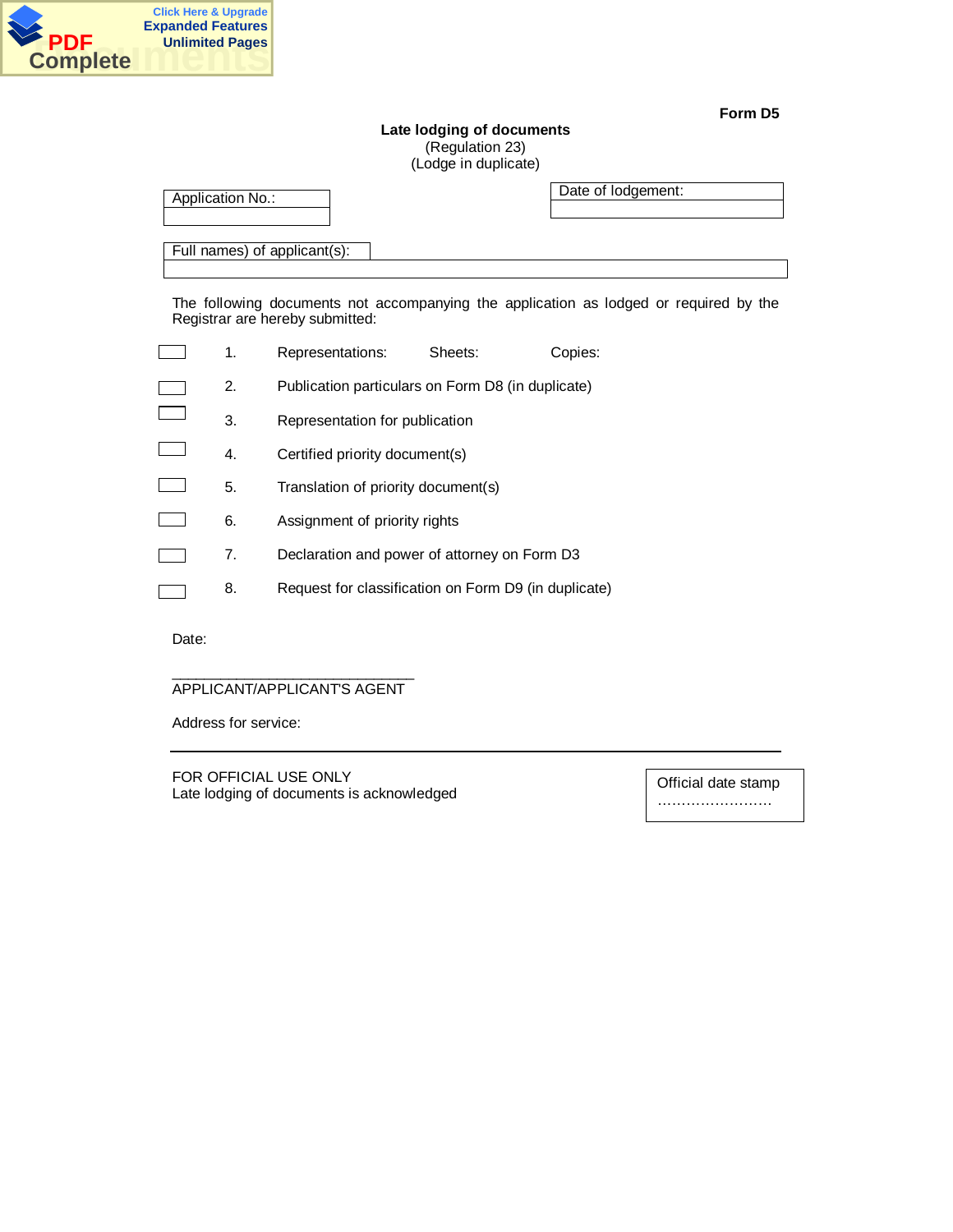

 $\mathsf{l}$ 

| orm | G<br>D |
|-----|--------|
|-----|--------|

# Definitive statement and explanatory statement

| [Regulation 15] |  |
|-----------------|--|
|-----------------|--|

| Application No.:                           | Date of lodgement: |
|--------------------------------------------|--------------------|
| Full names) of applicant(s):               |                    |
| Classification:                            |                    |
| Articles to which design is to be applied: |                    |
| Release date (if applicable):              |                    |
| Part F<br>Type of design<br>Part A         |                    |
| Definitive statement:                      |                    |
|                                            |                    |
|                                            |                    |
| Explanatory statement:                     |                    |
|                                            |                    |
|                                            |                    |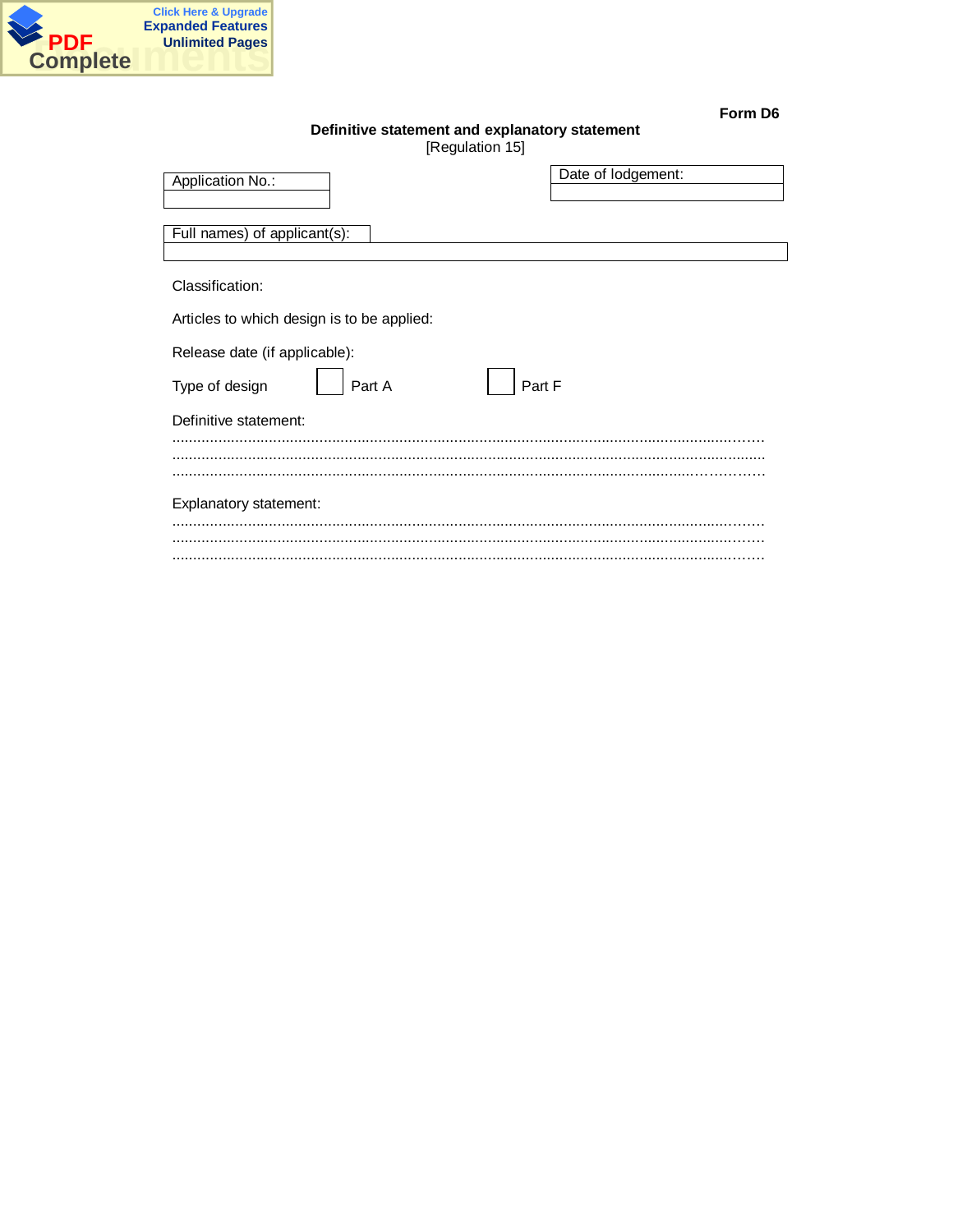

# **Application to record a transaction affecting the rights in a design application or registration**

(Sections 29, 30 - Regulations 37, 38, 39, 40) (Lodge in duplicate)

Application No.:

Date of lodgement:

Full names) of applicant(s):

Address(es) of applicant(s):

Section of Act under which recording is required:

Nature of transaction:

Documents lodged in support of this application:

Date:

\_\_\_\_\_\_\_\_\_\_\_\_\_\_\_\_\_\_\_\_\_\_\_\_\_\_\_\_\_\_\_ APPLICANT/APPLICANT'S AGENT Address for service:

FOR OFFICIAL USE ONLY The above transaction has been recorded in the designs register Official date stamp ……………………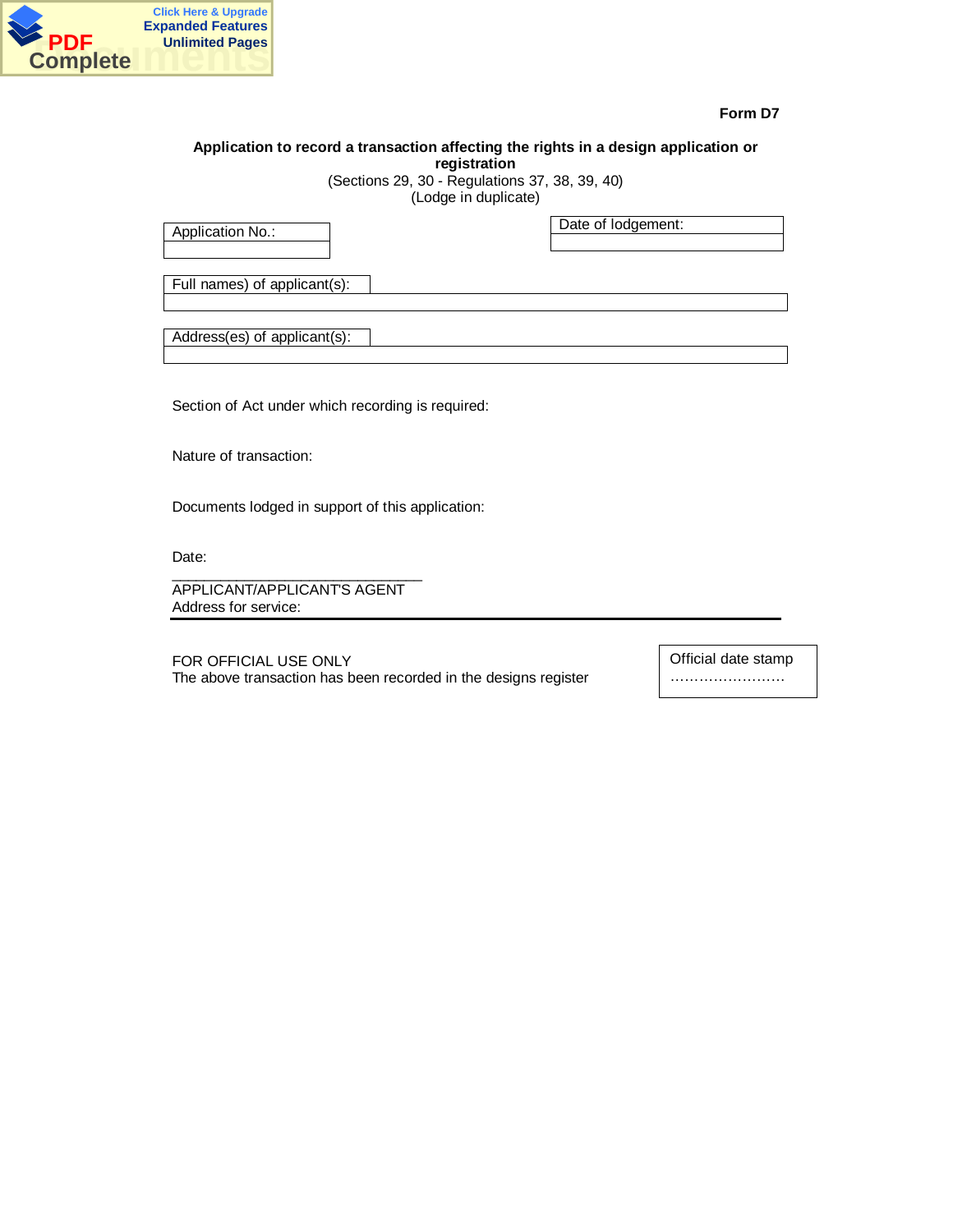

# **Publication particulars** (Section 14 - Regulations 30, 31)

(Lodge in triplicate)

| Application No.:                           |                | Date of lodgement: |             |
|--------------------------------------------|----------------|--------------------|-------------|
| Date of registration:                      |                |                    |             |
| Full names) of applicant(s):               |                |                    |             |
| PRIORITY CLAIMED                           | <b>COUNTRY</b> | <b>NUMBER</b>      | <b>DATE</b> |
| Classification:                            |                |                    |             |
| Articles to which design is to be applied: |                |                    |             |
| Type of design                             | Part A         | Part F             |             |
| Brief statement of features:               |                |                    |             |

(Not more than 150 words) (The publication representation to be attached)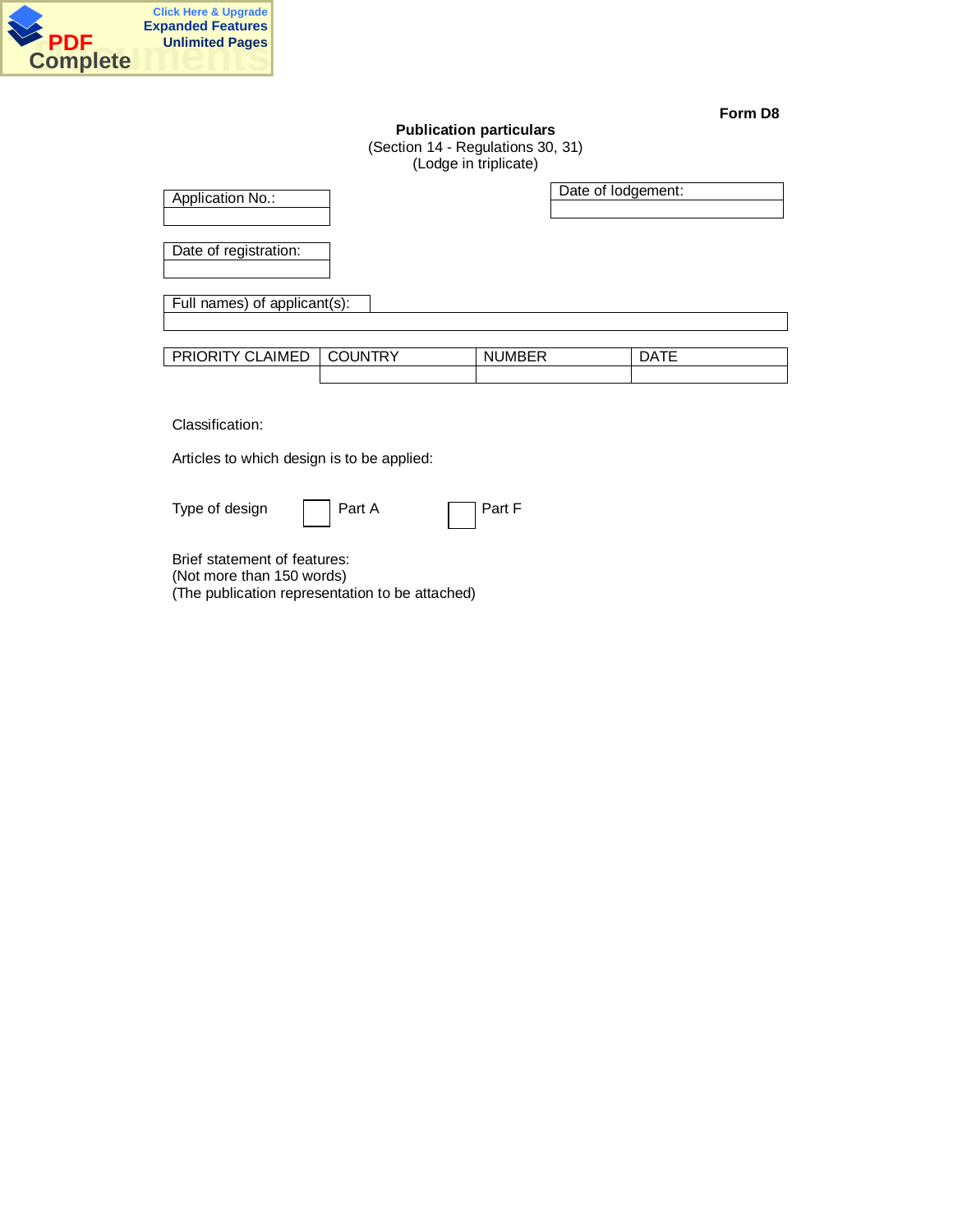

# **Request for classification**

(Section 15 - Regulation 9) (Lodge in duplicate)

| Application No.:                           | Date of lodgement: |
|--------------------------------------------|--------------------|
| Full names) of applicant(s):               |                    |
|                                            |                    |
| Part A<br>Type of design                   | Part F             |
| Articles to which design is to be applied: |                    |

In terms of section 15 (4) and regulation 9 (2) the applicant hereby requests the registrar to determine the classes) in which a design applications) is(are) to be filed.

Documents, if any, lodged in support of the request:

Date:

APPLICANT/APPLICANT'S AGENT Address for service:

FOR OFFICIAL USE ONLY The determination of the registrar is as follows:

\_\_\_\_\_\_\_\_\_\_\_\_\_\_\_\_\_\_\_\_\_\_\_\_\_\_\_\_\_\_\_\_\_\_\_\_\_\_\_

Official date stamp …………………….

.

Class: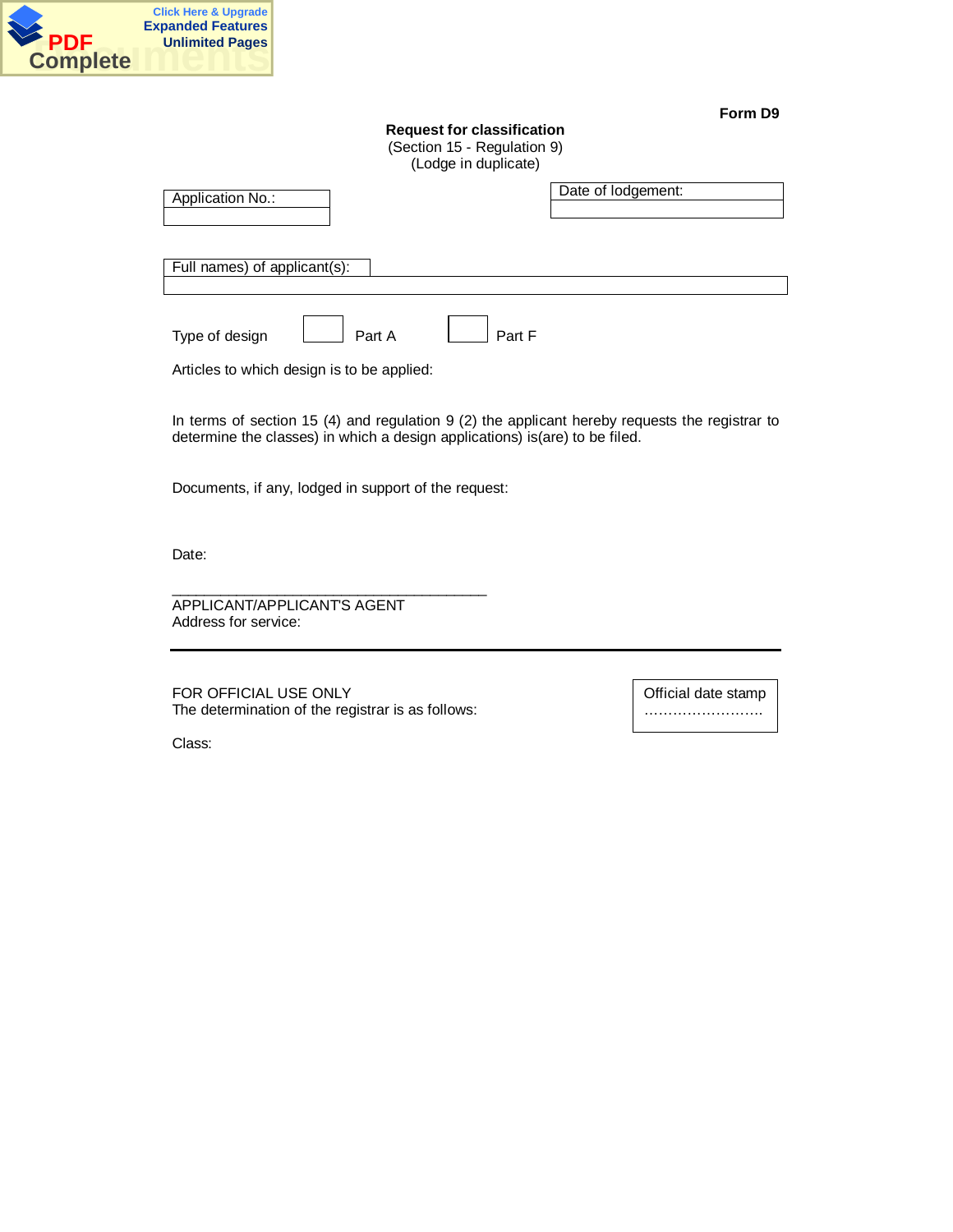

| Payment and certificate of renewal (including a request for extension)<br>(Section 22 - Regulation 34)<br>(Lodge in duplicate)                                                                                                                                                                                                                                                                                                                                                                                                      |  |  |
|-------------------------------------------------------------------------------------------------------------------------------------------------------------------------------------------------------------------------------------------------------------------------------------------------------------------------------------------------------------------------------------------------------------------------------------------------------------------------------------------------------------------------------------|--|--|
| Date of lodgement:<br>Application No.:<br>Renewal date:                                                                                                                                                                                                                                                                                                                                                                                                                                                                             |  |  |
| Full names) of applicant(s):                                                                                                                                                                                                                                                                                                                                                                                                                                                                                                        |  |  |
| Part A<br>Type of design<br>Part F                                                                                                                                                                                                                                                                                                                                                                                                                                                                                                  |  |  |
| The undermentioned amounts) is(are) forwarded herewith:                                                                                                                                                                                                                                                                                                                                                                                                                                                                             |  |  |
| The amount of R $\frac{1}{\sqrt{1-\frac{1}{\sqrt{1-\frac{1}{\sqrt{1-\frac{1}{\sqrt{1-\frac{1}{\sqrt{1-\frac{1}{\sqrt{1-\frac{1}{\sqrt{1-\frac{1}{\sqrt{1-\frac{1}{\sqrt{1-\frac{1}{\sqrt{1-\frac{1}{\sqrt{1-\frac{1}{\sqrt{1-\frac{1}{\sqrt{1-\frac{1}{\sqrt{1-\frac{1}{\sqrt{1-\frac{1}{\sqrt{1-\frac{1}{\sqrt{1-\frac{1}{\sqrt{1-\frac{1}{\sqrt{1-\frac{1}{\sqrt{1-\frac{1}{\sqrt{1-\frac{1}{\sqrt{1-\frac{1}{\$<br>1.<br>the above design in force for another period of _______ years from the<br>above-mentioned renewal date. |  |  |
| 2.<br>The amount of R $\frac{1}{\sqrt{1-\frac{1}{\sqrt{1-\frac{1}{\sqrt{1-\frac{1}{\sqrt{1-\frac{1}{\sqrt{1-\frac{1}{\sqrt{1-\frac{1}{\sqrt{1-\frac{1}{\sqrt{1-\frac{1}{\sqrt{1-\frac{1}{\sqrt{1-\frac{1}{\sqrt{1-\frac{1}{\sqrt{1-\frac{1}{\sqrt{1-\frac{1}{\sqrt{1-\frac{1}{\sqrt{1-\frac{1}{\sqrt{1-\frac{1}{\sqrt{1-\frac{1}{\sqrt{1-\frac{1}{\sqrt{1-\frac{1}{\sqrt{1-\frac{1}{\sqrt{1-\frac{1}{\sqrt{1-\frac{1}{\$<br>extension of __________ months for the payment of the renewal fee.                                      |  |  |
| 3.<br>The amount of $R$ _______ is hereby paid in respect of outstanding annual fees<br>after restoration of the design.                                                                                                                                                                                                                                                                                                                                                                                                            |  |  |
| Date:                                                                                                                                                                                                                                                                                                                                                                                                                                                                                                                               |  |  |
| <b>APPLICANT/APPLICANTS AGENT</b>                                                                                                                                                                                                                                                                                                                                                                                                                                                                                                   |  |  |

Address for service:

Receipt of the above amounts) is hereby acknowledged and by virtue of such payment the rights of the proprietor(s) remain in force for the period shown above.

The request for extension of time is here granted/refused.

Official date stamp …………………….

.

NOTE: Fee payable in terms of Schedule 1 to the regulations GENERAL: The duplicate will be returned but is not valid unless endorsed with the official stamp.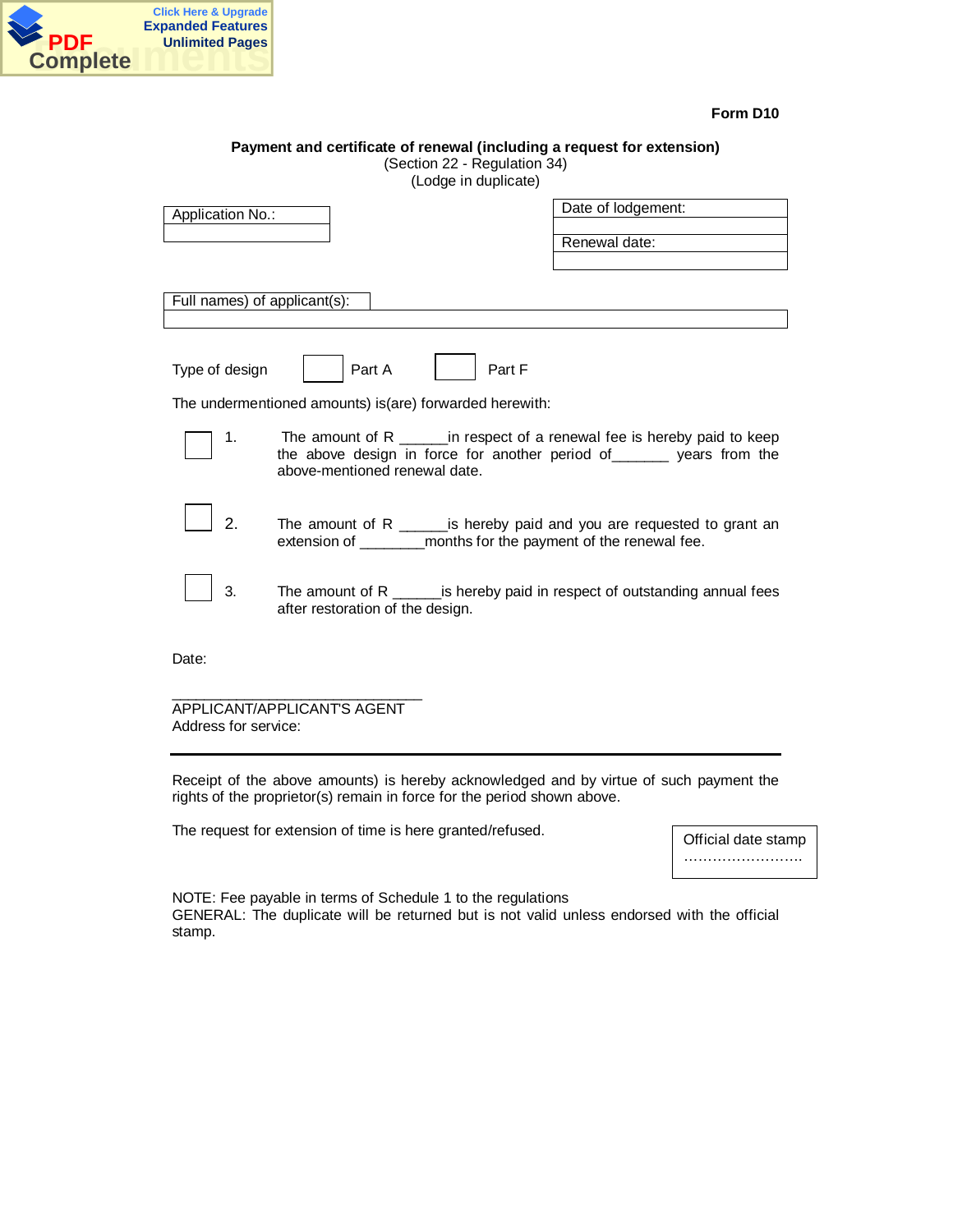

#### **Opposition in proceedings before the Registrar** (Regulation 36)

(Lodge in duplicate)

| Application No.                                           | Class(es): |
|-----------------------------------------------------------|------------|
|                                                           |            |
| Full<br>name(s) of applicant(s)/registered<br>proprietor: |            |
|                                                           |            |
| Full names) of opponent:                                  |            |
|                                                           |            |

Nature of proceedings:

Grounds for opposition:

Documents lodged in support:

TAKE NOTICE THAT the opponent, seeks an order-

| (a |  |
|----|--|
| (b |  |
|    |  |

and that the accompanying affidavit of ............................................. will be used in support thereof.

TAKE NOTICE FURTHER that the opponent has appointed the address for service set forth below at which he will accept notice and service of all process in these proceedings.

TAKE NOTICE FURTHER that if you intend contesting these proceedings you are required- (a) to notify the opponent and the registrar in writing on or before the  $\dots$ .

(b) within two months after such notice of your intention to contest the proceedings, to file your answering affidavits, if any; and you are further required to appoint on such notification an address for service at which you will accept notice and service of all documents in these proceedings.

If no such notice of intention to contest be given, the application will be made on ........... at ................... (time).

> Dated at ............................. this day of ................................ 19 ........

.........………………………………….. OPPONENT/OPPONENT'S AGENT

Address for service:

FOR OFFICIAL USE ONLY Lodgement of this document/accompanying documents is acknowledged.

Official date stamp ……………………. .

AND TO: (Name interested party/parties)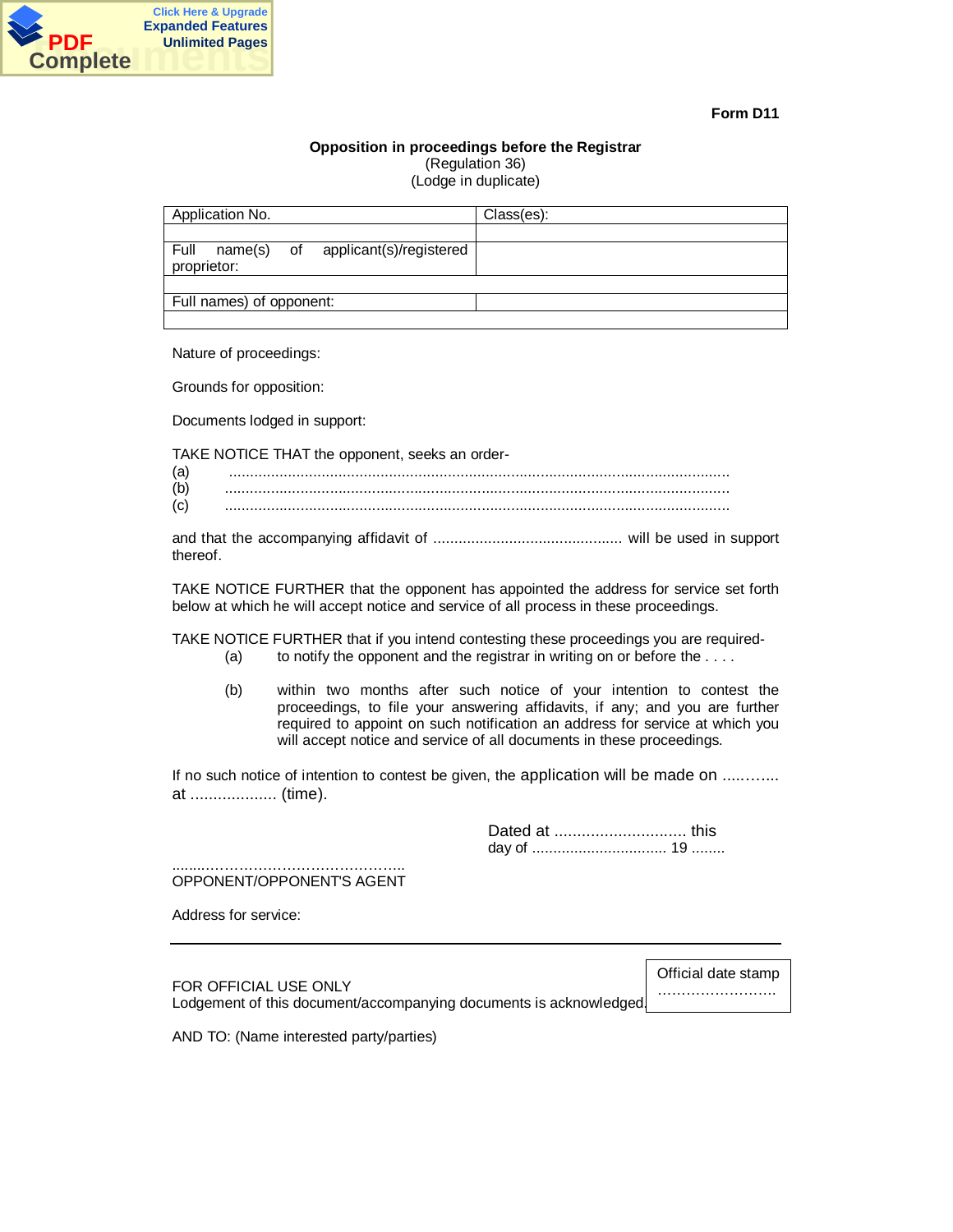

## **Application to correct and/or amend a design application or registration** (Sections 26, 27 - Regulation 41)

(Lodge in duplicate)

**PART I**

|                                         | Date of lodgement: |
|-----------------------------------------|--------------------|
| Design application/registration No      |                    |
|                                         |                    |
|                                         |                    |
| Full name(s) of applicant(s) registered |                    |
| proprietor:                             |                    |
|                                         |                    |
|                                         |                    |

Articles to which design is to be applied:

# PART II

The applicant hereby requests the correction or amendment of the above design application/registration in terms of section 26, as shown on the attached relevant copies.

The applicant hereby applies to amend the above design application/registration in terms of section 27, as shown on the attached relevant copies.

The reasons for making the correction/amendment are as follows:

Date:

| APPLICANT/APPLICANT'S AGENT<br>Address for service: |               |  |
|-----------------------------------------------------|---------------|--|
| The above request is hereby allowed/refused.        | Yes           |  |
| The application is to be published in the journal   | No            |  |
| Part I                                              | Official date |  |
| To be published                                     | stamps        |  |
| Part II                                             |               |  |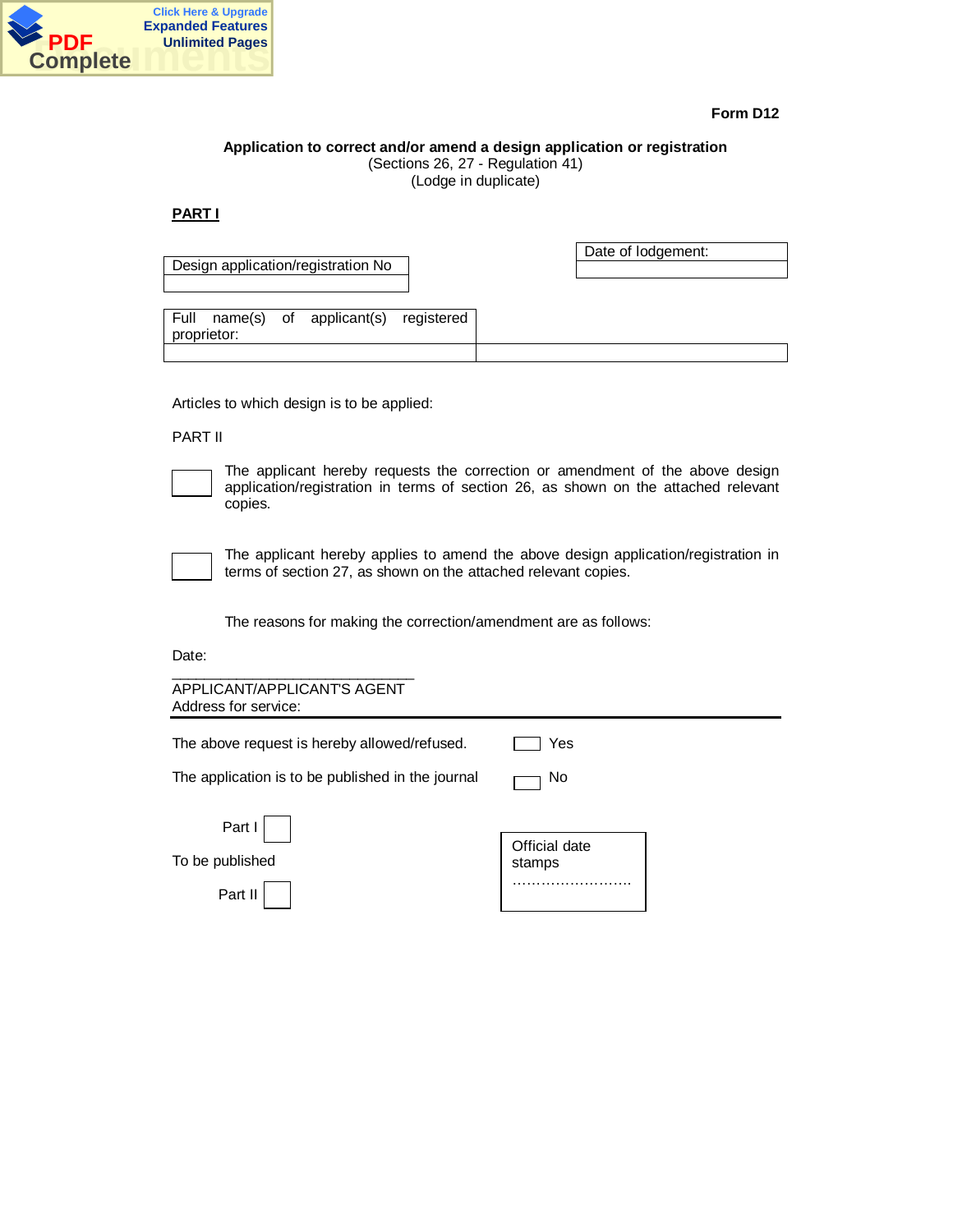

# **Application for the voluntary surrender of a registered design**

(Section 34 - Regulation 42) (Lodge in duplicate)

| Design No.:                  | Date of lodgement.:                                                                                                                                                                                                                                                                                                                        |
|------------------------------|--------------------------------------------------------------------------------------------------------------------------------------------------------------------------------------------------------------------------------------------------------------------------------------------------------------------------------------------|
|                              | Full name(s) of registered proprietor(s):                                                                                                                                                                                                                                                                                                  |
|                              |                                                                                                                                                                                                                                                                                                                                            |
| Class:                       |                                                                                                                                                                                                                                                                                                                                            |
|                              | Part A<br>Part F<br>Type of design                                                                                                                                                                                                                                                                                                         |
|                              |                                                                                                                                                                                                                                                                                                                                            |
| 1. (a)<br>1. (b)<br>2.<br>3. | hereby declare that-<br>I/we am/are the proprietor(s) mentioned above;<br>I/we am/are authorised by the proprietor(s) to make this offer;<br>I/we hereby offer to surrender the above-mentioned design registration;<br>no action for infringement or proceedings for revocation of the design are pending<br>except as set out below; and |
| 4.                           | the reasons for making this offer are as follows:                                                                                                                                                                                                                                                                                          |
| Date:                        | APPLICANT/APPLICANTS AGENT                                                                                                                                                                                                                                                                                                                 |

Address for service:

FOR OFFICIAL USE ONLY The above offer to surrender has been allowed/refused Official date stamp

…………………… …..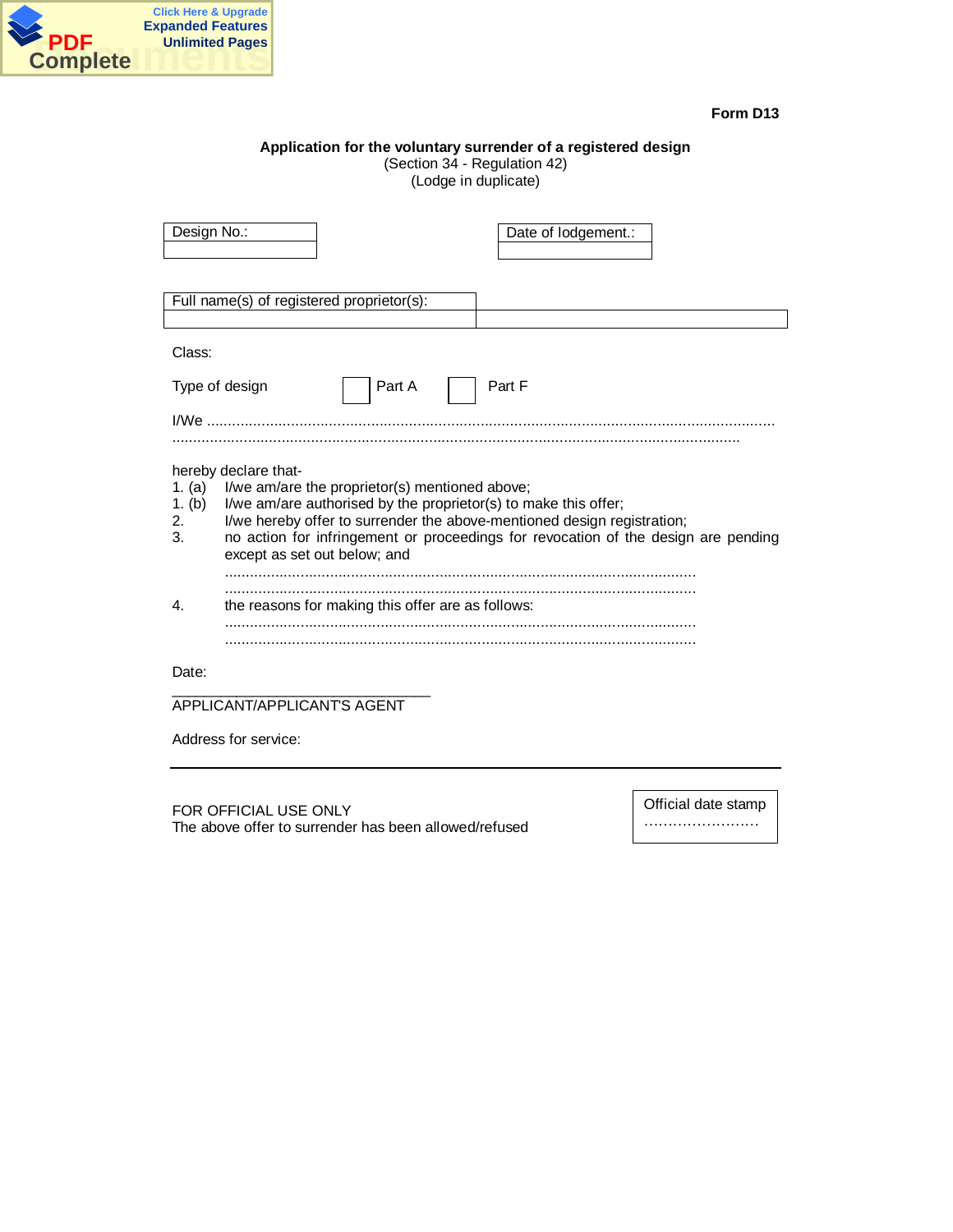

# In the Supreme Court application for revocation (Section 31 - Regulations 43 and 44) (Lodge in duplicate)

| Date of lodgement: |
|--------------------|
|                    |
|                    |
|                    |
|                    |

| Type of design | Part A | $ $ Part F |
|----------------|--------|------------|
|                |        |            |

Grounds for revocation:

Documents lodged in support:

TAKE NOTICE THAT the applicant seeks an order-

| $(a)$ . |  |
|---------|--|
|         |  |
|         |  |
|         |  |

TAKE NOTICE FURTHER that the applicant has appointed the address for service set forth below at which he will accept notice and service of all process in these proceedings.

TAKE NOTICE FURTHER that if you intend opposing these proceedings you are required

- (a) to notify the above court, the applicant and the registrar of designs in writing on or before the ......................;
- (b) within two months after such notice of your intention to oppose the proceedings, to file your answering affidavits, if any; and you are further required to appoint in such notification an address for service at which you will accept notice and service of all documents in these proceedings.

If no such notice of intention to oppose be given, the application will be made on .................................. at .......................... (time).

> Dated at ............................. this ........... day of ................................ 19 .....……..

\_\_\_\_\_\_\_\_\_\_\_\_\_\_\_\_\_\_\_\_\_\_\_\_\_\_\_\_\_\_\_ APPLICANT/APPLICANT'S AGENT

Address for service:

FOR OFFICIAL USE ONLY

Lodgement of this document/accompanying documents is acknowledged.

Official date stamp

AND TO:(Name interested party/parties)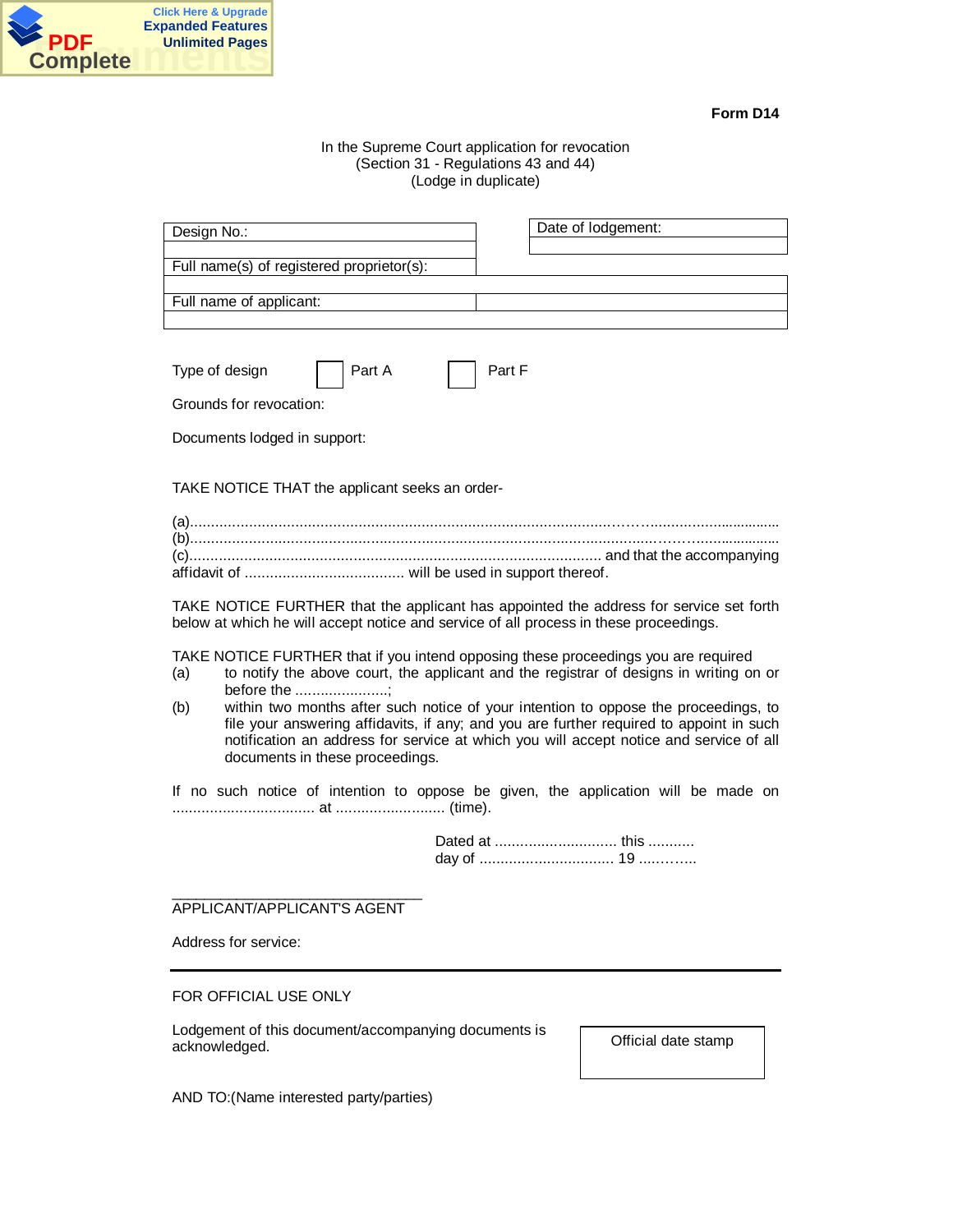

## Request for certificate or copy (Sections 9, 40 - Regulation 48) (Lodge in duplicate)

|     |                                                        | Date of lodgement: |
|-----|--------------------------------------------------------|--------------------|
|     | Design application/registration No                     |                    |
|     |                                                        |                    |
|     |                                                        |                    |
|     |                                                        |                    |
|     | Full name(s) of applicant(s):                          |                    |
|     |                                                        |                    |
|     | In terms of the following sections and/or regulations: |                    |
|     |                                                        |                    |
| (a) | section                                                |                    |
| (b) | regulation                                             |                    |

the applicant hereby requests the following:

1. ………… copy/copies of the following document(s):

2. Certificates) for use in:

Documents, if any, lodged in support of the request:

Date:

#### \_\_\_\_\_\_\_\_\_\_\_\_\_\_\_\_\_\_\_\_\_\_\_\_\_\_\_\_\_ APPLICANT/APPLICANT'S AGENT

Address for service:

FOR OFFICIAL USE ONLY

The above copy/copies

certificate(s)

are attached.

Official date stamp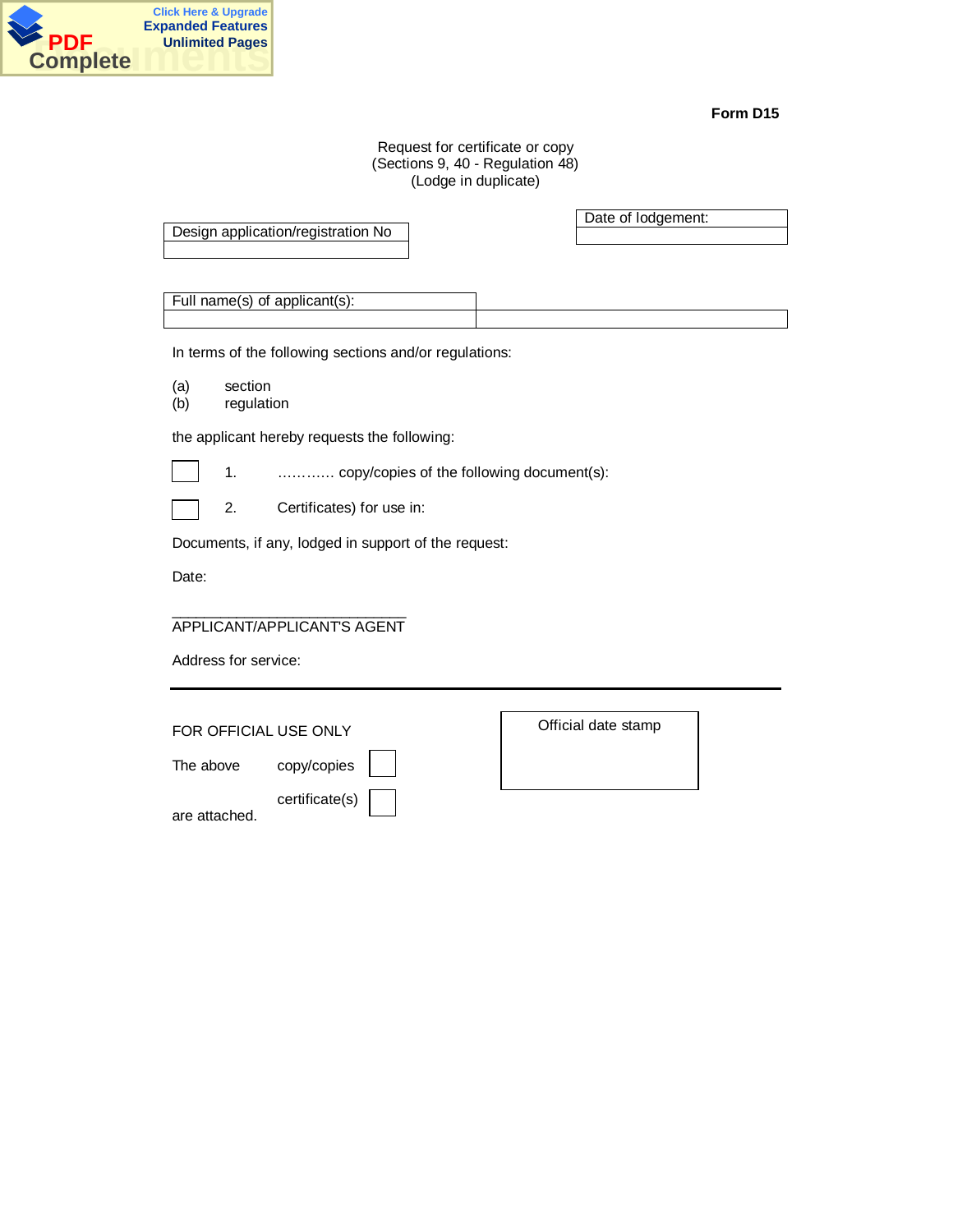

Request for search and inspection (Sections 8, 9, 22 - Regulation 49) (Lodge in duplicate)

Name of person lodging request:

Name of person to be debited:

I hereby request:

- 1. that I be permitted to search in classes) \_\_\_\_\_\_\_\_\_\_\_\_\_\_\_\_\_\_\_\_\_\_\_\_\_\_\_\_\_\_\_\_\_ in respect of a design relating to \_\_\_\_\_\_\_\_\_\_\_\_\_\_\_\_\_\_\_\_\_\_\_\_\_\_\_\_\_\_\_\_\_;
- 2. that I be permitted such inspection of records as I may be entitled to; and
- 3. that I be permitted to make or be supplied with the following copies \_\_\_\_\_\_\_\_

Date:

SIGNATURE

Address for service:

FOR OFFICIAL USE ONLY

\_\_\_\_\_\_\_\_\_\_\_\_\_\_\_\_\_\_\_\_\_\_\_\_\_\_\_\_\_

- 1. The above request is allowed/refused
- 
- 2. Amount to be paid \_\_\_\_\_\_\_\_\_\_\_\_\_\_\_\_\_ 3. Copies supplied \_\_\_\_\_\_\_\_\_\_\_\_\_\_\_\_\_\_

Official date stamp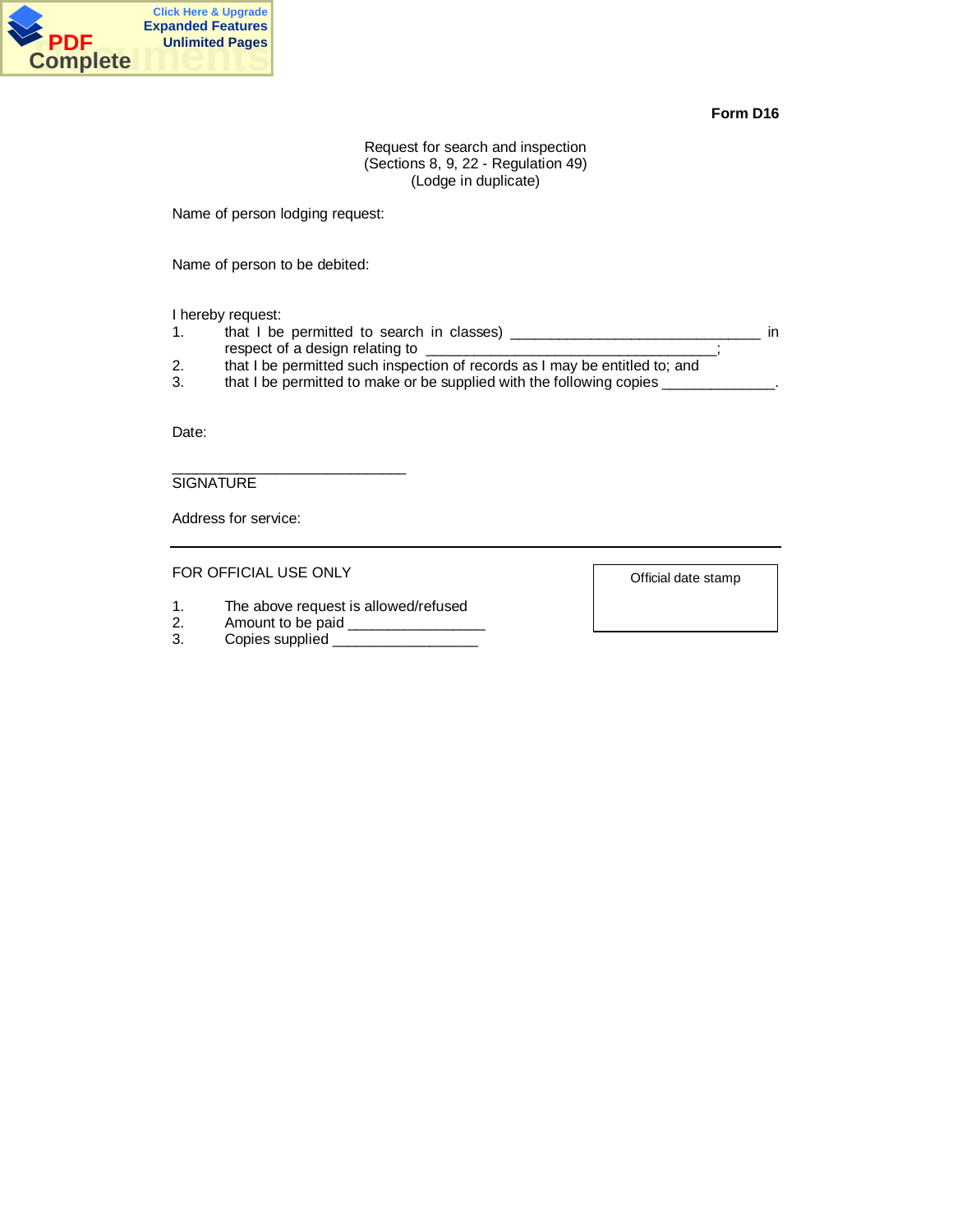

# Request for grounds of decision (Regulation 28) (Lodge in duplicate)

Design application/registration No

Date of lodgement:

Full name(s) of applicant(s):

Class(es):

Date of hearing:

I hereby request the registrar to state in writing the grounds for his decision at the above hearing, and the facts relied upon to arrive at such decision.

Date:

\_\_\_\_\_\_\_\_\_\_\_\_\_\_\_\_\_\_\_\_\_\_\_\_\_\_\_\_\_\_\_ APPLICANT/APPLICANT'S AGENT

Address for service:

FOR OFFICIAL USE ONLY

Official date stamps

The grounds for the registrar's decision and facts relied upon are as follows/are attached: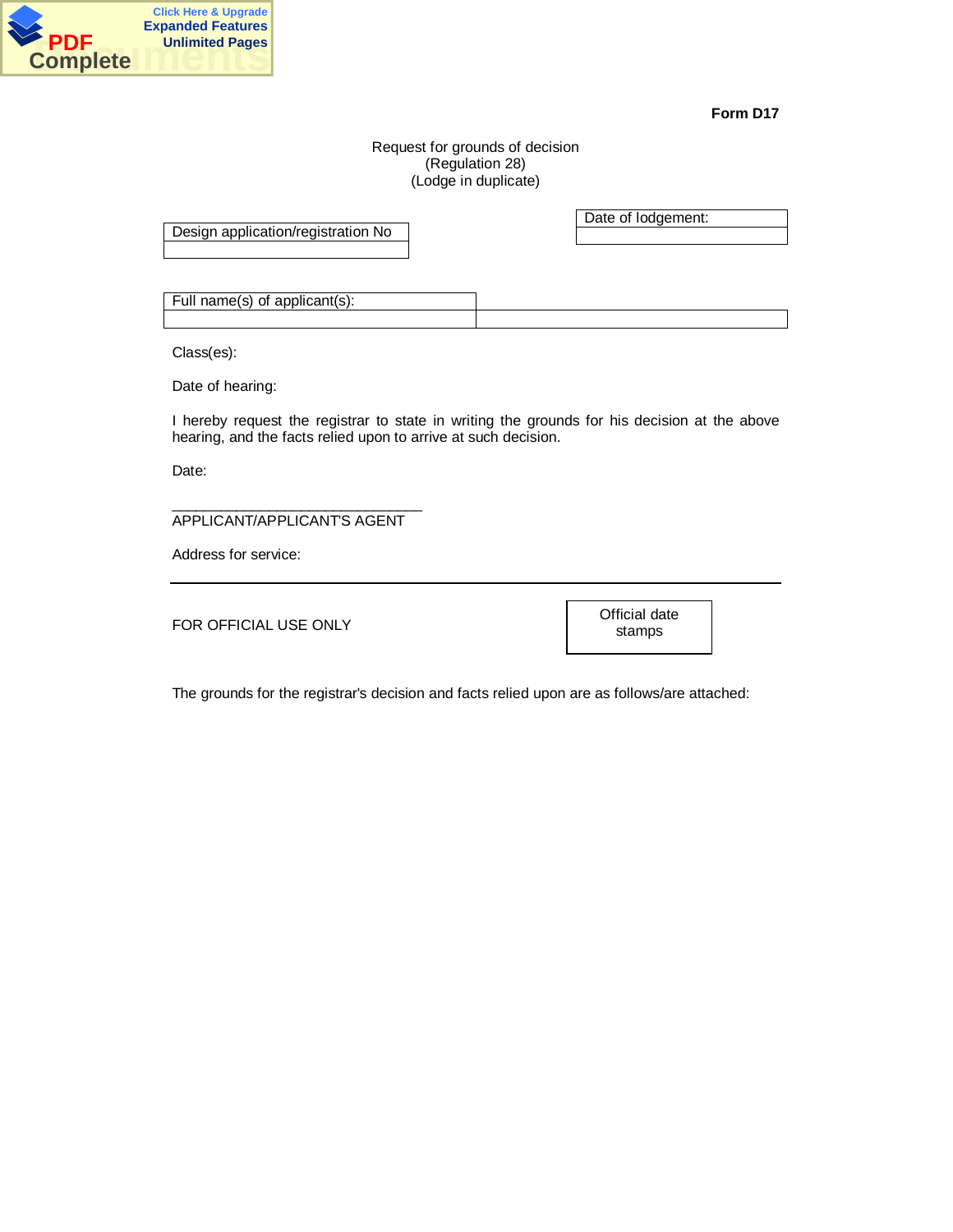

## Application for the restoration of a lapsed design registration (Section 23 - Regulation 35) (Lodge in duplicate)

| Design application/registration No                                                                                                                                                                                                                                                       | Date of lodgement:                                                                          |  |
|------------------------------------------------------------------------------------------------------------------------------------------------------------------------------------------------------------------------------------------------------------------------------------------|---------------------------------------------------------------------------------------------|--|
| Full name(s) of registered proprietor:                                                                                                                                                                                                                                                   |                                                                                             |  |
| Full address(es) of registered proprietor(s)                                                                                                                                                                                                                                             |                                                                                             |  |
| Class:<br>Part A<br>Type of design<br>1.<br>I am/we are the proprietor's) mentioned above; or<br>2.(a)                                                                                                                                                                                   | Part F<br>I/we hereby apply for the restoration of the above-mentioned design registration. |  |
| I am/we are authorised to represent the above-mentioned proprietor(s) in this<br>2.(b)<br>application.<br>3.<br>The circumstances under which the design registration lapsed and the grounds on<br>which restoration is requested are set out in the accompanying affidavit(s).<br>Date: |                                                                                             |  |
| APPLICANT/APPLICANT'S AGENT                                                                                                                                                                                                                                                              |                                                                                             |  |
| Address for service:                                                                                                                                                                                                                                                                     |                                                                                             |  |
| FOR OFFICIAL USE ONLY                                                                                                                                                                                                                                                                    | Official date stamp                                                                         |  |

- 1. Lodgement of this document/accompanying document(s) acknowledged.
- 2. The above application is to be published in the journal.
- 3. The above application has been allowed/refused.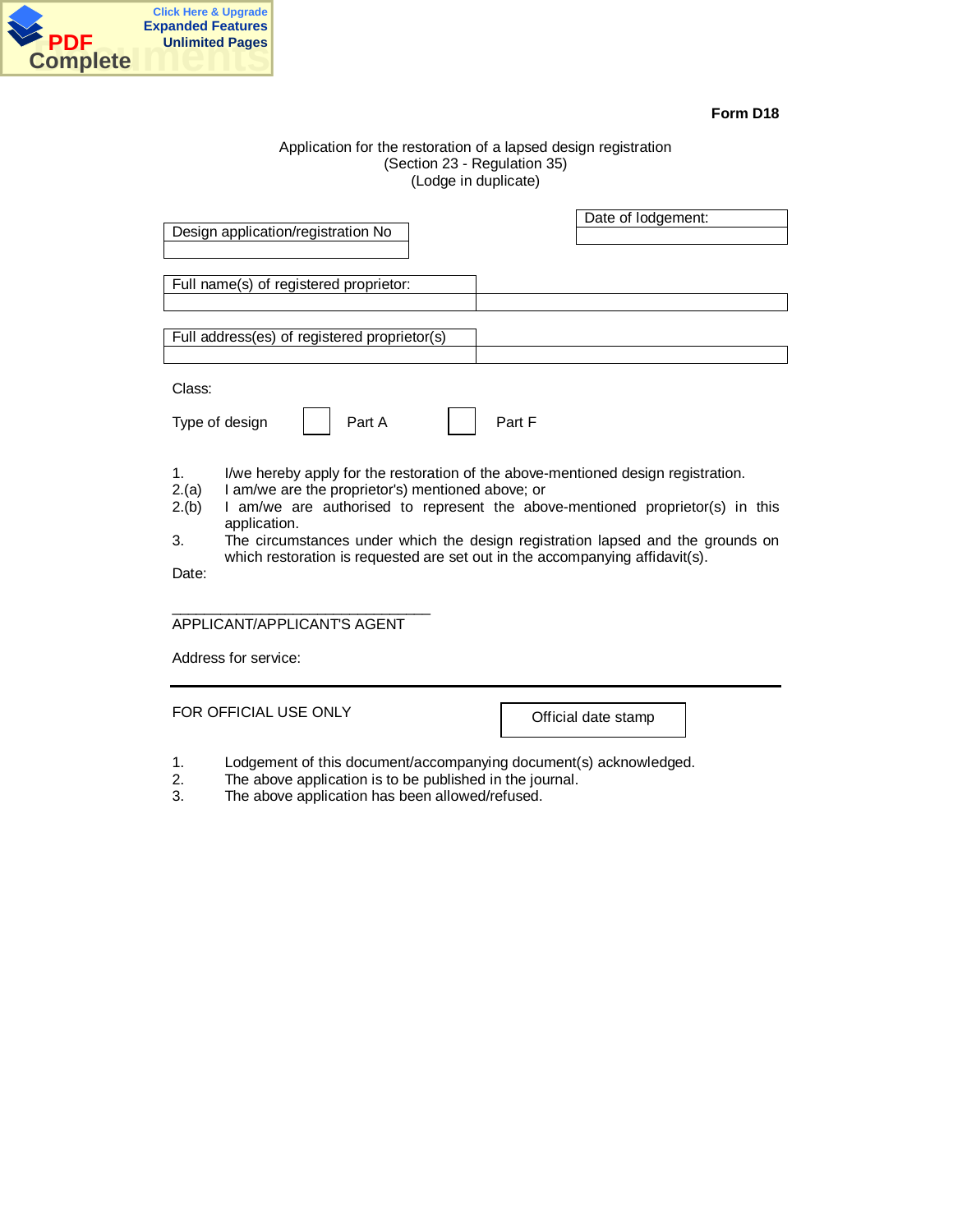

# **Schedule 3**

# **CLASSIFICATION**

# **Class 1 Foodstuffs**

- 1-01 Bakers' products, biscuits, pastry, macaroni, and other cereal products,
- chocolates confectionery, ices.
- 1-02 Fruit and vegetables.<br>1-03 Cheeses, butter and b
- 1-03 Cheeses, butter and butter substitutes, other dairy products.
- 1-04 Butchers' meat, fish.<br>1-05 Vacant.
- Vacant.
- 1-06 Animal foodstuffs.
- 1-99 Miscellaneous.

# **Class 2 Articles of clothing and haberdashery**

- 2-01 Undergarments, lingerie, corsets, brassieres, nightwear.
- 2-02 Garments.<br>2-03 Headwear.
- Headwear.
- 2-04 Footwear, socks and stockings.
- 2-05 Neckties, scarves, neckerchiefs and handkerchiefs.
- 2-06 Gloves.
- 2-07 **Haberdashery and clothing accessories.**<br>2-99 Miscellaneous.
- Miscellaneous.

## **Class 3 Travel goods, cases, parasols and personal belongings, not elsewhere specified**

- 3-01 Trunks, suitcases, briefcases, handbags, keyholders, cases specially designed for their contents, wallets and similar articles.
- 3-02 Vacant.
- 3-03 Umbrellas, parasols, sunshades and walking-sticks.
- 3-04 Fans.
- Miscellaneous.

## **Class 4 Brushware**

- 4-01 Brushes and brooms for cleaning.
- 4-02 Toilet brushes, clothes brushes and shoe brushes.<br>4-03 Brushes for machines.
- Brushes for machines.
- 4-04 Paintbrushes, brushes for use in cooking.
- 4-99 Miscellaneous.

## **Class 5 Textile piecegood articles, artificial and natural sheet material**

- 5-01 Spun articles.
- 5-02 Lace.
- 5-03 Embroidery.
- 5-04 Ribbons, braids and other decorative trimmings.
- 5-05 Textile fabrics.
- 5-06 Artificial or natural sheet material.

# **Class 6 Furnishing**

- 6-01 Beds and seats.
- 6-02 Vacant.
- 6-03 Tables and similar furniture.
- 6-04 Storage furniture.
- 6-05 Composite furniture.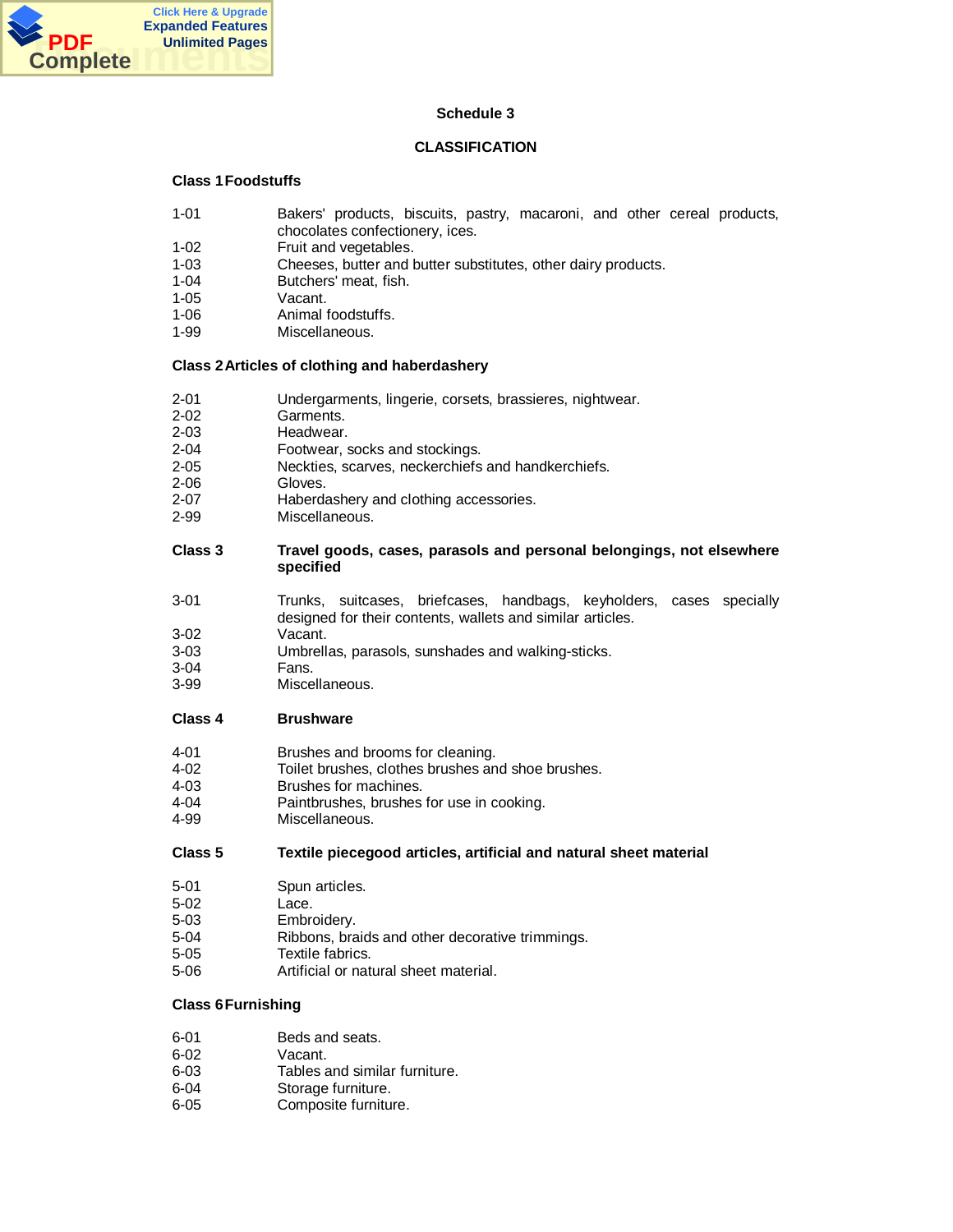

- 6-06 Other furniture and furniture parts.
- 6-07 Mirrors and frames.
- 6-08 Clothes hangers.
- 6-09 Mattresses and cushions.
- 6-10 Curtains and blinds.
- 6-11 Carpets, mats and rugs.
- 6-12 Tapestries.
- 6-13 Blankets and other covering materials, household linen and napery.
- 6-99 Miscellaneous.

## **Class 7 Household goods, not elsewhere specified**

- 7-01 China, glassware, dishes and other articles of a similar nature.
- 7-02 Cooking appliances, utensils and containers.
- 7-03 Table knives, forks and spoons.
- 7-04 Hand-manipulated utensils, instruments and appliances for serving or preparing food or drink.
- 7-05 Flat irons and laundering, cleaning and drying equipment.
- 7-06 Other table utensils.
- 7-07 Other household receptacles.
- 7-08 Fireplace articles.<br>7-99 Miscellaneous.
- Miscellaneous.

# **Class 8 Tools and hardware**

- 8-01 Tools and implements for drilling, milling or digging.
- 8-02 Hammers and other similar tools and implements.
- 8-03 Cutting tools and implements.
- 8-04 Screwdrivers and other similar tools and implements.<br>8-05 Other tools and implements.
- Other tools and implements.
- 8-06 **Handles, knobs and hinges.**<br>8-07 **https:** Locking or latching devices.
- Locking or latching devices.
- 8-08 Fastening, supporting or mounting devices not included in other classes.
- 8-09 Metal fittings and mountings for doors, windows and furniture and similar articles.
- 8-10 Bicycle racks.
- 8-99 Miscellaneous.

# **Class 9 Packages and containers for the transport or handling of goods**

- 9-01 Bottles, flasks, pots, carboys, demijohns and containers with dynamic dispensing means.
- 9-02 Storage cans, drums and casks.
- 9-03 Boxes, cases, containers, and (preserve) tins.
- 9-04 Hampers, crates and baskets.
- 9-05 Bags, sachets, tubes and capsules.
- 9-06 Ropes and hooping materials.
- 9-08 Pallets and platforms for forklifts.
- 9-09 Refuse and trash containers and stands therefor.
- 9-99 Miscellaneous.

# **Class 10 Clocks and watches, and other measuring instruments, checking and signalling instruments**

- 10-01 Clocks and alarm clocks.
- 10-02 Watches and wrist-watches.
- 10-03 Other time-measuring instruments.
- 10-04 Other measuring instruments, apparatus and devices.
- 10-05 Instruments, apparatus and devices for checking, security or testin
- 10-06 Signalling apparatus and devices.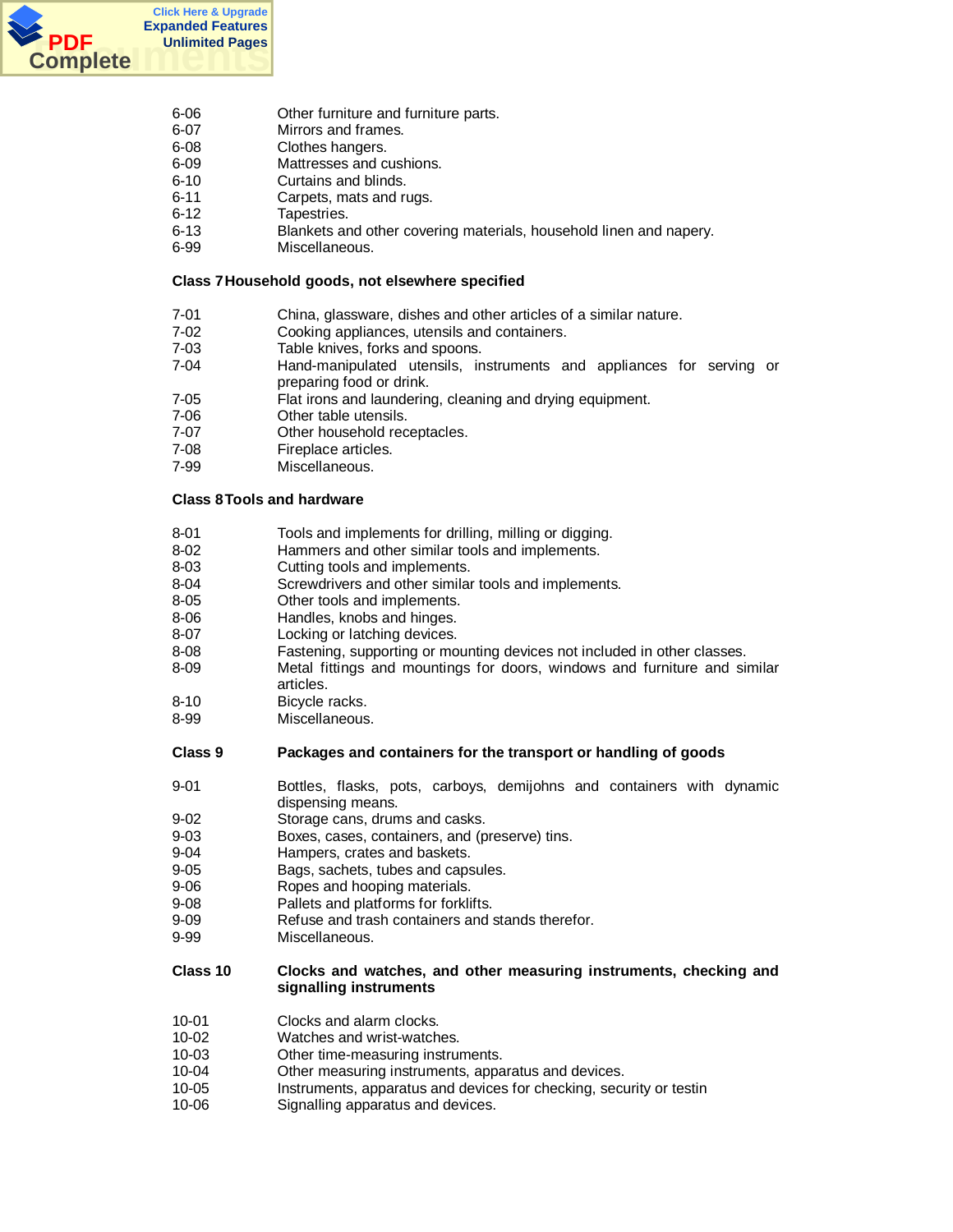

| 10-99          | Casings, dials, hands and all other parts and accessories of instruments for<br>measuring, checking and signalling.<br>Miscellaneous. |
|----------------|---------------------------------------------------------------------------------------------------------------------------------------|
|                |                                                                                                                                       |
| Class 11       | <b>Articles of adornment</b>                                                                                                          |
| 11-01          | Jewellery.                                                                                                                            |
| $11 - 02$      | Trinkets, table, mantel and wall ornaments, flower vases and pots.                                                                    |
| $11 - 03$      | Medals and badges.                                                                                                                    |
| 11-04          | Artificial flowers, fruit and plants.                                                                                                 |
| 11-05<br>11-99 | Flags, and festive decorations.<br>Miscellaneous.                                                                                     |
| Class 12       | <b>Means of transport or hoisting</b>                                                                                                 |
| $12 - 01$      | Vehicles drawn by animals.                                                                                                            |
| $12 - 02$      | Handcarts, and wheelbarrows.                                                                                                          |
| $12 - 03$      | Locomotive and rolling stock for railways and all other rail vehicles                                                                 |
| 12-04          | Telpher carriers, chair lifts and ski lifts.                                                                                          |
| $12 - 05$      | Elevators and hoists for loading or conveying.                                                                                        |
| 12-06          | Ships and boats.                                                                                                                      |
| $12 - 07$      | Aircraft and space vehicles.                                                                                                          |
| $12 - 05$      | Motor-cars, buses and lorries.                                                                                                        |
| $12 - 09$      | Tractors.                                                                                                                             |
| $12 - 10$      | Trailers.                                                                                                                             |
| 12-11          | Cycles and motorcycles.                                                                                                               |
| $12 - 12$      | Perambulators, invalid chairs, and stretchers.                                                                                        |
| $12 - 13$      | Special-purpose vehicles.                                                                                                             |
| $12 - 14$      | Other vehicles.                                                                                                                       |
| $12 - 15$      | Tyres and anti-skid chains for vehicles.                                                                                              |
| $12 - 16$      | Parts, equipment and accessories for vehicles, not included in other classes                                                          |
|                | or subclasses.                                                                                                                        |
| 12-99          | Miscellaneous.                                                                                                                        |
| Class 13       | Equipment for production, distribution or transformation of electricity                                                               |
| $13 - 01$      | Generators and motors.                                                                                                                |
|                |                                                                                                                                       |
|                |                                                                                                                                       |
| $13 - 02$      | Power transformers, rectifiers, batteries and accumulators.                                                                           |
| $13 - 03$      | Equipment for distribution or control of electric power.                                                                              |
| 13-04<br>13-99 | Integrated circuits, mask works and series of mask works.<br>Miscellaneous.                                                           |
| Class 14       | Recording, communication or information retrieval equipment                                                                           |
| 14-01          |                                                                                                                                       |
| 14-02          | Equipment for the recording or reproduction of sounds or pictures.                                                                    |
| 14-03          | Data processing equipment.<br>Communications equipment, wireless remote controls and radio amplifiers.                                |
| 14-99          | Miscellaneous.                                                                                                                        |
| Class 15       | Machines, not elsewhere specified                                                                                                     |
|                |                                                                                                                                       |
| $15 - 01$      | Engines.                                                                                                                              |
| $15 - 02$      | Pumps and compressors.                                                                                                                |
| $15 - 03$      | Agricultural machinery.                                                                                                               |
| 15-04          | Construction machinery.                                                                                                               |
| $15 - 05$      | Laundry, cleaning and drying machines.                                                                                                |
| 15-06          | Textile, sewing, knitting and embroidering machines.                                                                                  |
| 15-07          | Refrigerating machinery and apparatus.                                                                                                |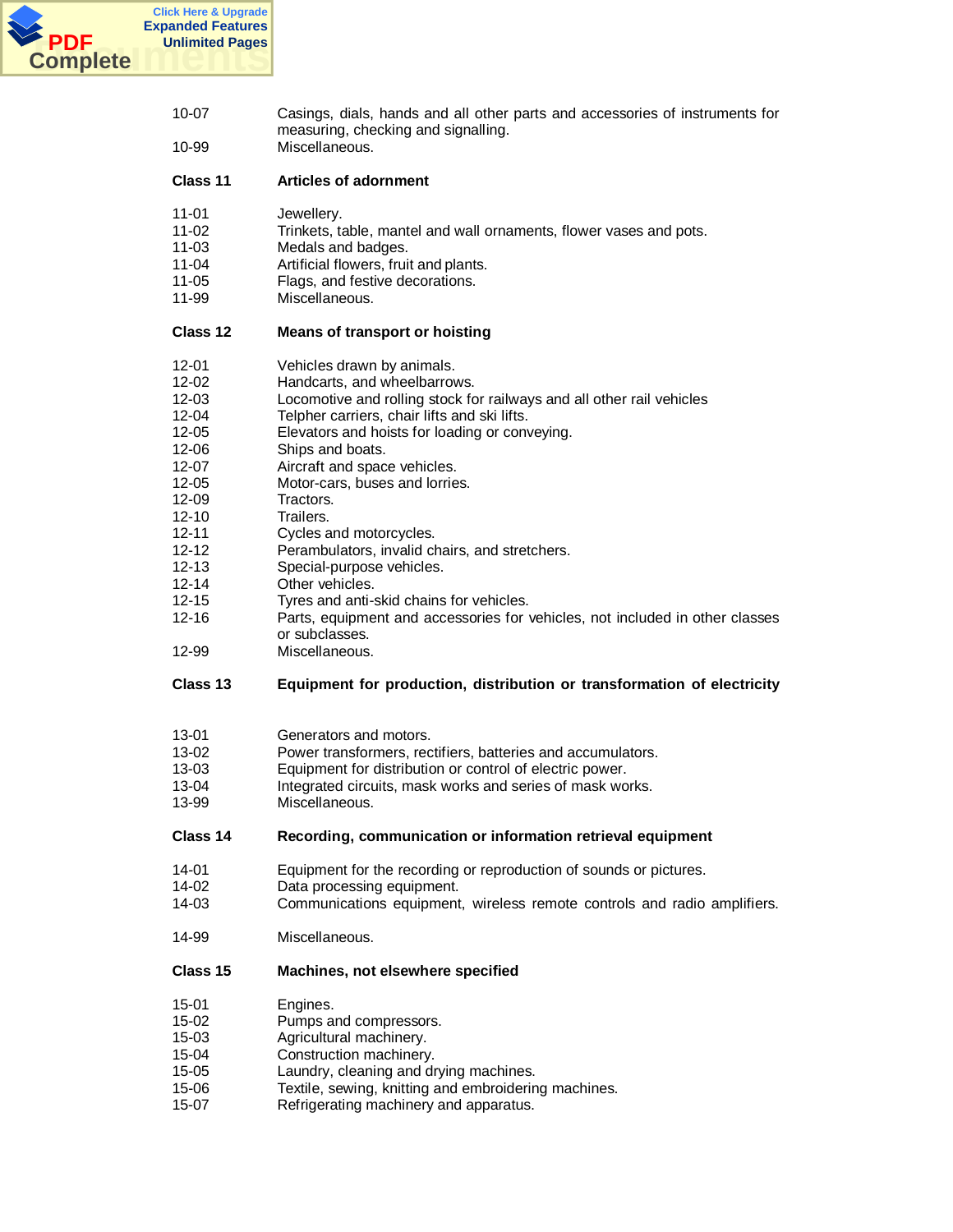

| 15-08     | Vacant.                                                                       |
|-----------|-------------------------------------------------------------------------------|
| 15-09     | Machine tools, abrading and founding machinery.                               |
| 15-99     | Miscellaneous.                                                                |
| Class 16  | Photographic, cinematographic and optical apparatus                           |
| 16-01     | Photographic cameras and film cameras.                                        |
| 16-02     | Projectors and viewers.                                                       |
| 16-03     | Photocopying apparatus and enlargers.                                         |
| 16-04     | Developing apparatus and equipment.                                           |
| 16-05     | Accessories.                                                                  |
| 16-06     | Optical articles.                                                             |
| 16-99     | Miscellaneous.                                                                |
| Class 17  | <b>Musical instruments</b>                                                    |
| 17-01     | Keyboard instruments.                                                         |
| 17-02     | Wind instruments.                                                             |
| 17-03     | Stringed instruments.                                                         |
| 17-04     | Percussion instruments.                                                       |
| $17 - 05$ |                                                                               |
| 17-99     | Mechanical instruments.<br>Miscellaneous.                                     |
| Class 18  | Printing and office machinery                                                 |
| 18-01     | Typewriters and calculating machines not elsewhere specified.                 |
| 18-02     | Printing machines.                                                            |
| 18-03     | Characters and type faces.                                                    |
| 18-04     | Bookbinding machines, printers' stapling machines, guillotines and trimmers   |
| 18-99     | (for bookbinding).<br>Miscellaneous.                                          |
| Class 19  | Stationery and office equipment, artists' and teaching materials              |
| 19-01     | Writing paper, cards for correspondence and announcements.                    |
| 19-02     | Office equipment.                                                             |
| 19-03     | Calendars.                                                                    |
| 19-04     | Books and other objects of similar outer appearance.                          |
| 19-05     | Vacant.                                                                       |
| 19-06     | Materials and instruments for writing by hand, for drawing, for painting, for |
|           | [sic]                                                                         |
| 19-07     | Teaching materials.                                                           |
| 19-08     | Other printed matter.                                                         |
| 19-99     | Miscellaneous.                                                                |
| Class 20  | Sales and advertising equipment, signs                                        |
| 20-01     | Automatic vending machines.                                                   |
| $20 - 02$ | Display and sales equipment.                                                  |
| 20-03     | Signs, signboards and advertising equipment.                                  |
| 20-99     | Miscellaneous.                                                                |
| Class 21  | Games, toys, tents and sports goods                                           |
| $21 - 01$ | Games and toys.                                                               |
| $21 - 02$ | Gymnastics and sports apparatus and equipment.                                |
| $21 - 03$ | Other amusement and entertainment articles.                                   |
| 21-04     | Tents and accessories thereof.                                                |
| 21-99     | Miscellaneous.                                                                |
|           |                                                                               |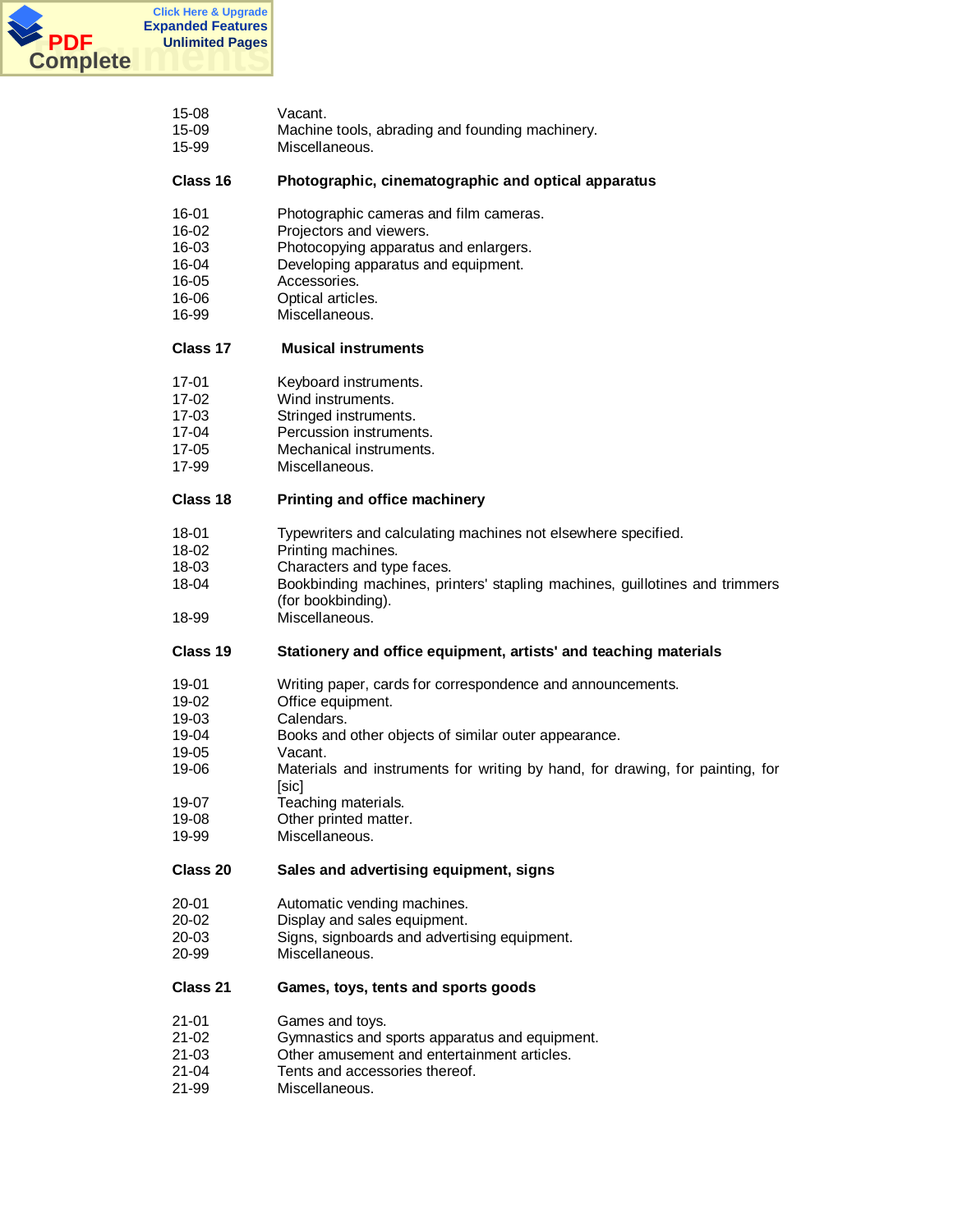

## **Class 22 Arms, pyrotechnic articles, articles for hunting, fishing and pest killing**

| 22-01 | Projectile weapons. |
|-------|---------------------|
|-------|---------------------|

- 22-02 Other weapons.
- 22-03 Ammunition, rockets and pyrotechnic articles.
- 22-04 Targets and accessories.<br>22-05 Hunting and fishing equip
- Hunting and fishing equipment.
- 22-06 Traps and articles for pest destruction.<br>22-99 Miscellaneous.
- Miscellaneous.

## **Class 23 Fluid distribution equipment, sanitary, heating, ventilation and air conditioning equipment, solid fuel**

- 23-01 Fluid distribution equipment.
- 23-02 Sanitary appliances.
- 23-03 Heating equipment.
- 23-04 Ventilation and air-conditioning equipment.
- 23-05 Solid fuel.
- 23-99 Miscellaneous.

# **Class 24 Medical and laboratory equipment**

- 24-01 Fixed apparatus and equipment for doctors, hospitals and laboratories.
- 24-02 Medical instruments, instruments and tools for laboratory use.
- 24-03 Prosthetic articles.
- 24-04 Materials for dressing, nursing and medical care.
- 24-99 Miscellaneous.

# **Class 25 Building units and construction elements**

- 25-01 Building materials.
- 25-02 Prefabricated or pre-assembled building parts.
- 25-03 Houses, garages and other buildings.<br>24-04 Steps, ladders and scaffolds.
- Steps, ladders and scaffolds.
- 25-99 Miscellaneous.

# **Class 26 Lighting apparatus**

- 26-02 Torches and hand lamps and lanterns.<br>26-03 Public lighting fixtures.
- Public lighting fixtures.
- 26-04 Luminous sources, electrical or not.
- 26-05 Lamps, standard lamps, chandeliers, wall and ceiling fixtures, lampshades, reflectors, photographic and cinematographic projector lamps.
- 26-06 Luminous devices for vehicles.
- 26-99 Miscellaneous.

## **Class 27 Tobacco and smokers' supplies**

- 27-01 Tobacco, cigars and cigarettes.
- 27-02 Pipes, and cigar and cigarette holders.
- 27-03 Ashtrays.
- 27-04 Matches.
- 27-05 Lighters.
- 27-06 Cigar cases, cigarette cases, tobacco jars and pouches.
- 27-99 Miscellaneous.
- **Class 28 Pharmaceutical and cosmetic products, toilet articles and apparatus**